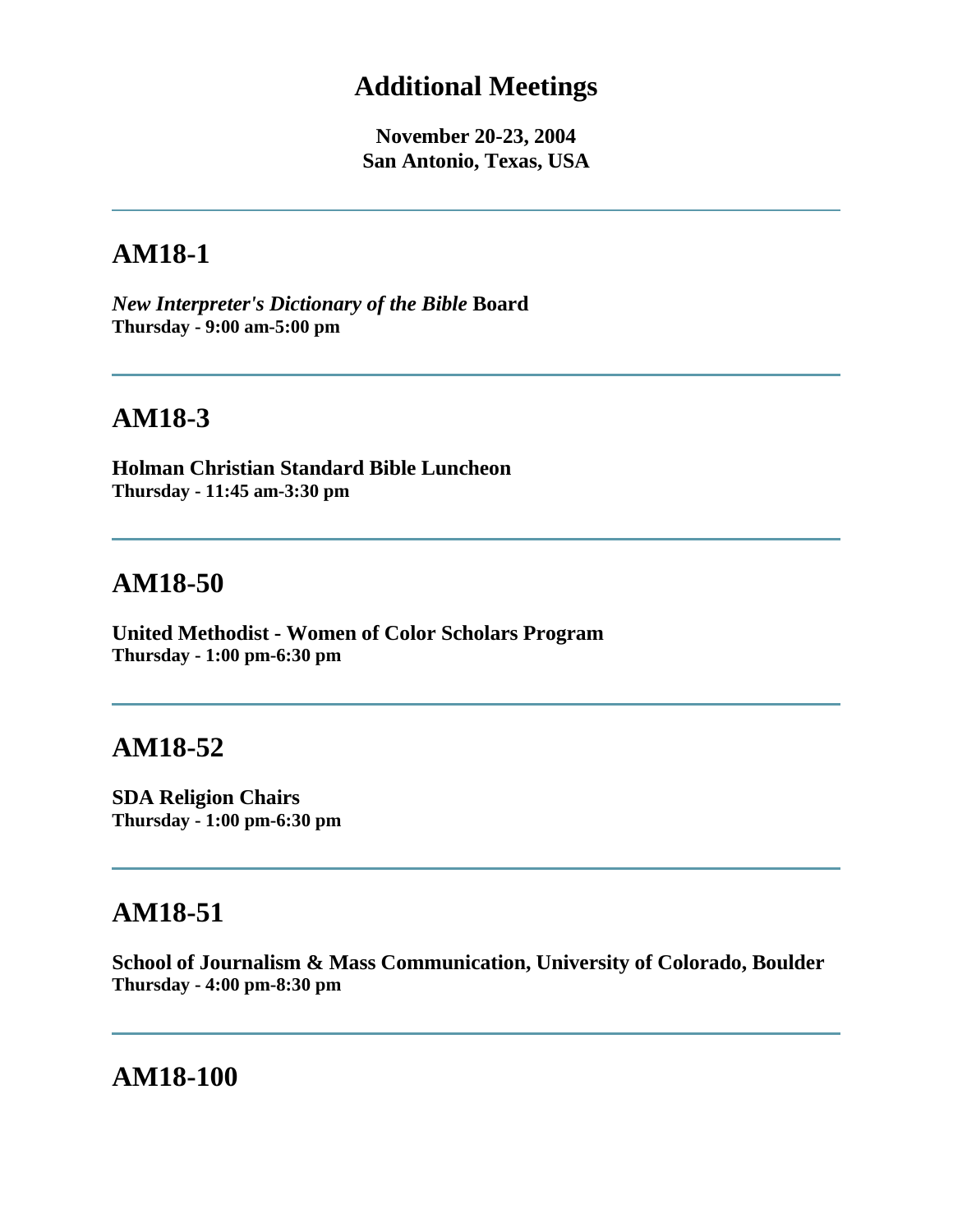# **AM18-101**

**Adventist Society for Religious Studies Thursday - 7:00 pm-10:00 pm**

Section 1

Today through Saturday the Adventist Society for Religious Studies will address the topic *The Mighty Acts of God in the World*. The presidential address, *Is Post Modernism an Act of God?*, will be presented by Jon Paulien from Andrews University. A business session will follow. For additional information regarding this section, contact Ernest Furness at P.O. Box 8050, Riverside, CA 92515 or *74617.1313@compuserve.com*.

## **AM18-102**

**United Methodist - Women of Color Scholars Program Thursday - 7:00 pm-11:00 pm**

# **AM19-14**

**Religion and Public Life in the Southern Crossroads: A Workshop for Journalists Friday - 7:30 am-3:30 pm**

## **AM19-1**

### **New Developments in Religious Studies IV: Keeping Ourselves Current Friday - 8:15 am-3:45 pm**

New Developments in Religious Studies IV: Keeping Ourselves Current

8:15: Breakfast

9:00: Theme: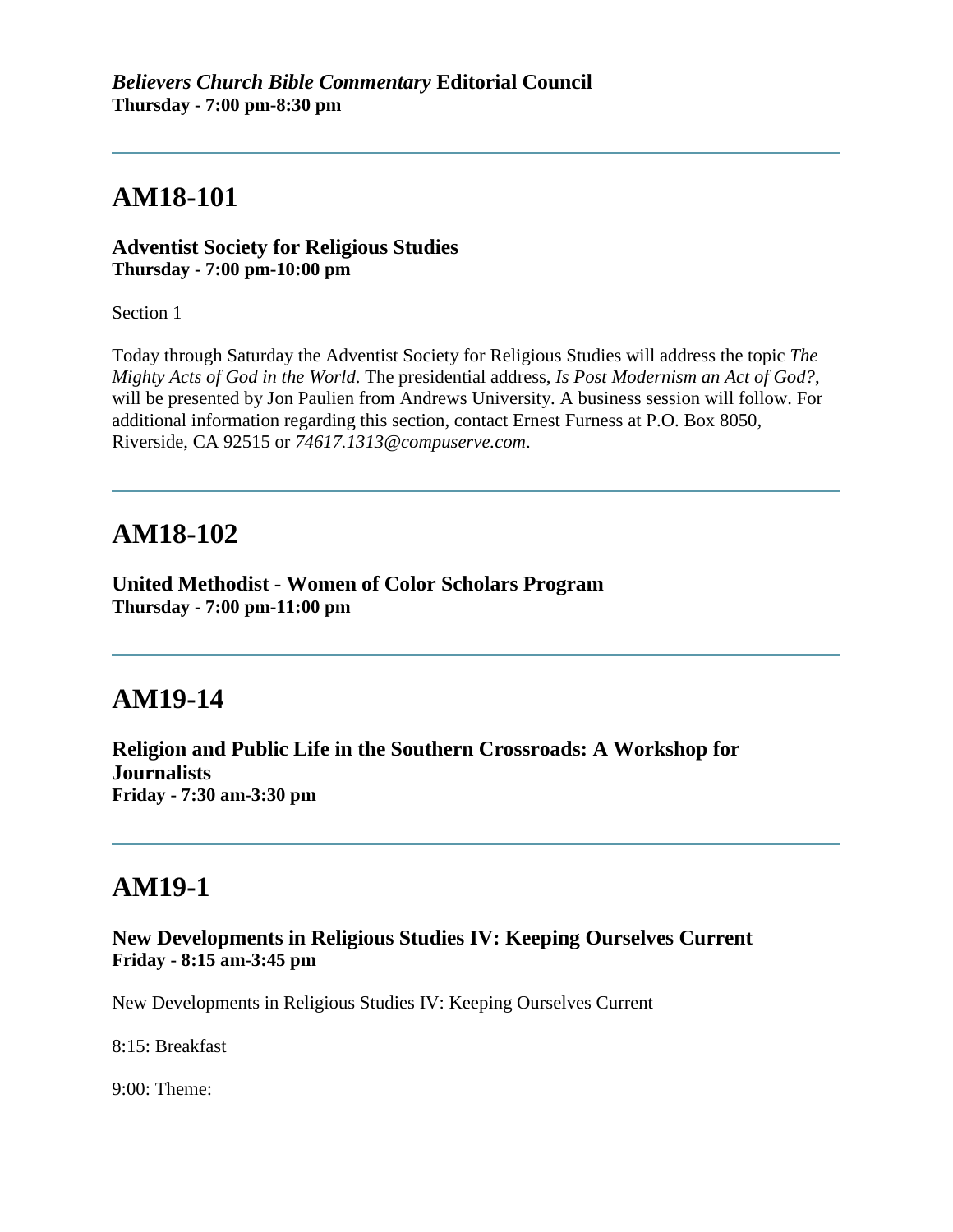### *Religion in America*

10:30: Elisabeth Schüssler-Fiorenza, Harvard University

*Feminist Biblical Interpretation*

11:45: Lunch

1:00: Teacher Session

2:30: Roger Gottlieb, Worchester Polytechnical Institute

*Religion and Social Change*

3:45: Break

7:00: Film/Discussion: *What Do You Believe?*

November 20:

9:30: Concurrent Sessions:

Anne Monius, Harvard University

*Religion in South Asia*

Ali Asani, Harvard University

*Islam*

# **AM19-2**

**Adventist Society for Religious Studies Friday - 9:00 am-11:30 am**

Section 2

## **AM19-3**

**Lutheran Women in Theological Studies Friday - 9:00 am-11:30 am**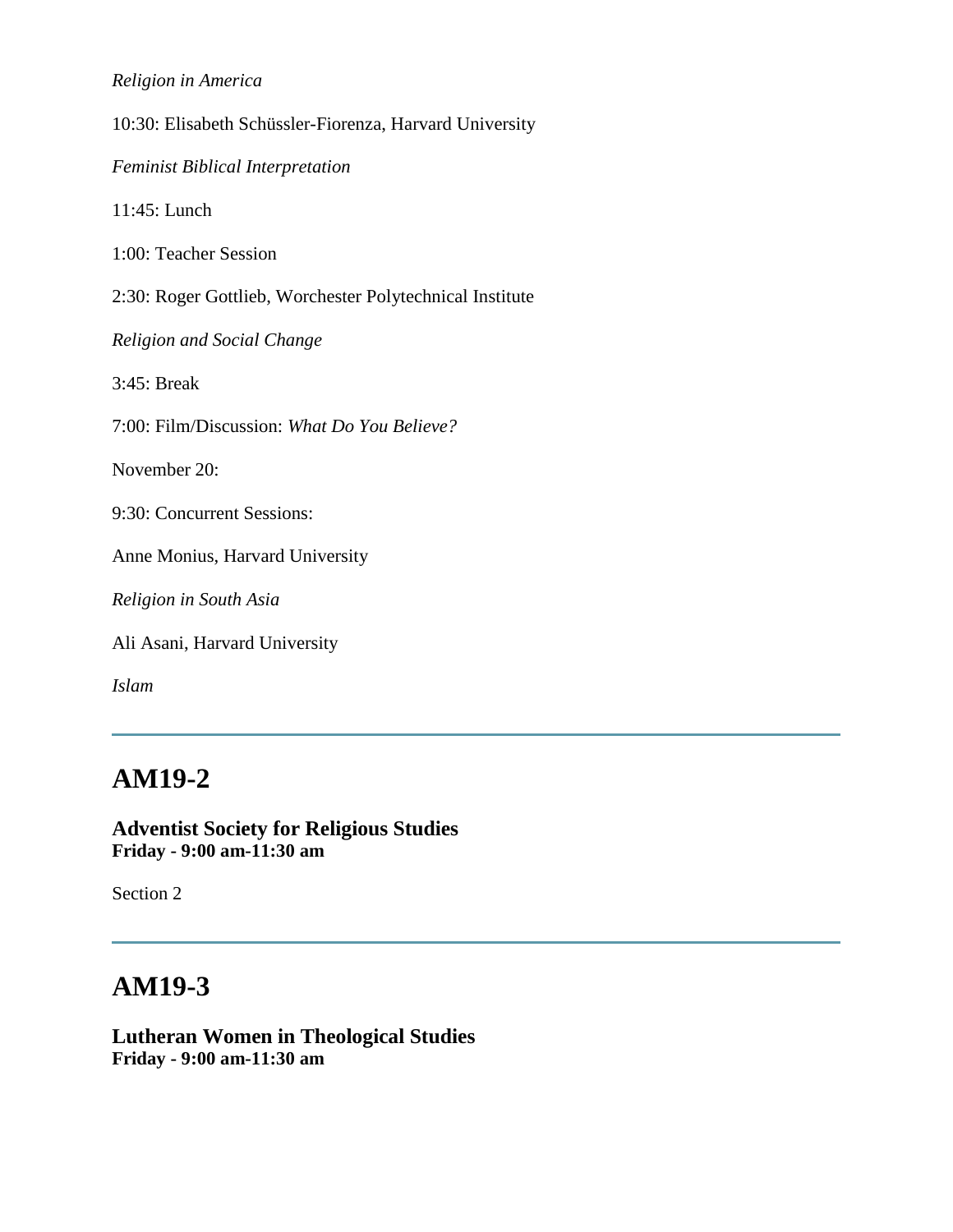Lutheran women in theological and religious studies as well as some local Lutheran clergywomen gather annually for scholarship, worship, and friendship. Lutheran women scholars - including graduate students – and other women who teach or study at Lutheran colleges and seminaries are welcome to attend all or part of the meeting. Questions? To register, please contact Dept. for Theological Education, ELCA at 1-773-380-2885.

# **AM19-4**

**North American Paul Tillich Society Friday - 9:00 am-11:30 am**

Theme: *Tillich and Mysticism*

Matthew Lon Weaver, University of Pittsburgh, Presiding

Dan Peterson, Graduate Theological Union

*Jacob Boehme and Paul Tillich*

John P. Dourley, Carleton University, Ottawa

*Tillich's Debt to Eckhart*

Martin Gallagher, University of Kansas

*The Mystical Overcoming of Theism*

## **AM19-5**

**United Methodist - Women of Color Scholars Program Friday - 9:00 am-11:30 am**

# **AM19-7**

**Society for Buddhist - Christian Studies Board Meeting Friday - 9:00 am-3:30 pm**

## **AM19-8**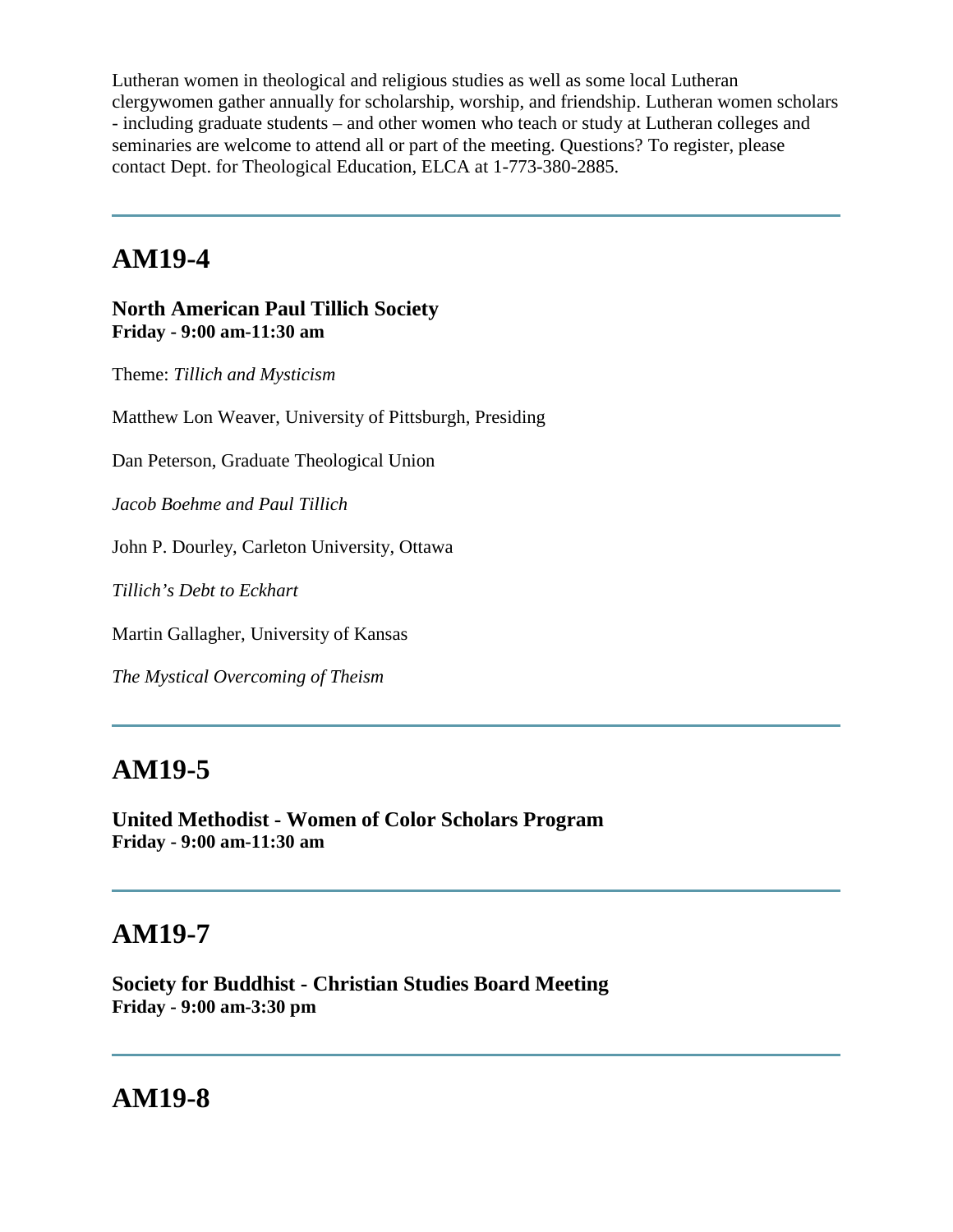# **AM19-9**

### **Conference on Contemporary Pagan Studies Friday - 9:00 am-6:30 pm**

9:00 Register

9:30 Welcome

9:45 Francesca Ciancimino Howell

*How Pagan Is Deep Ecology?*

10:15 Barbara Jane Davy

*Being at Home in Nature as a Levinasian Pagan*

10:45 Coffee

11:00 Theme: *Publishing in Pagan Studies Panel*

Panelists:

Chas Clifton

Wendy Griffin

Graham Harvey

Erik Hanson

12:15 Lunch

2:00 Constance Wise

*Wiccan Epistemology: Occult Knowledge and Process Thought*

2:30 Douglas E. Cowan

*Cyberhenge: An Executive Summary*

3:00 Jane Leverick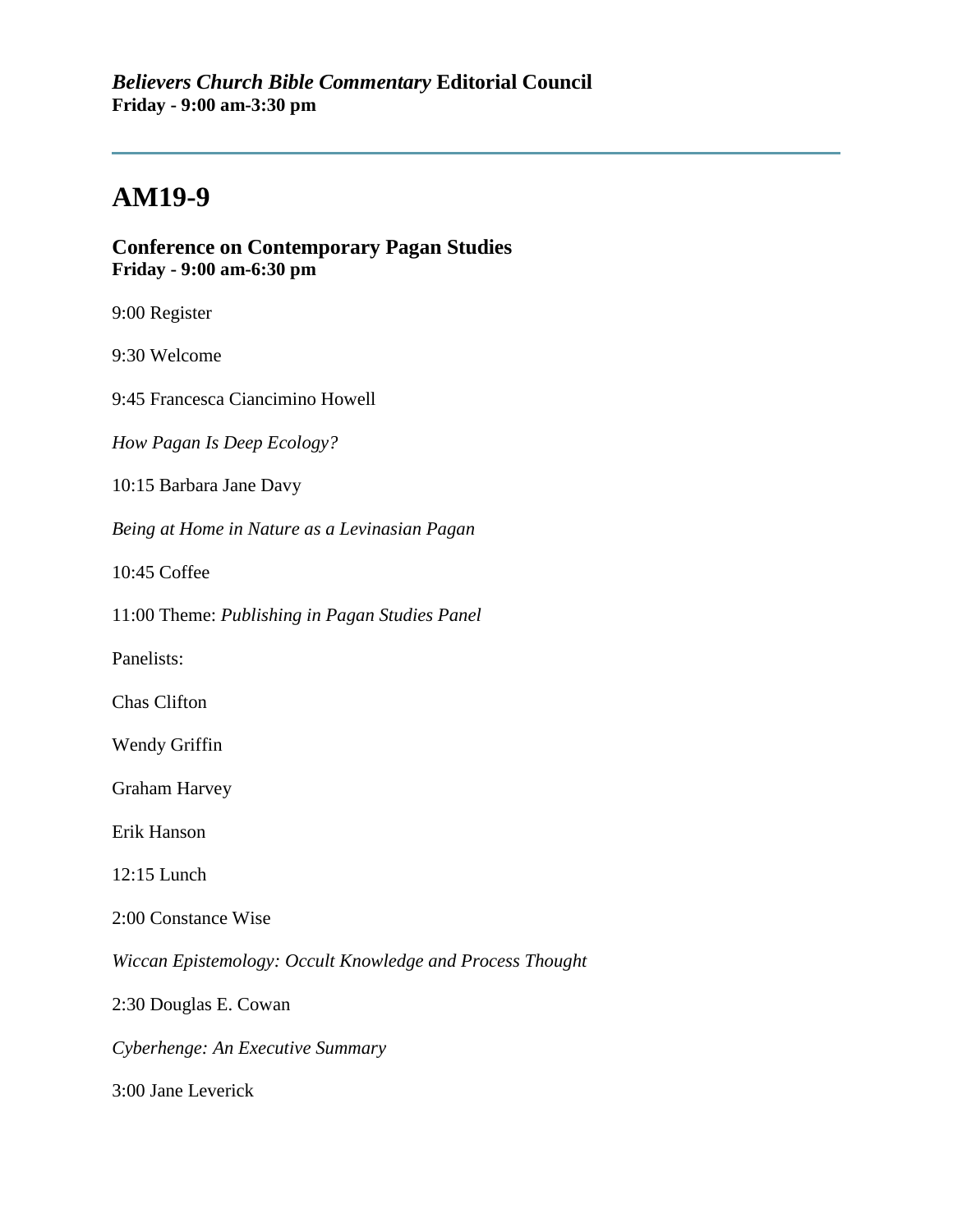*Witches in Wonderland: Neo-Pagans, Civil Society, and Citizenship*

3:30 Coffee

3:45 Theme: Pagan Theology: *A Discussion of Michael York's book*

5:30 Closing

For more information visit *www.paganstudies.org* or e-mail Cat McEarchern, *ccps@paganstudies.org*.

# **AM19-135**

### **Quaker Theological Discussion Group Friday - 9:00 am-11:30 am**

Theme: *Quaker Religious Thought in Review*

Moderator: Paul Anderson

Shane Kirkpatrick

*QRT 1-50: The First Fifty Issues*

Susan Jeffers

*QRT 51-100: The Next Fifty Issues*

Discussion

# **AM19-12**

### **North American Paul Tillich Society Friday - 12:30 pm-1:30 pm**

Theme: *Tillich beyond Tillich: Tillich in His Own Eyes* 

Marion Pauck, Stanford University, Lecturer

John Dillenberger, Graduate Theological Union, Responding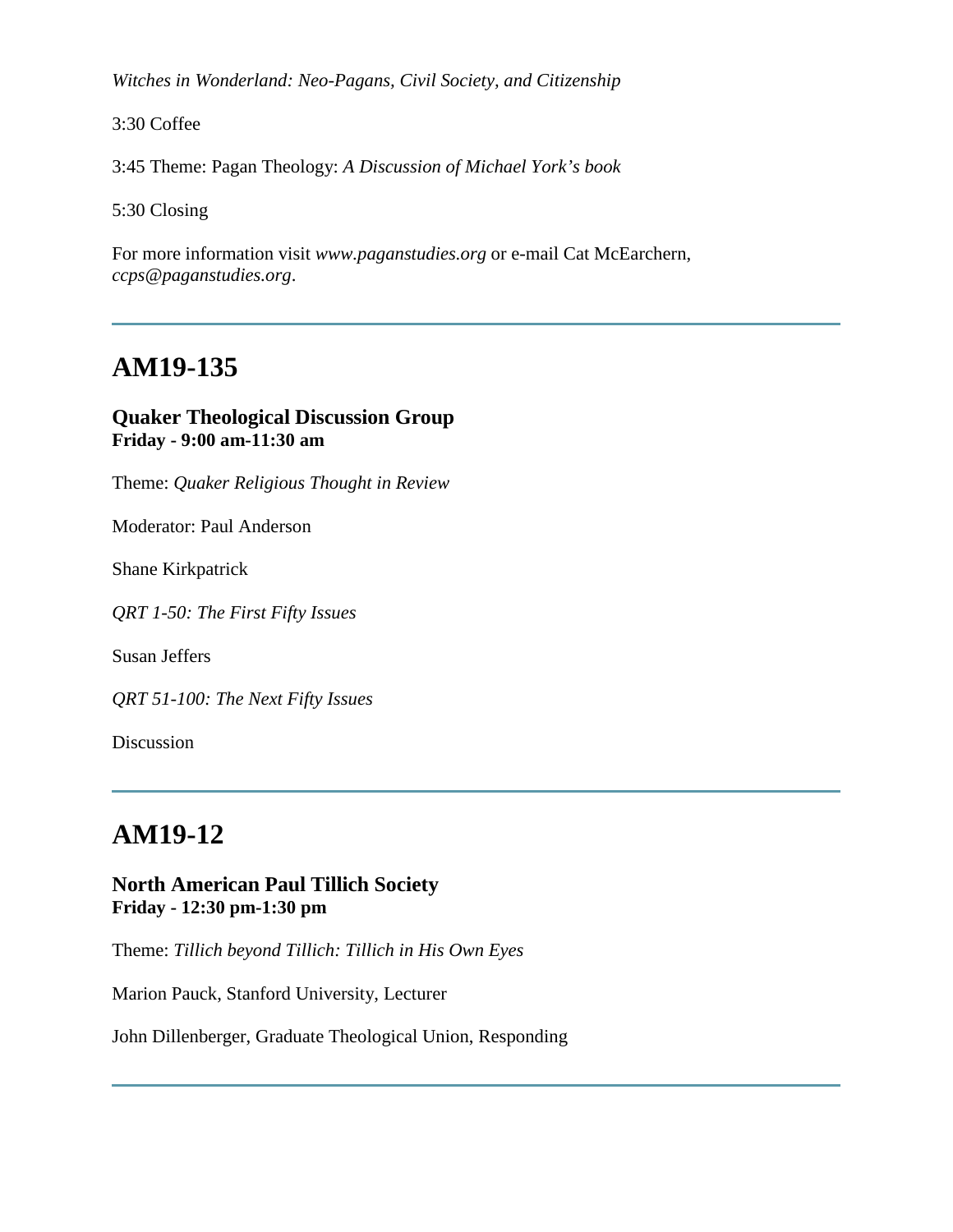# **AM19-50**

### **Dharma Association of North America (DANAM) Friday - 12:30 pm-3:30 pm**

Session 1

12:30 DANAM Registration Desk opens

(To receive your DANAM Name Badge and copy of the DANAM Conference Brochure with Final Agenda, please register at *www.danam-web.org/events.htm*. There is no fee.)

1:00 Theme: *Welcome and Introductory Remarks*

Adarsh Deepak, DANAM President, Conference co-chair, Presiding

Rajinder Gandhi, DANAM Board Chairman

*Welcome Remarks* 

Adarsh Deepak, DANAM President

*Dharma Association of North America: An Introduction*

Rita Sherma, DANAM Conference co-chair

*Conference Introduction*

1:20 Panel

Theme: *Scholarship on Sanskrit, Tamil, Prakrits: Debate about Native Exegetical Traditions*

T. S. Rukmani, Concordia University, Presiding

Panelists:

Sridhar Melukote, Hindu University of America

Veena Howard, University of Oregon

Frederick M. Smith, University of Iowa

Srinivasan Kalyanaraman, Chennai, India

Venkatakrishna Sastry, Hindu University of America

Laurie Patton, Emory University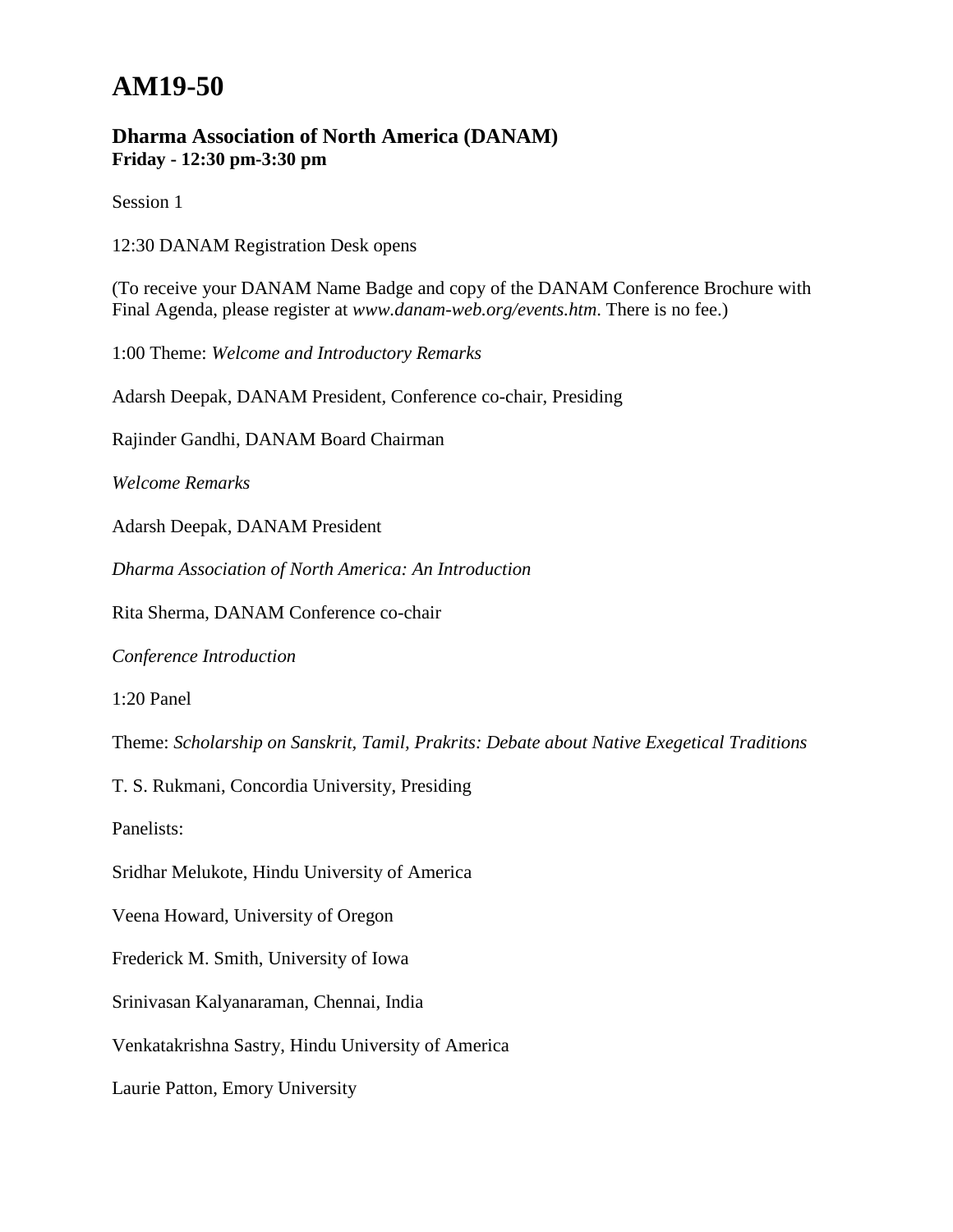Respondent

**Discussions** 

Program updates are available at *www.danam-web.org/events.htm*

# **AM19-51**

### **Lutheran Women in Theological Studies Friday - 1:00 pm-3:30 pm**

Lutheran women in theological and religious studies as well as some local Lutheran clergywomen gather annually for scholarship, worship, and friendship. Lutheran women scholars - including graduate students – and other women who teach or study at Lutheran colleges and seminaries are welcome to attend all or part of the meeting. Questions? To register, please contact Dept. for Theological Education, ELCA at 1-773-380-2885.

### **AM19-52**

### **North American Association for the Study of Religion Friday - 1:00 pm-3:30 pm**

Session 1

Convener: Winnifred Sullivan, *wsulliva@uchicago.edu*

Zane Pushaw Altman

*Creating the Enemy at Waco*

Nathan Baruch Rein

*Sui Generis vs. Naturalistic Views of Religion, circa 1549*

Anna Grazia Lecca

*Developing a Scale to Measure Religious Sensitivity: "Attitude toward Catholicism Scale"*

Jeppe Sinding Jensen

*On Modeling Models: The Generation of Comparability*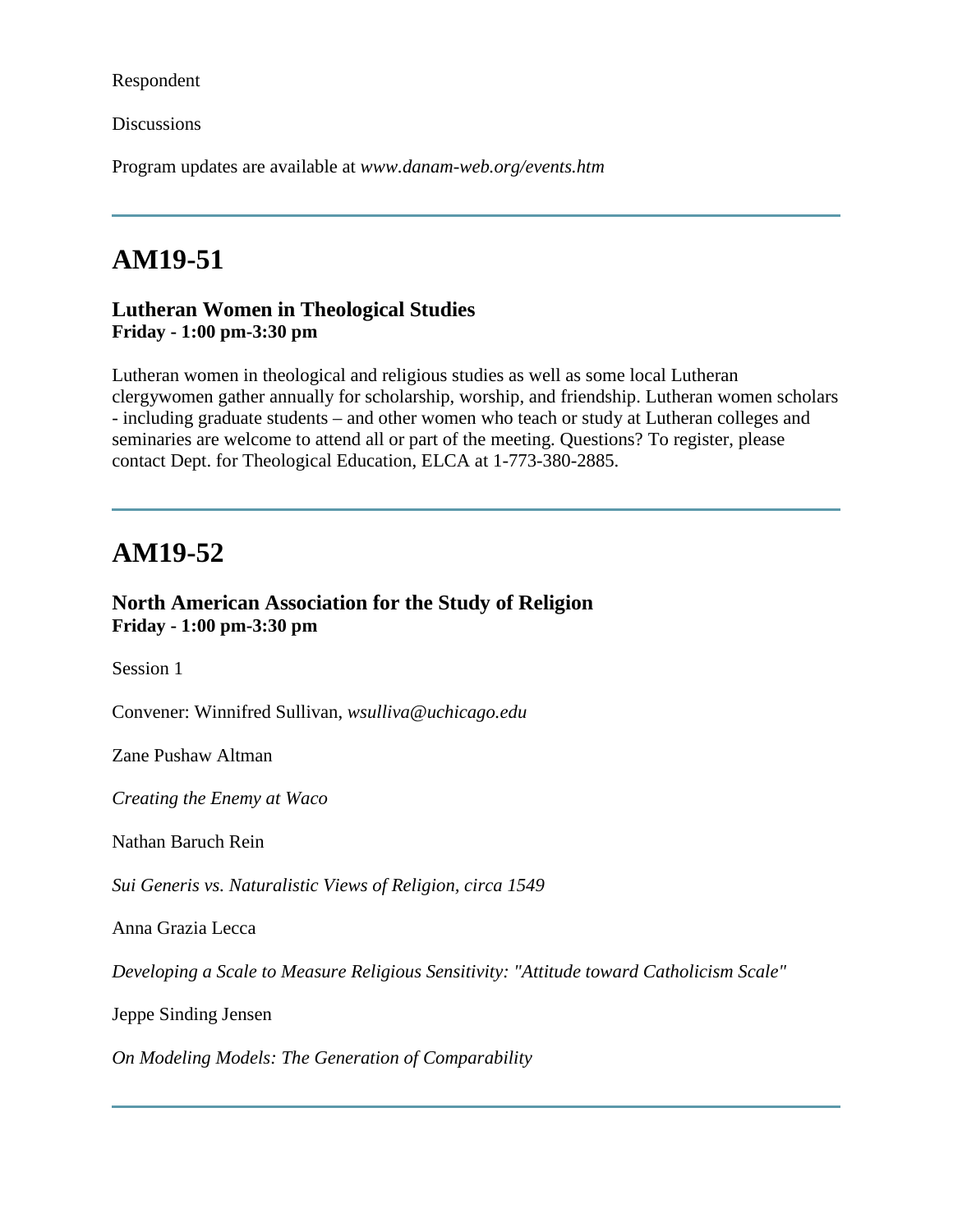## **AM19-53**

*Quarterly Review* **Annual Meeting Friday - 1:00 pm-3:30 pm**

# **AM19-55**

**Adventist Society for Religious Studies Friday - 1:00 pm-6:30 pm**

Section 3

# **AM19-56**

**Annual Womanist Consultation Friday - 1:00 pm-6:30 pm**

## **AM19-57**

*Dietrich Bonhoeffer Works* **Editorial Board Friday - 1:00 pm-6:30 pm**

## **AM19-58**

**Institute for Biblical Research Friday - 1:00 pm-6:30 pm**

Session 1

## **AM19-59**

**North American Paul Tillich Society Friday - 1:45 pm-4:15 pm**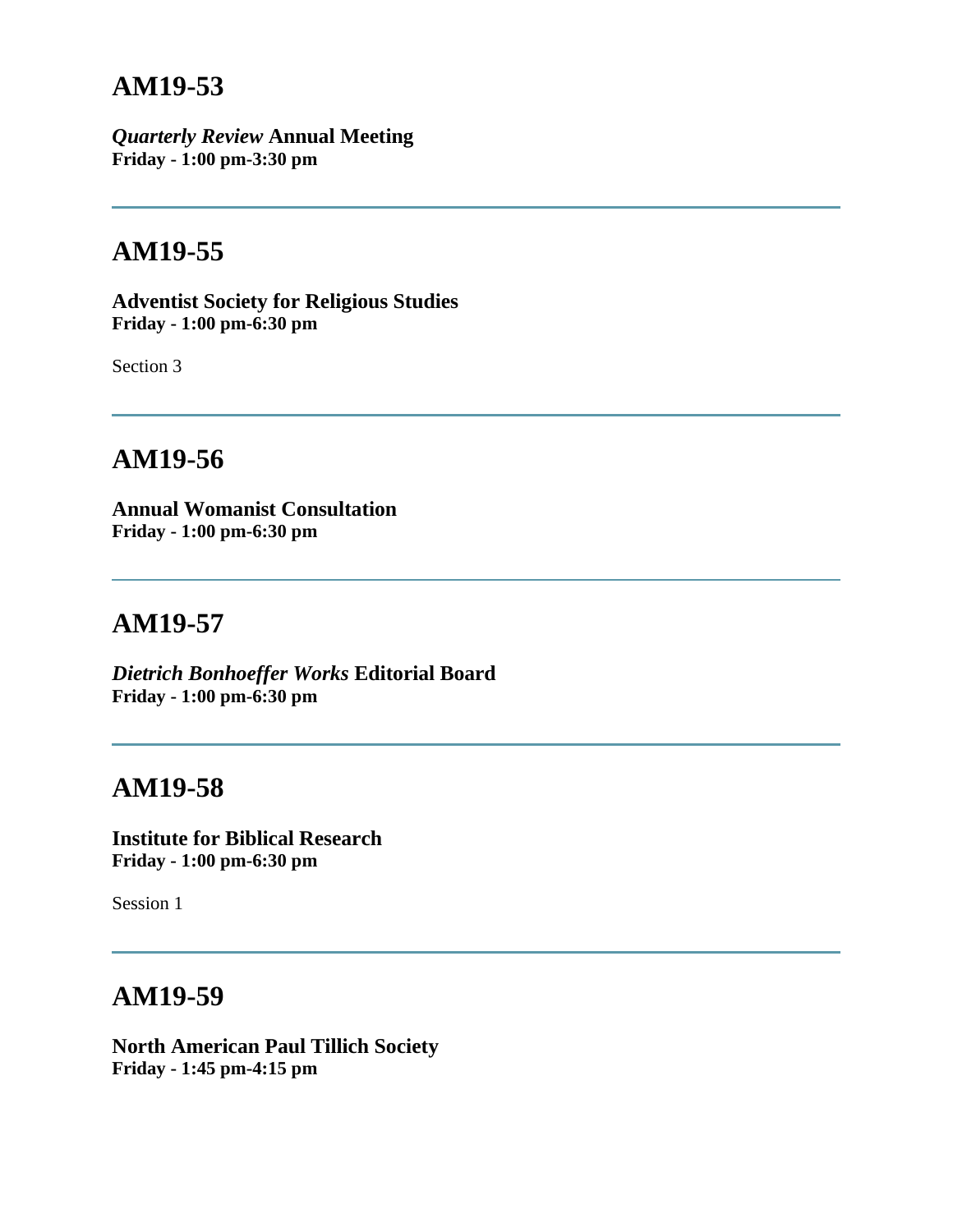Theme: *Paul Tillich: Theologian of the Boundary*

John J. Thatamanil, Vanderbilt University, Presiding

Owen Thomas, Episcopal Theological Seminary

*Tillich's Systematic Theology: Major Successes and Failures*

Duane Olson, McKendree College

*Tillich's "Self-Interpretation of Man in Western Thought"*

Anne Marie Reijnen, Bruxelles, Belgium

*Capital Punishment: On the Public Use of Force and the Public Use of Christianity*

Christopher D. Rodkey, Mountain Lakes, New Jersey

*Is Bad Philosophy Good Theology? Revisiting Paul Tillich's "Problem of Theology and Philosophy"*

# **AM19-112**

### **Person, Culture, and Religion Group Friday - 2:00 pm-6:30 pm**

2:00 Book Panel: *Celia Brickman*, Aboriginal Populations in the Mind: Race and Primitivity in Psychoanalysis

James Jones, Rutgers University, Presider

Diane Jonte-Pace, Santa Clara University

David Carrasco, Harvard University

Phillis Sheppard, North Park Seminary/Chicago Institute of Psychoanalysis

Celia Brickman, Center for Religion and Psychotherapy, Chicago

3:45 Coffee Break

4:00 Hetty Zock, University of Groningen, Netherlands

*The Impact of a Religious Opera: "Dialogues of the Carmelites"*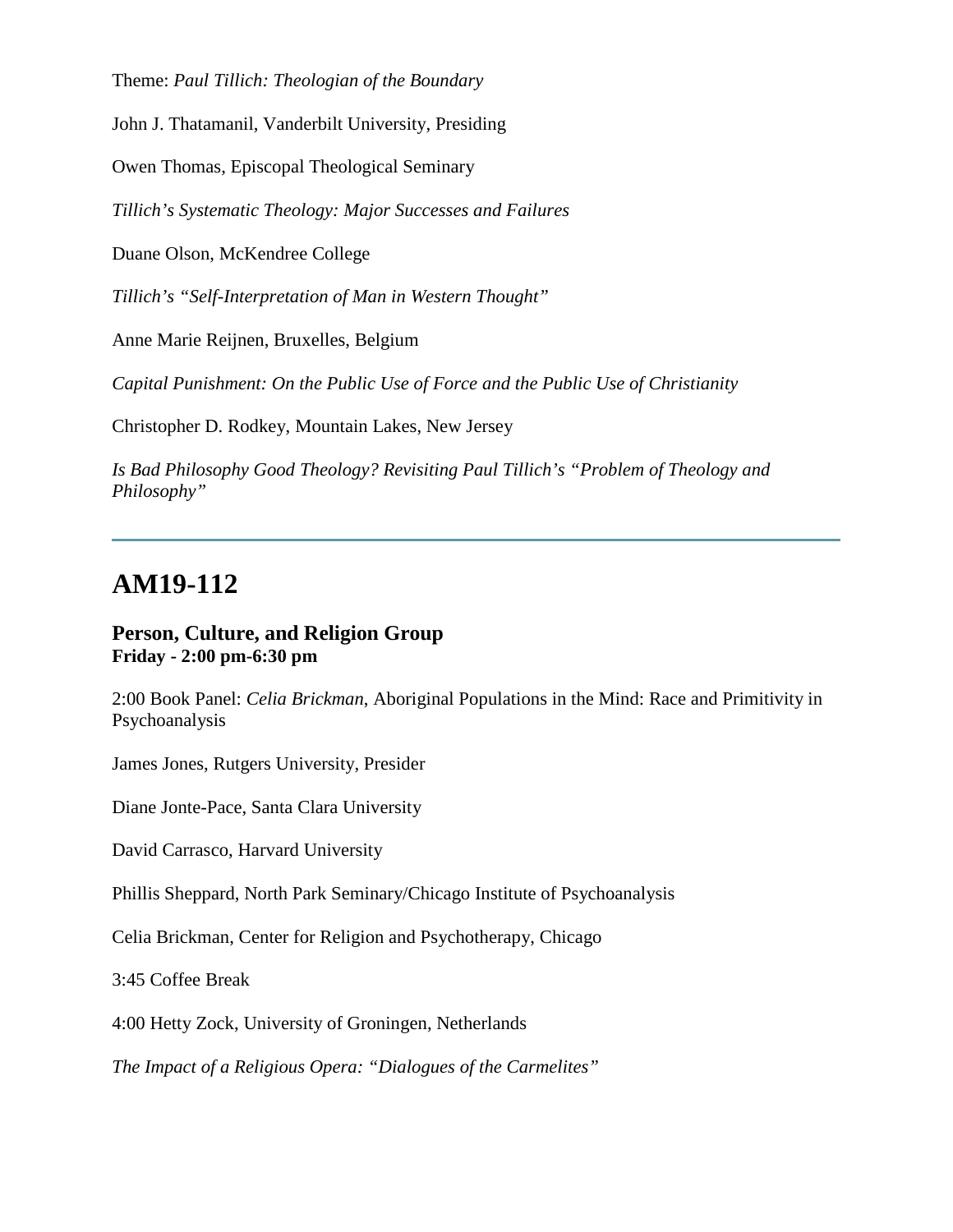Respondent: Pamela Cooper-White, Lutheran Seminary, Philadelphia

5:30 Experiential Session: Bill Barnard, Southern Methodist University

*Body Work/Body Play*

# **AM19-60**

### **Anglican Association of Biblical Studies Friday - 2:15 pm-9:30 pm**

Meet at St. Mark's at 2:15 pm for a short bus ride to the church's retreat center for a presentation by the Reverends John Lewis and Mary Earle, co-directors of the Center for Faith in the WorkPlace. Bus back to St. Mark's (or meet us there) for Eucharist (5:30 pm), followed by social time, dinner (7:00 pm), and a talk by Dr. Christopher Rowland, Queen's College, University of Oxford, on the use of art in the interpretation and reception history of the book of Revelation. For dinner reservations, directions, and additional information, see *www.aabs.org*. The AABS is an international association of biblical scholars who are affiliated with the churches of the Anglican Communion (including the Episcopal Church in the U.S.)—new members are welcome.

## **AM19-61**

### **Theology for the PC (U.S.A) Friday - 2:30 pm-5:00 pm**

Presbyterian Church (U.S.A.) pastors and scholars are invited to this meeting dedicated to doing theology for the church. Theme: *Calling Upon the Holy Spirit* Panel: Teresa Stricklen, Pittsburgh Seminary; Paul Galbreath, Office of Theology and Worship; and David Meriwether, Parkway Presbyterian Church, Corpus Christi. Background text: *Calls to Worship, Prayers for Illumination, and Great Prayers of Thanksgiving, Book of Common Worship*. Further information: Anita Brown, Office of Theology and Worship, 1-888-728-7228 x5033, *abrown@ctr.pcusa.org*.

## **AM19-100**

### **Art/s of Interpretation Group Friday - 4:00 pm-6:30 pm**

Section 1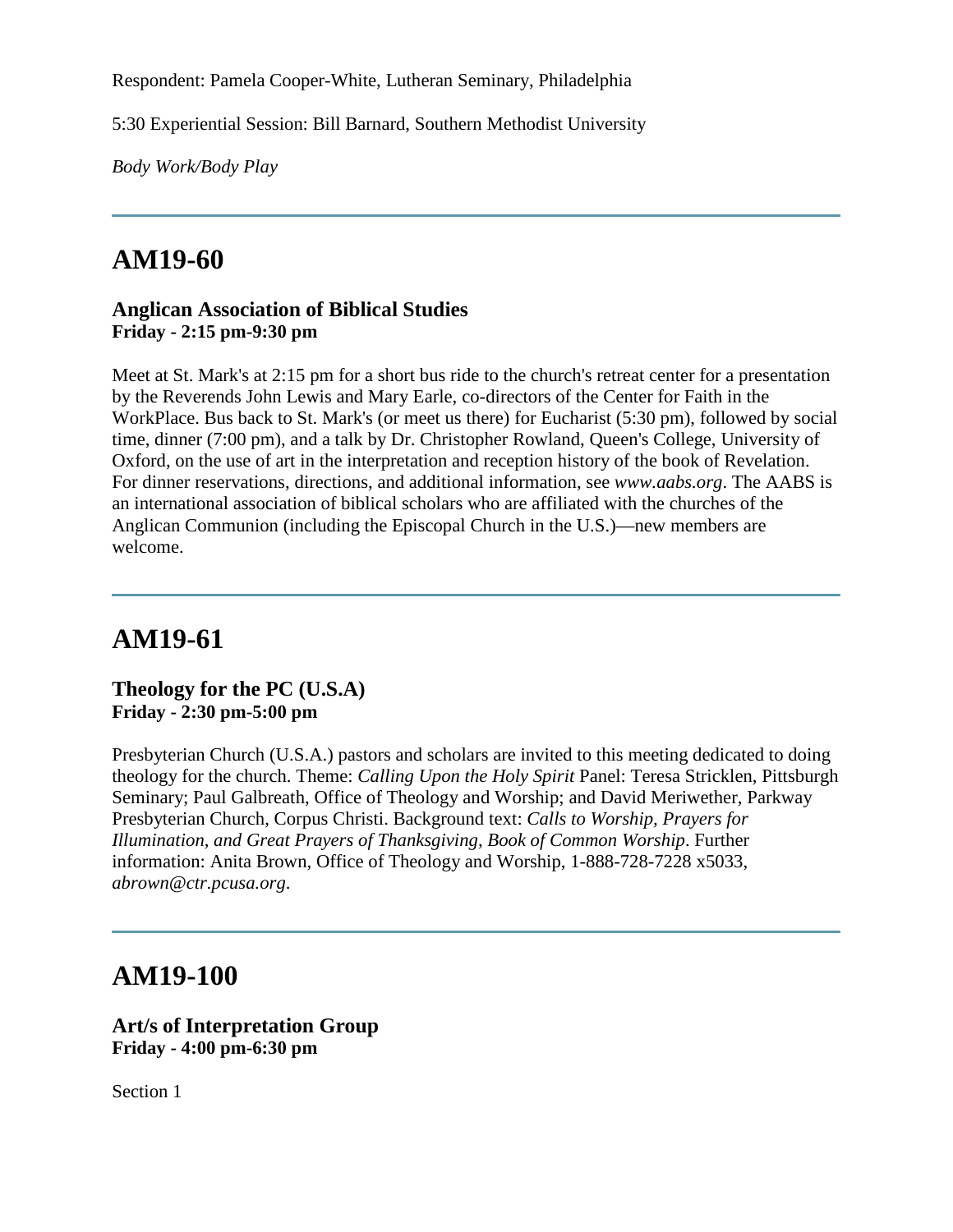Randal Cummings, California State University, Northridge, Presiding

Bruce Lincoln, University of Chicago

*How to Read a Religious Text: Reflections on Some Passages from the Chandogya Upanishad*

Responding:

John P. Burris, Rollins College

Greg Johnson, Franklin & Marshal College

Rick Talbott, California State University, Northridge

# **AM19-101**

**North American Association for the Study of Religion Friday - 4:00 pm-6:30 pm**

Section 2

Organizer: Theodore Vial, *tvial@vwc.edu*

Jeffrey C. Ruff, Presiding

Theodore Vial

*Thinking Religion: Recent Contributions towards Understanding Cognitive Constraints on Religious Thought and Behaviour*

Greg Alles

*The Costs of Religious Concepts: A Possible Application of Economics in Cognitive*

*Science?*

Robert Yelle

*Rhetorical, Communicological, and other Semiotic Approaches to Religion*

# **AM19-103**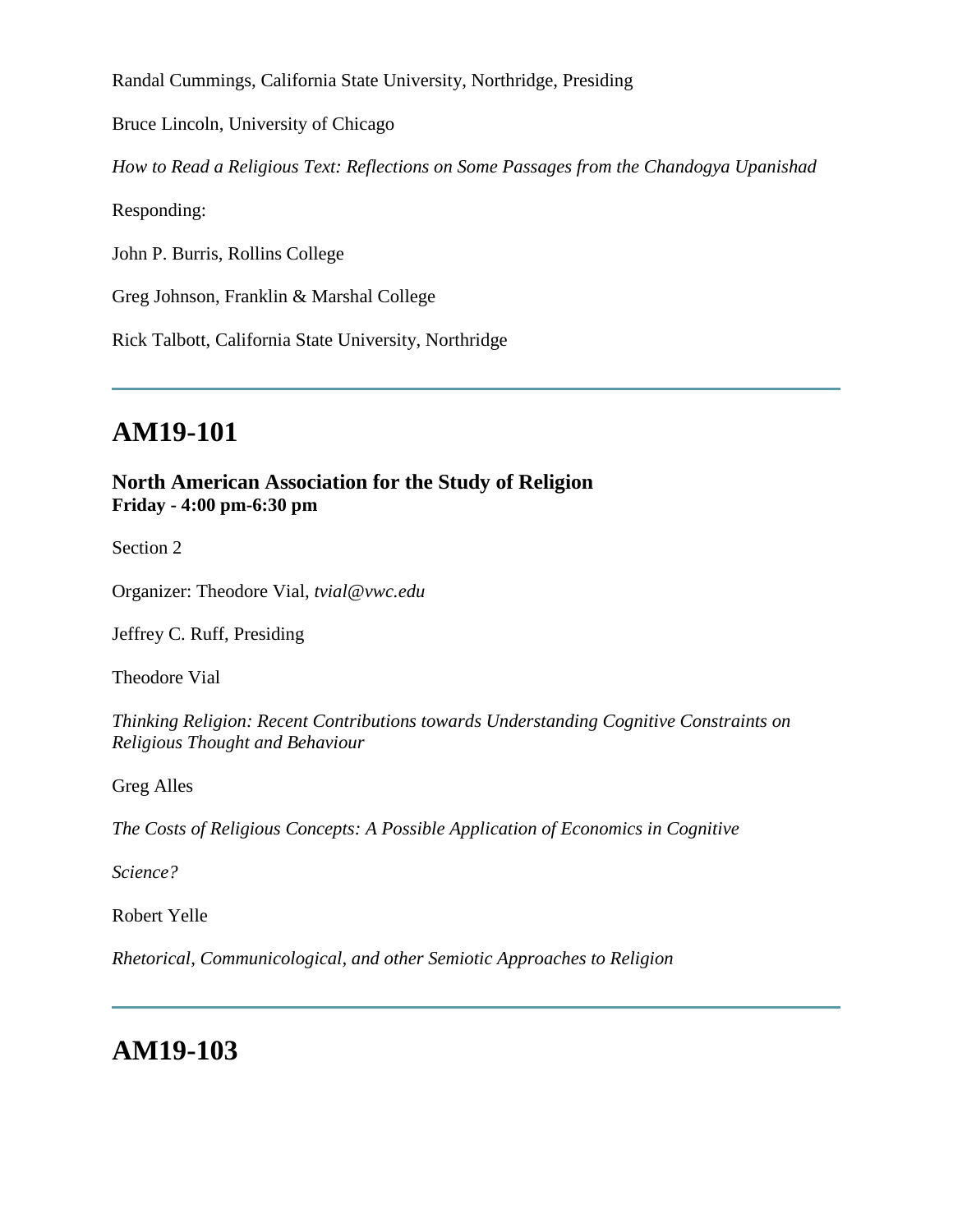**Society for the Study of Christian Spirituality Members' Workshop - Teaching the Classics of Christian Spirituality: The Sayings of the Desert Fathers Friday - 4:00 pm-6:00 pm**

## **AM19-104**

**Theology and Ethics Colloquy Friday - 4:00 pm-6:30 pm**

## **AM19-105**

### **Biblical Sites in Turkey: 7 Churches of Asia Minor and St. Paul Friday - 4:00 pm-6:30 pm**

Levent Oral and Ziya Gokman are here from Turkey to give you a presentatiohn with a slide show on the Biblical Sites in Turkey. They represent Ramtur, a company organizing Biblical Tours and Events in Turkey since 1982. For additional information regarding this session, contact Levent Oral at *info@ramtur.com*.

# **AM19-106**

**Dharma Association of North America (DANAM) Friday - 4:00 pm-6:30 pm**

Session 2

Theme: *New Approaches to Methodological Concerns in Hindu Studies*

Rita Sherma, Binghamton University, Presiding

Cynthia Humes, Claremont McKenna College

*Revisiting Methods*

Rajiv Malhotra, Infinity Foundation

*Methods Revisited*

Jeffrey Lidke, Berry College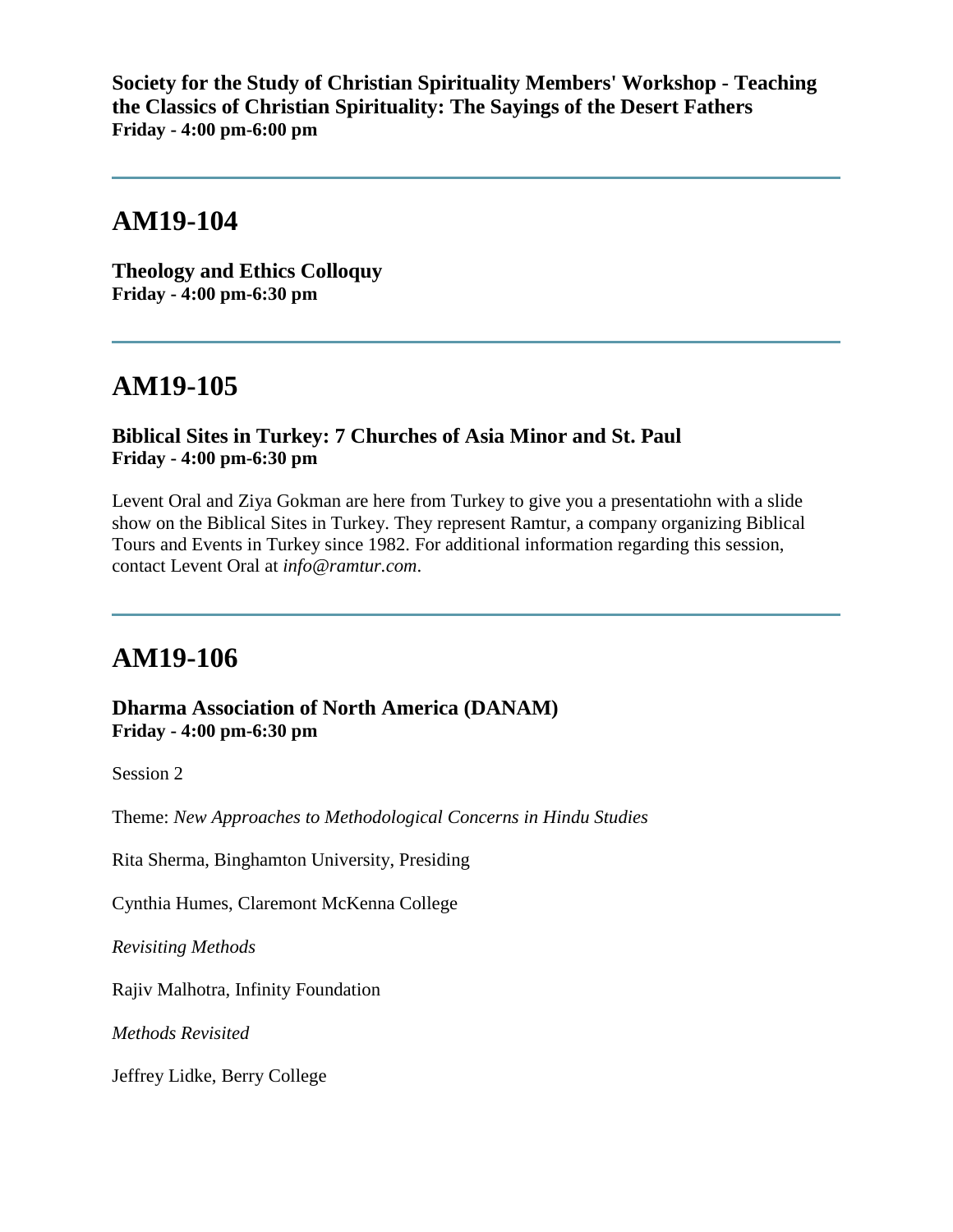*Methodologies for Examining Tantra*

Sthaneshwar Timalsina, Washington University in St. Louis

*Tantric and Western Hermeneutics*

Andrew Fort, Texas Christian University

*Teaching Texas Christians about Hinduism*

Laurie Patton, Emory University

Respondent

**Discussions** 

Program updates are available at *www.danam-web.org/events.htm*.

# **AM19-107**

### **Feminist Liberation Theologians' Network Friday - 4:00 pm-6:30 pm**

The Network's annual gathering will focus on women, religion, and nationalism in a globalized world. All are welcome. Please send us your ideas if you are working on these issues. RSVP so we may expect you. Mary E. Hunt, WATER, 8035 13th Street, Silver Spring, MD 20910, USA, 1-301-589-2509, *mhunt@hers.com*; Elisabeth Schüssler Fiorenza, Harvard Divinity School, 45 Francis Ave., Cambridge, MA 02138, USA, 1-617 495-5751, *Elisabeth\_schussler@harvard.edu*

# **AM19-108**

.

### **Karl Barth Society of North America Friday - 4:00 pm-6:30 pm**

George Hunsinger, Princeton Theological Seminary

*Barth on Christ's Resurrection and Eternal Life*

Bryan Wagoner, Harvard University

*Revelation as Event in Barth's Early Theology*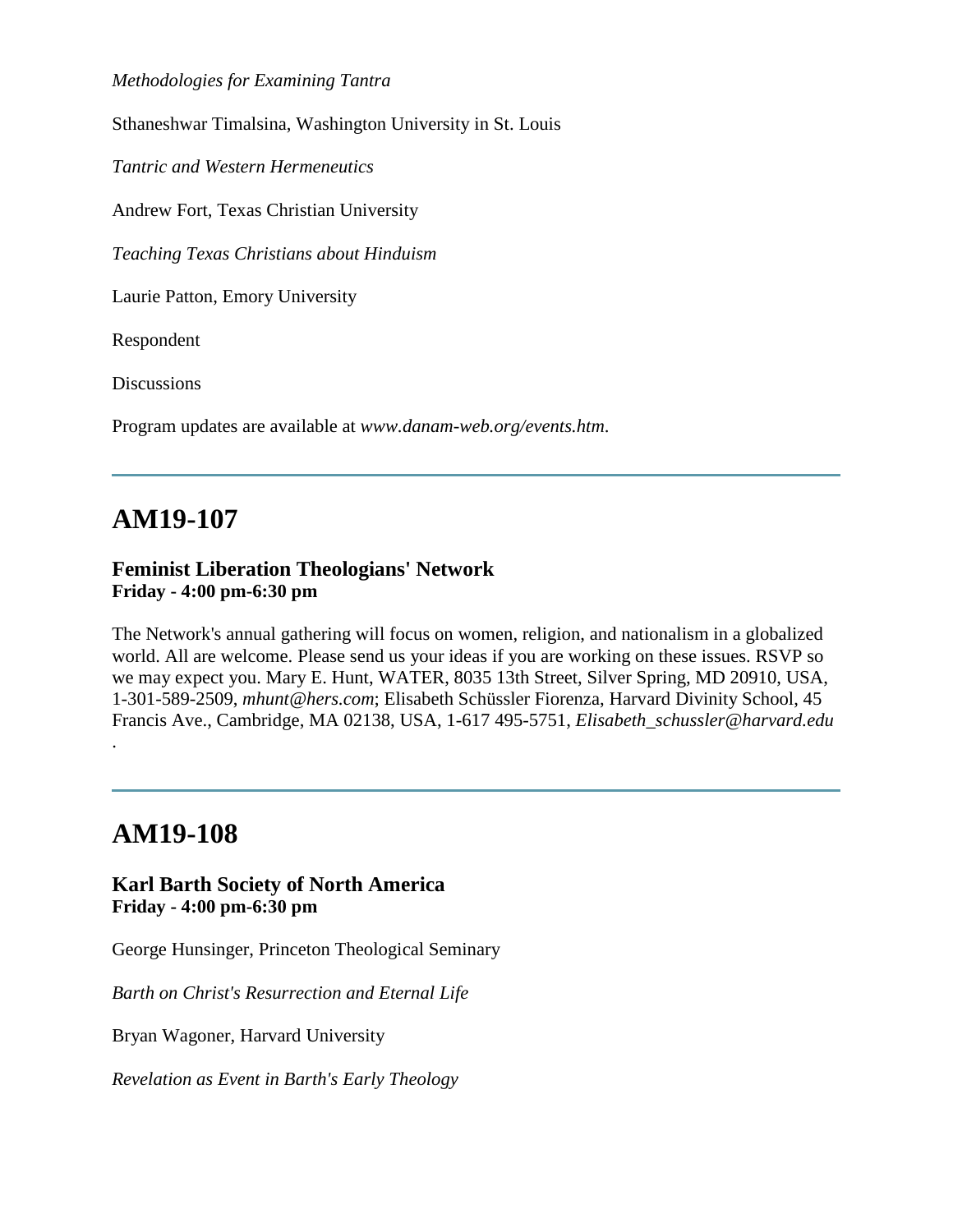## **AM19-109**

### **Korean Biblical Colloquium Friday - 4:00 pm-6:30 pm**

4:00 Greetings

4:20 Yung Suk Kim, Vanderbilt University

*"In Christ" as a New Hermeneutical Key to Diversity* 

5:00 Aaron Son, Dallas Baptist University

*Anthropology and Ecclesiology in Ephesians*

5:40 Business Meeting

Papers will be circulated in advance and discussed at the session. For additional information please contact John Ahn, *john.ahn@yale.edu*, or Paul Kim, *pkim@mtso.edu*, and visit the current website *www.youaregood.com/kbc.htm*.

## **AM19-110**

### **Lutheran Women in Theological Studies Friday - 4:00 pm-6:30 pm**

Lutheran women in theological and religious studies as well as some local Lutheran clergywomen gather annually for scholarship, worship, and friendship. Lutheran women scholars - including graduate students – and other women who teach or study at Lutheran colleges and seminaries are welcome to attend all or part of the meeting. Questions? To register please contact Dept. for Theological Education, ELCA at 1-773-380-2885.

## **AM19-113**

### **Social Ethics in the Churches of Christ: Exploring the Role of Ecclesiology and Eschatology in Ethical Deliberation Friday - 4:00 pm-6:30 pm**

This session will focus on the contribution scholars in the Churches of Christ can make to the field of Christian social ethics. We will focus on the insights that a "primitivist" hermeneutic can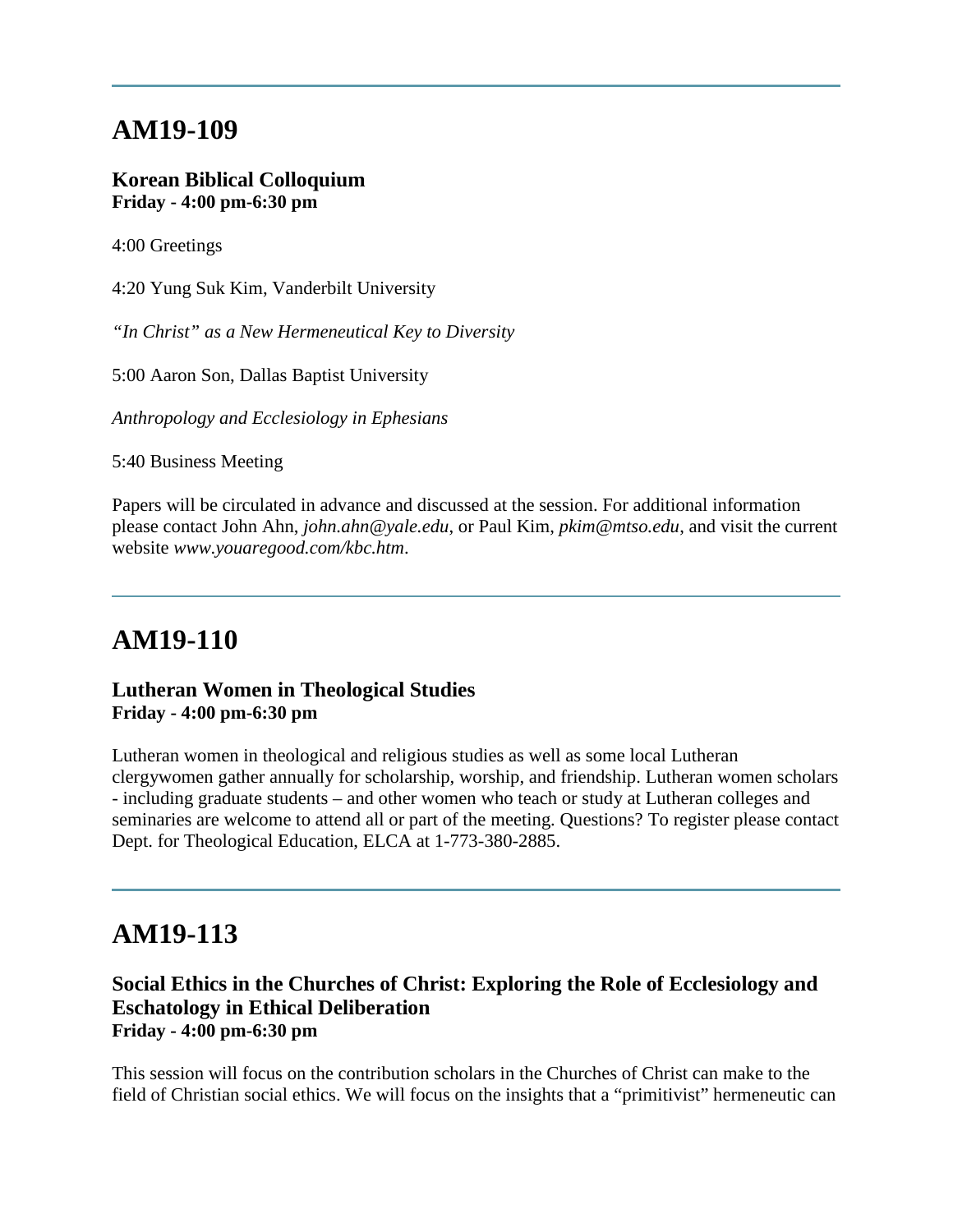provide to ethical inquiry. We'll pay special attention to the influence of differing conceptions of eschatology and ecclesiology. Panelists tentatively include Lee Camp, Lipscomb University, and Shaun Casey, Wesley Theological Seminary. For more information contact Duane Barron, *barron@virginia.edu*, or Vic McCracken, *vmccrac@emory.edu*.

# **AM19-114**

### **Society for Buddhist - Christian Studies Friday - 4:00 pm-6:30 pm**

Stephanie Kaza, University of Vermont, Presiding

Theme: *Dealing with Illness: Buddhist and Christian Resources*

Three Christians and three Buddhists will present short reflection papers with most of the session devoted to group discussion.

## **AM19-115**

**Journal of Feminist Studies in Religion Pre-Conference Meeting Friday - 4:00 pm-8:30 pm**

## **AM19-136**

**Accordance Training Session Friday - 4:00 pm-6:30 pm**

## **AM19-137**

**Society for the Study of Native American Religious Traditions Friday - 4:00 pm-6:00 pm**

## **AM19-102**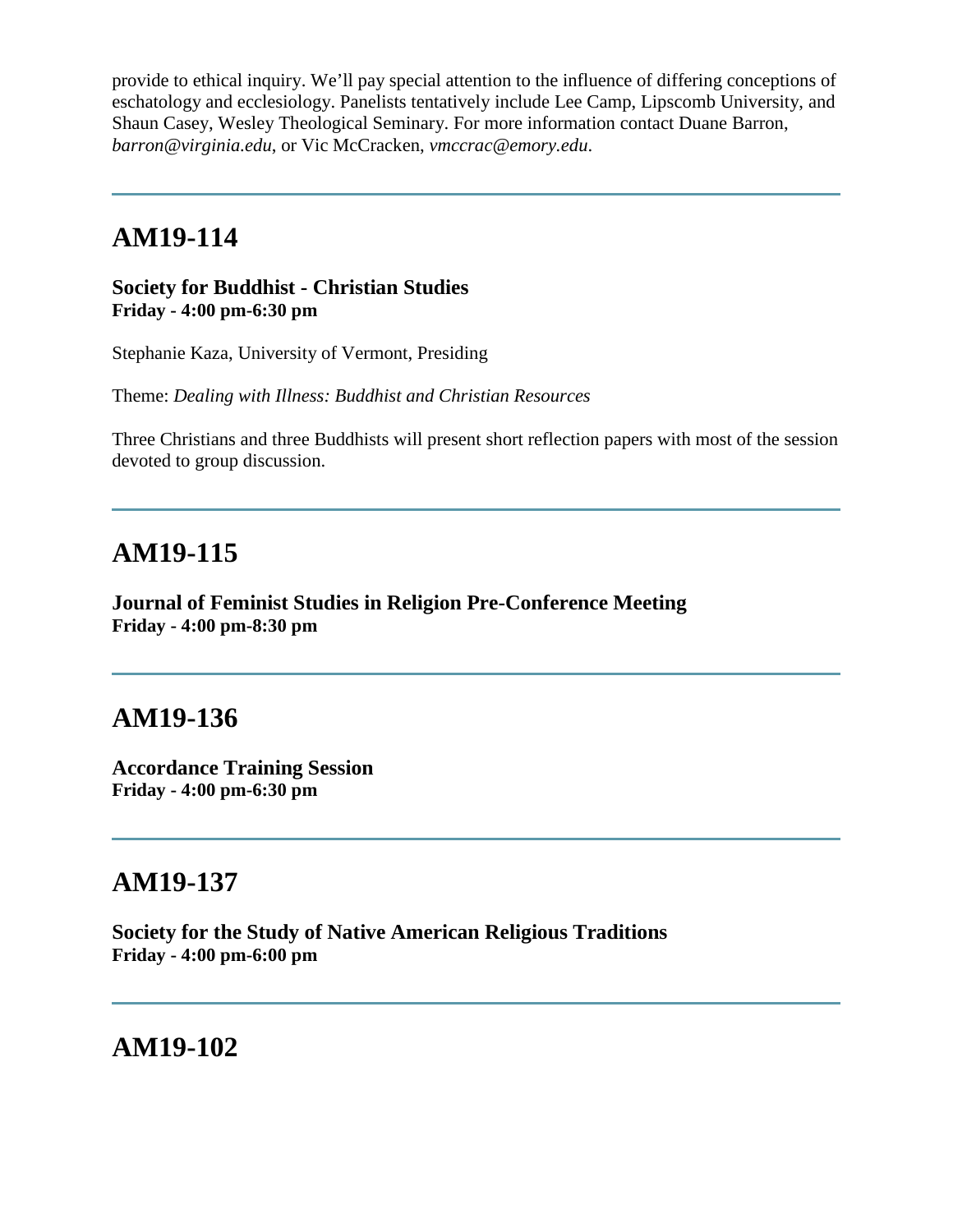### **North American Paul Tillich Society Friday - 4:30 pm-6:00 pm**

Theme: *Tillich and Health*

Sharon Peebles Burch, San Rafael, CA, Presiding

Derek Michaud, Boston University

*Health as Metaphor for the Created Condition*

Terry D. Cooper, St. Louis Community College, Meremec

Britt-Mari Sykes, University of Ottawa

*Paul Tillich and the New York Psychology Group 1941-1945*

# **AM19-140**

**New Testament Language Project Board Friday - 5:00 pm-11:00 pm**

# **AM19-116**

**Søren Kierkegaard Society Banquet Friday - 6:00 pm-10:00 pm**

Rio Plaza

245 E. Commerce Street, "The Riverwalk"

6:00 Social Hour

7:00 Banquet (contact David Kangas at *dkangas@mailer.fsu.edu*)

8:00 David C. Wood, Vanderbilt University

*A Singular Life?*

## **AM19-117**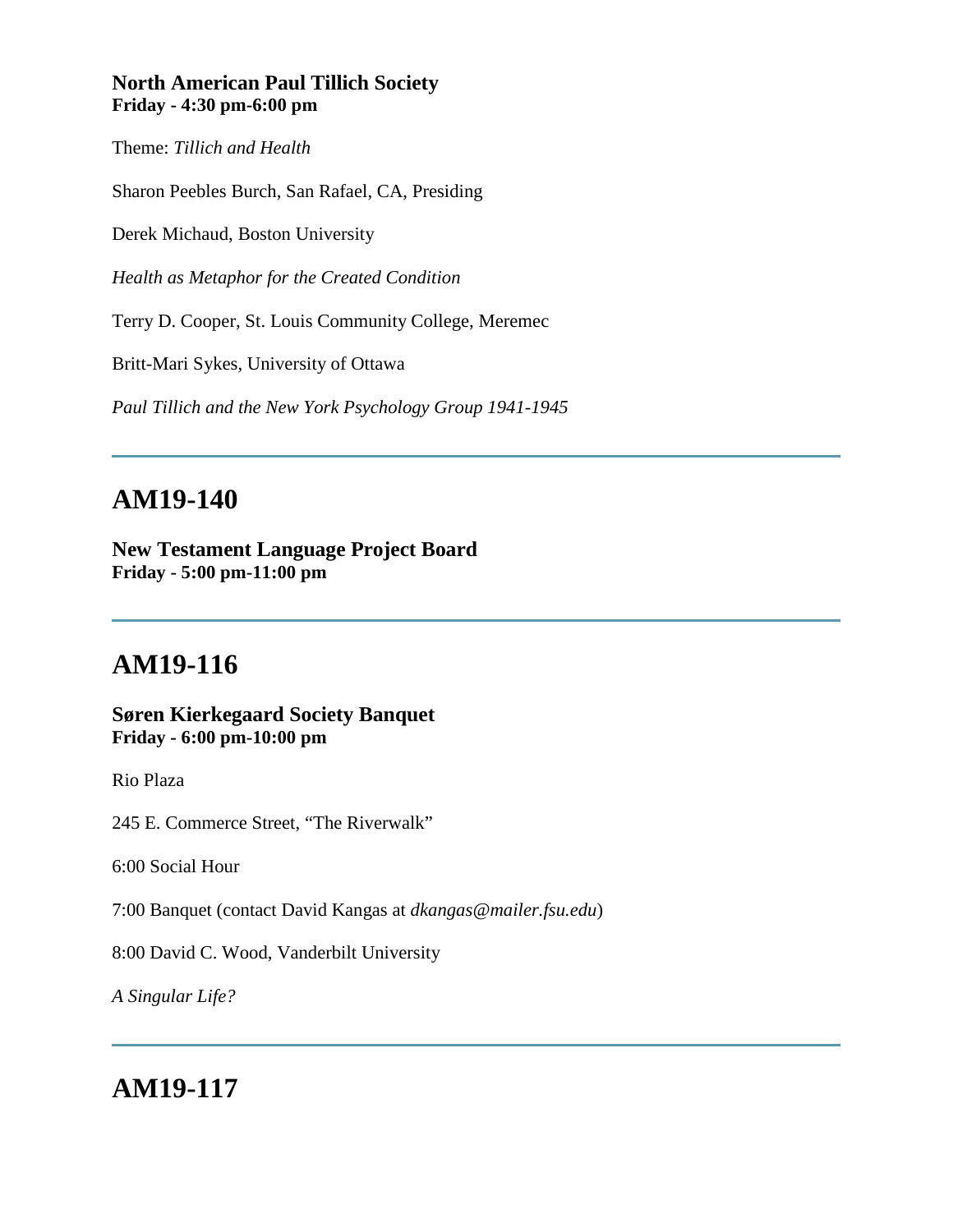### **North American Paul Tillich Society Annual Banquet Friday - 6:30 pm-9:30 pm**

Rio Rio Cantina, Presidente Room

421 E. Commerce Street

Our distinguished guest speaker for the evening will be Carl Vaught of Baylor University. The cost of the banquet is \$50. Reservations can be made with Fred Parrella, Religious Studies, Santa Clara University, Santa Clara, CA 95053-0335; 1-408-554-4714; *fparrella@scu.edu*.

## **AM19-118**

**LGBT Caucus/Activist Scholars Friday - 7:00 pm-8:30 pm**

# **AM19-120**

**Mennonite Scholars and Friends Reception Friday - 7:00 pm-8:30 pm**

# **AM19-121**

**National Association of Baptist Professors of Religion Editorial Board Friday - 7:00 pm-8:30 pm**

# **AM19-122**

### **Penitence in Christian Theology Study Friday - 7:00 pm-8:30 pm**

This session, along with another on Saturday morning, is open to any member of AAR or SBL and showcases results from a research project designed to bring together biblical, historical, and theological scholars for dialogue around the theme of penitence in Christian theology. Contributions will be summarized in the session with time allowed for conversation between the various scholars. Convened by Mark Boda and Gordon Smith, members of this research project include Terry Fretheim, Carol Dempsey, Richard Bautch, Guy D. Nave, Jr., Stanley Porter, Edith Humphrey, Walter Brueggemann, Roberta Hestenes, John Chryssavgis, Ralph del Colle, Andrew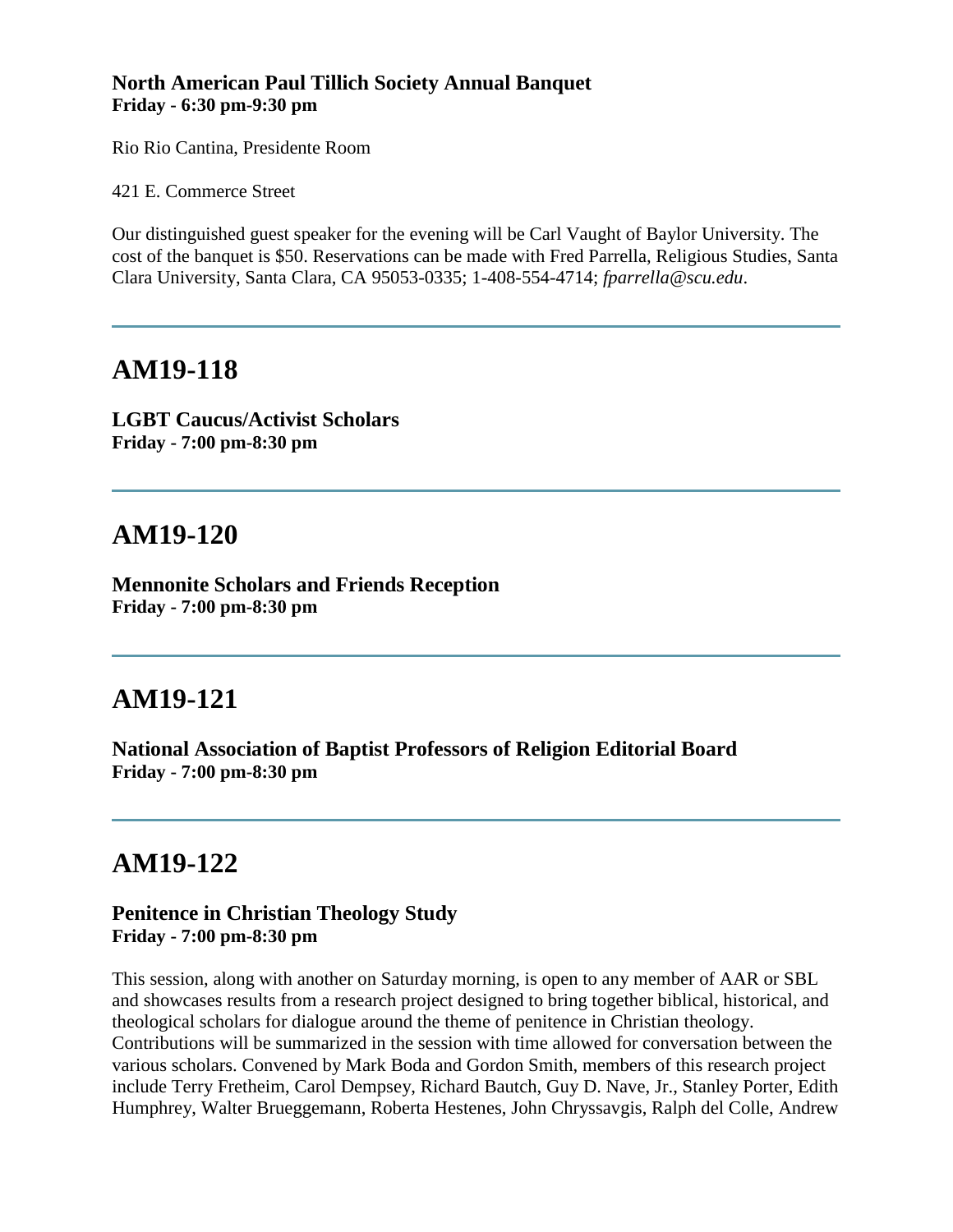Purves, Cheryl Bridges Johns, Michael Battle, Wafik Wahba, Ronald Rittgers, and Cornelia Horn. For full details and papers see *http://divinity.mcmaster.ca/penitence*. Contact: *mjboda@mcmaster.ca*.

## **AM19-123**

**Quaker Theological Discussion Group Friday - 7:00 pm-8:30 pm**

Theme: *Quaker Decision Making*

Moderator: Gayle Beebe

Chuck Conniry

*Discernment - Individual and Corporate Considerations*

Paul Anderson

*The Meeting for Worship in Which Business Is Conducted*

### **AM19-124**

#### **Shabbat Experience Friday - 7:00 pm-8:30 pm**

Participants interested in joining together for traditional Jewish Shabbat services and meals Friday night and Saturday morning are welcome to contact Joseph Weinstein *weinstein@bbn.com* for further information. Reservations are requested by November 1.

## **AM19-125**

**The Responsibility of the Religious Academy in Foreign Policy and International Relations Friday - 7:00 pm-8:30 pm**

### **AM19-126**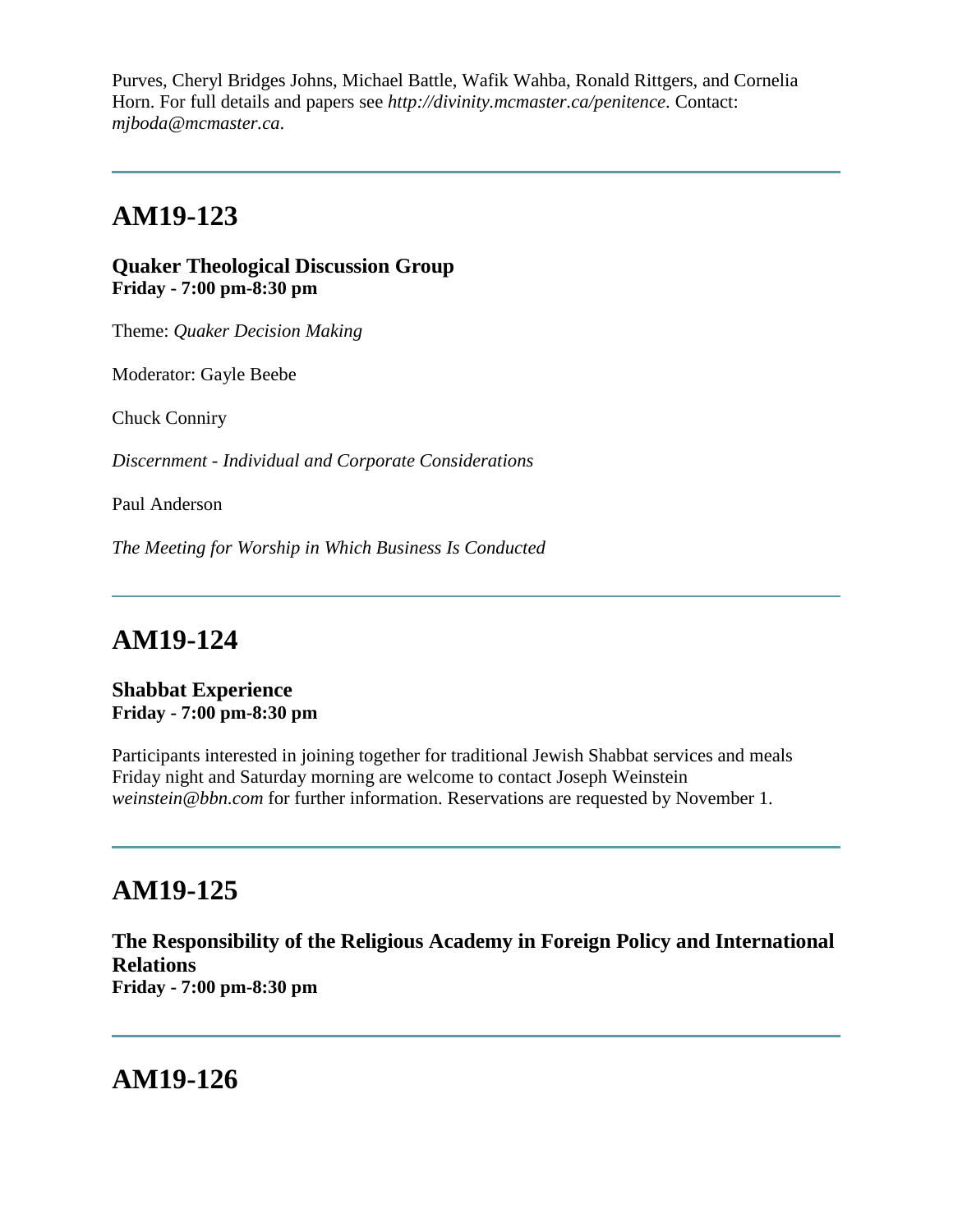### **The Word Made Fresh Friday - 7:00 pm-8:30 pm**

Plenary Speaker: Clark Pinnock, McMaster University

*The Recovery of the Holy Spirit in Evangelical Theology*

Don Thorsen, Azusa Pacific University, Presiding

Panelists:

Molly Marshall, Central Baptist Theological Seminary

Michael Horton, Westminster Theological Seminary, California

W. C. Turner, Duke University

*The Word Made Fresh* was originally a document that called for the renewal of the evangelical Christian spirit. It emphasized an "irenic spirit of generous orthodoxy" within evangelical theological discourse. More than one hundred evangelical scholars signed the document in support of its call for renewal.

Azusa Pacific University sponsors The Word Made Fresh at the American Academy of Religion and Society of Biblical Literature.

# **AM19-128**

### **The Pluralism Project Reception Friday - 7:00 pm-10:00 pm**

Diana Eck and the Pluralism Project will host this gathering of affiliate researchers, allies, advisors, friends, and colleagues. Please join us for refreshments, networking, conversation, and informal updates on research projects. Your RSVP to *staff@pluralism.org* is appreciated.

# **AM19-129**

*Abingdon Old Testament Commentaries* **Editorial Board Meeting Friday - 7:00 pm-11:00 pm**

# **AM19-130**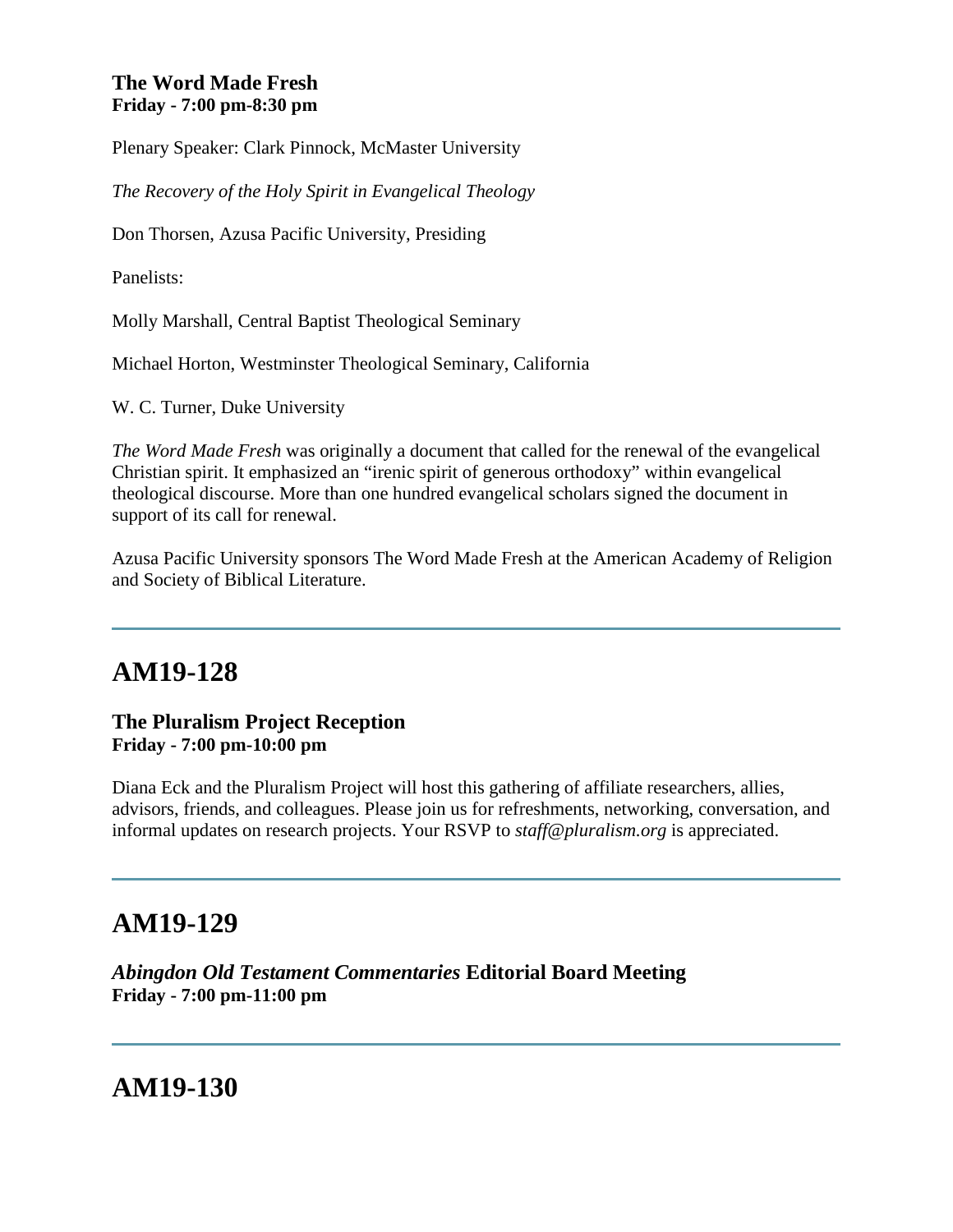### **Adventist Society for Religious Studies Friday - 7:00 pm-11:00 pm**

Section 4

# **AM19-131**

**AJCU Conference of Theology/Religious Studies Chairs Meetings Friday - 7:00 pm-11:00 pm**

## **AM19-132**

### **Institute for Biblical Research Friday - 7:00 pm-11:00 pm**

Session 2

7:00 Welcome and Devotions: Bing Hunter, Pastor of Adult Ministries, Harvest Bible Chapel, Rolling Meadows, IL

7:15 Annual Lecture: Karen Jobes, Westmont College, Santa Barbara, CA

*When God Spoke Greek: The Place of the Greek Bible in Evangelical Scholarship*

8:15 Formal Response: Larry Perkins, Trinity Western Seminary, Langley, British Columbia

8:30 Response from the floor

8:45 Reception hosted by InterVarsity Press

For additional information about this session, contact Daniel Block (President, IBR) at 1-502- 429-9788 or *dblock@sbts.edu*.

## **AM19-133**

**Society for Hindu-Christian Studies Friday - 7:00 pm-11:00 pm**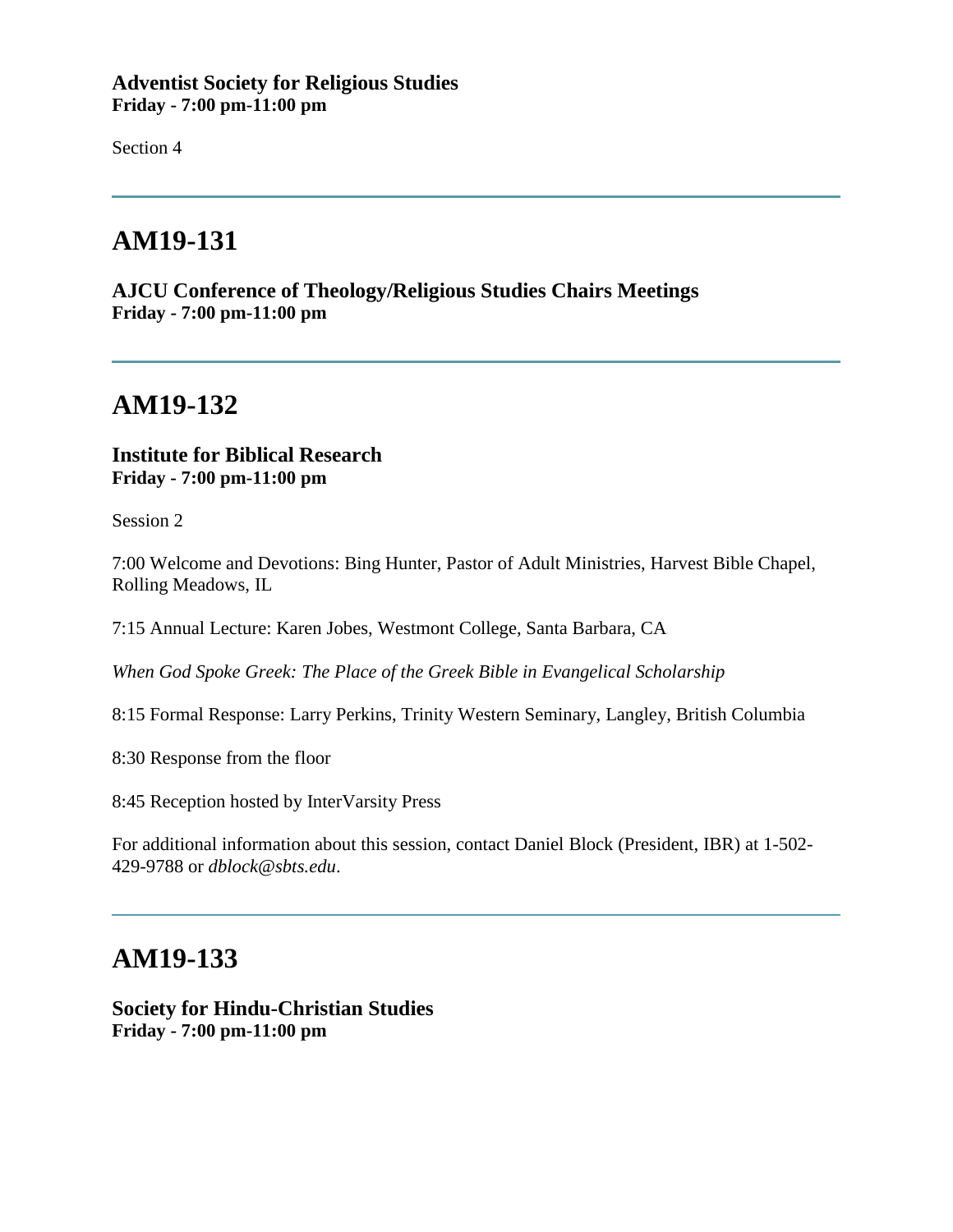Organized around the theme *Hindu Ekklesia, Christian Sampradaya? A Gift Exchange*, this panel brings a comparative perspective to ritual and theological visions of religious community and the question of community reform. Join us for a stimulating discussion!

Rachel McDermott, Barnard College, Presiding

Panelists:

Timothy Dobe, Harvard University

Reid Locklin, University of Toronto

Michael McLaughlin, Saint Leo University

Rita Sherma, Binghamton University

Lise Vail, Montclair State University

For additional information, please contact *elizakent66@hotmail.com* or visit *www.sandiego.edu/theo/hcs-l*

## **AM19-138**

**Philadelphia Seminar on Christian Origins Friday - 7:00 pm-8:30 pm**

### **AM19-139**

**Society for the Arts in Religious & Theological Studies Reception Friday - 7:00 pm-8:30 pm**

## **AM19-127**

**Society for the Study of Christian Spirituality: SAVAE at San Fernando: An Evening of Song and Commentary Friday - 7:30 pm-9:30 pm**

San Fernando Cathedral, 115 Main Plaza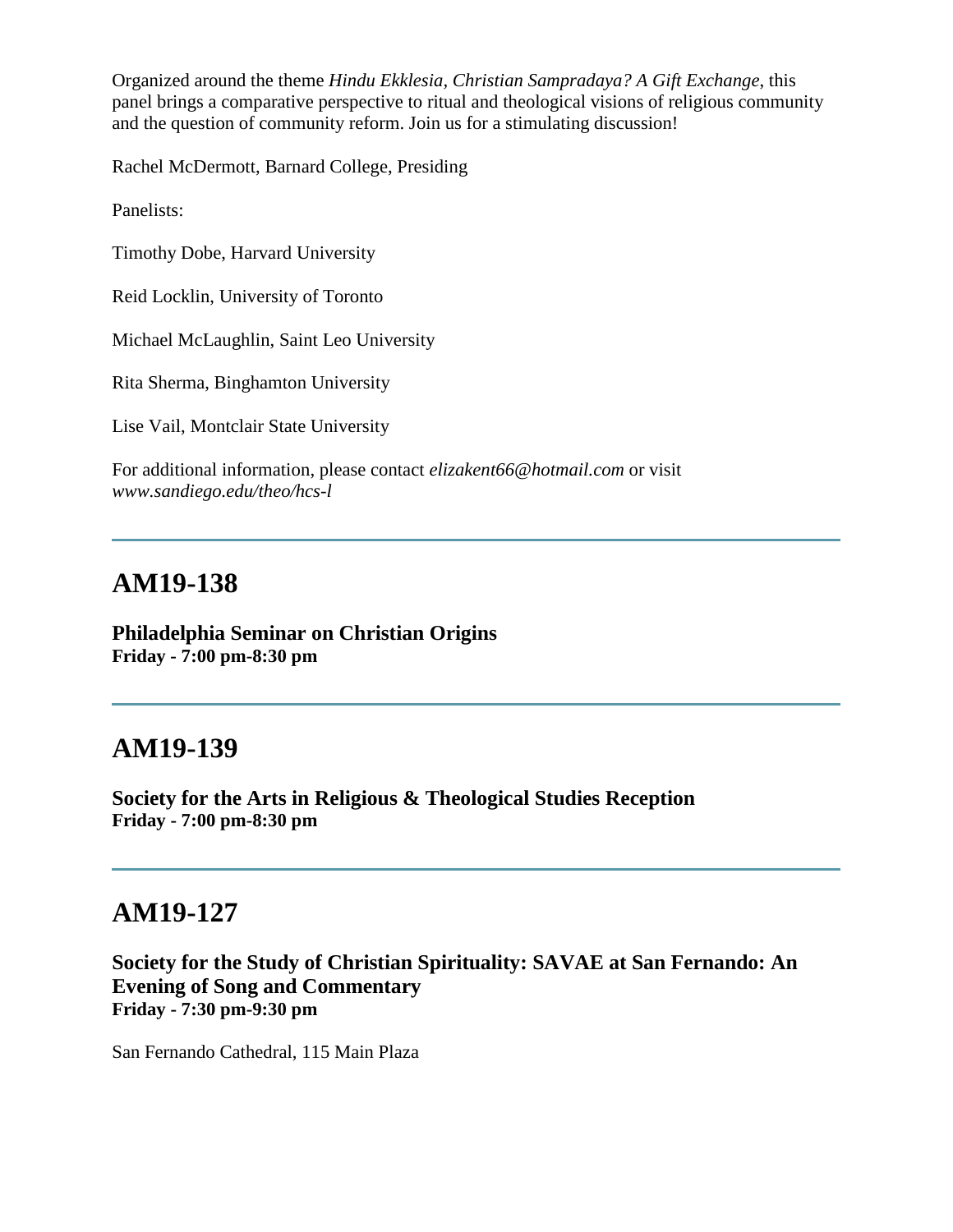The evening will begin with introductions to the historic Cathedral and to recent scholarship on Juan Diego and Our Lady of Guadalupe. The widely acclaimed group SAVAE (San Antonio Vocal Arts Ensemble) will perform and discuss pieces drawn from their critically praised recordings: ancient music from the Middle East and sixteenth-century compositions dedicated to Guadalupe. The event and reception following are free, and all are welcome. For more information, please visit *http://sscs.press.jhu.edu* or contact *ahouck@saintmarys.edu*.

## **AM19-141**

**North American Assoication for the Study of Religion Executive Meeting Friday - 7:30 pm-9:30 pm**

# **AM19-134**

**Polanyi Society Friday - 9:00 pm-11:00 pm**

Theme: *Polanyi and Whitehead*

Joseph Bracken, Xavier University

*Emergent Monism and Final Causality: A Field-Oriented Approach*

Responding:

Walter Gulick, Montana State University-Billings

Richard Moody, Gannon University

Polanyi Society Annual Business Meeting: 10:30 PM.

## **AM20-2**

**Conversations in Religion and Theology Advisory Board Breakfast Meeting Saturday - 7:00 am-8:30 am**

## **AM20-3**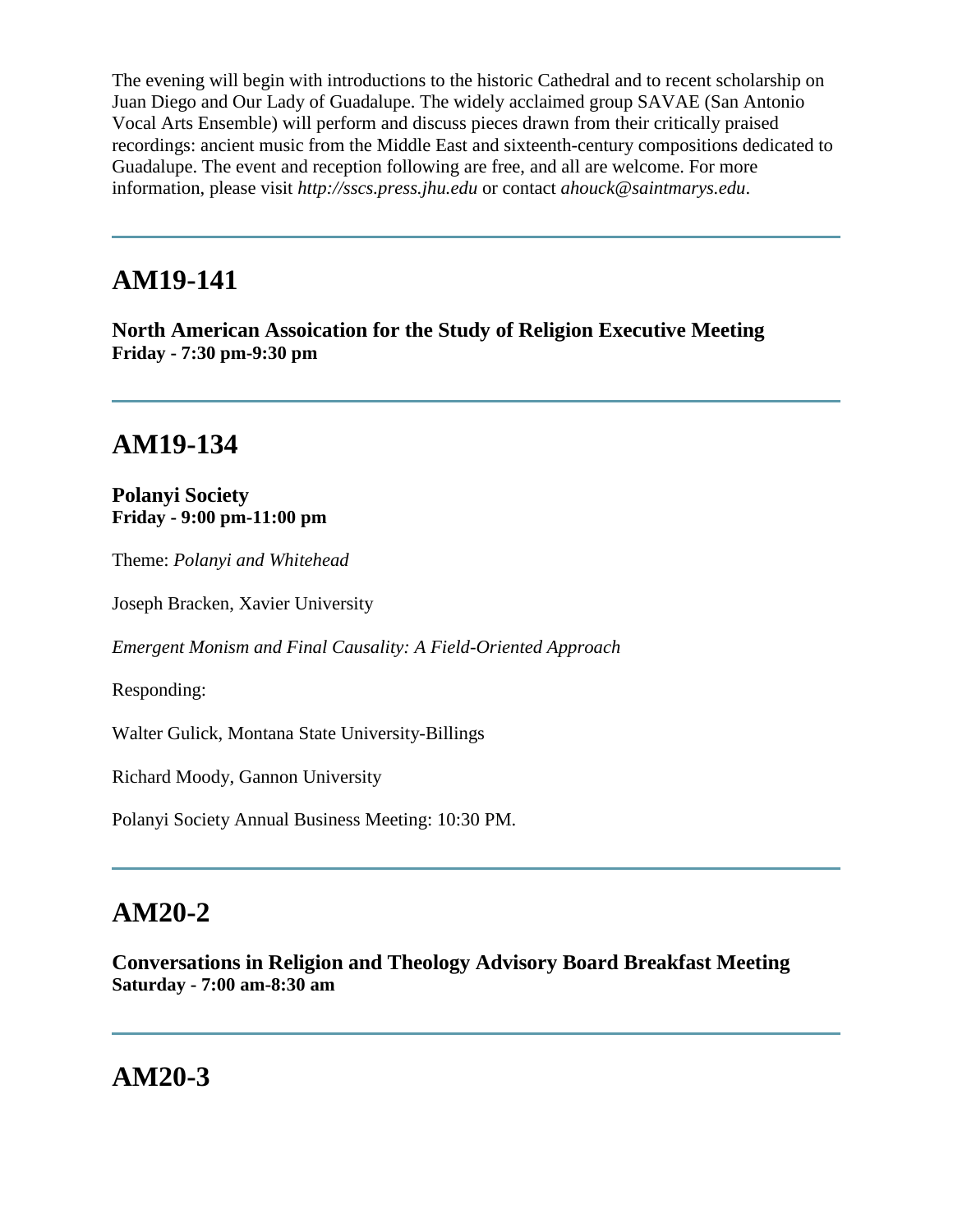# **AM20-4**

**North American Paul Tillich Society Board of Directors Meeting Saturday - 7:00 am-8:30 am**

## **AM20-5**

**AJCU Conference of Theology/Religious Studies Chairs Meetings Saturday - 7:00 am-11:30 am**

# **AM20-6**

### **Society for Hindu-Christian Studies Saturday - 7:00 am-11:30 am**

Theme: *Book Banning and the Spectacle of Censorship in Hinduism and Christianity*

Seeking greater understanding of current controversies, this panel undertakes a historical and comparative examination of the reception of scholarship on religion by communities of faith.

Gerald J. Larson, University of California, Santa Barbara

Daniel Sheridan, St. Joseph's College, Maine

Adheesh Sathaye, University of California, Berkeley

Jeffrey Kripal, Rice University

10:45 Business Meeting

Rachel McDermott, Barnard College, Presiding

For additional information, please contact *elizakent66@hotmail.com* or visit *www.sandiego.edu/theo/hcs-l*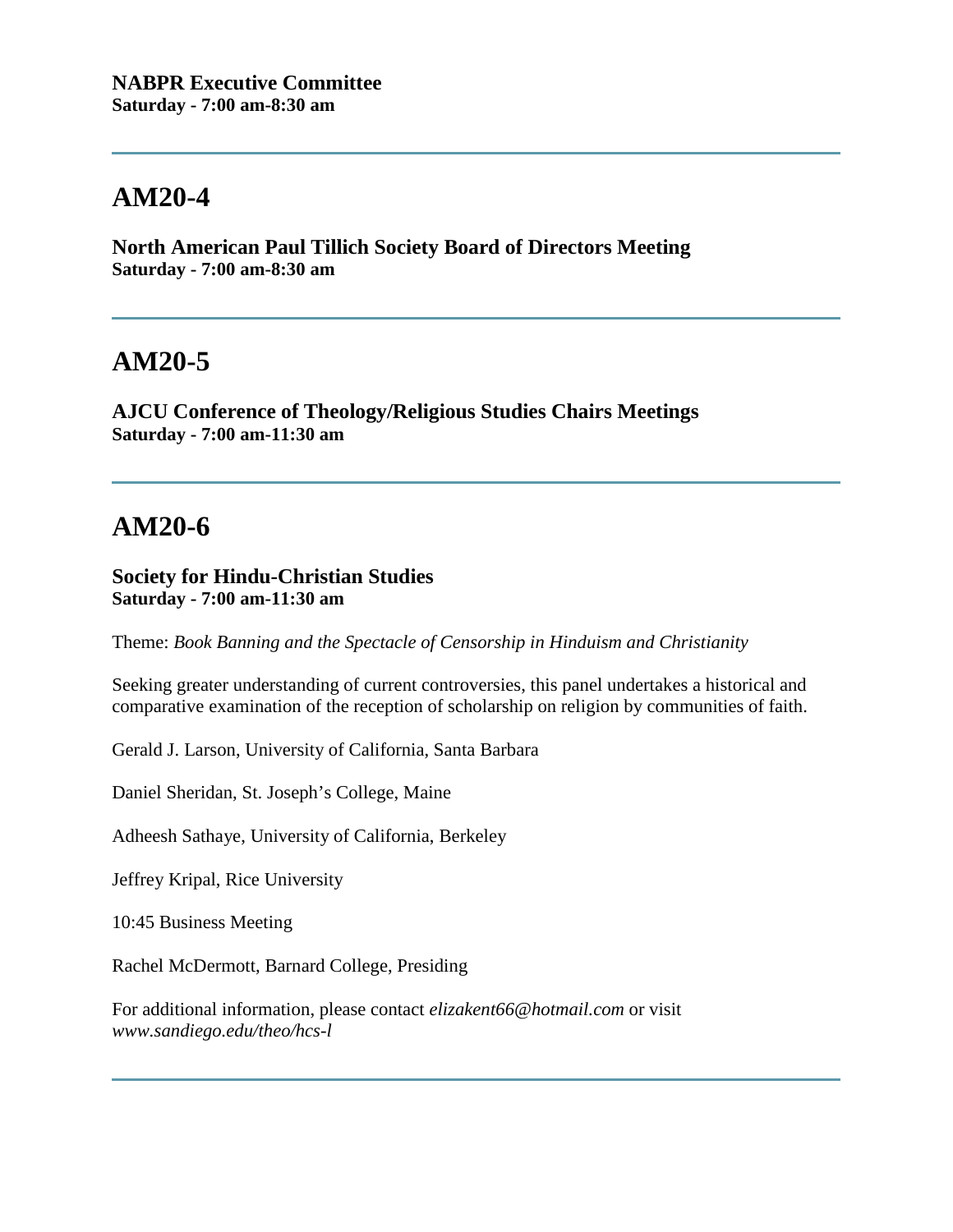## **AM20-59**

*Dialog: A Journal of Theology* **Editorial Council Saturday - 7:00 am-11:30 am**

## **AM20-62**

**Editorial Board Meeting of Spiritus Saturday - 7:00 am-8:30 am**

# **AM20-63**

**Tyndale House Alumni Annual Reunion Saturday - 7:00 am-8:30 am**

## **AM20-7**

### **Institute for Biblical Research Saturday - 8:00 am-12:45 pm**

Session 2

8:00 Devotions

8:15 Old Testament Paper: Peter Gentry, Southern Baptist Theological Seminary

*The Importance of the Septuagint for Old Testament Studies Today*

8:55 New Testament Paper: Tim McLay, St. Stephens University

*The Importance of the Septuagint for New Testament Studies Today*

9:35 Formal Response: David Baer, President of Overseas Council International

9:55 Discussion from the floor

10:10 Break

10:30 Annual Business Meeting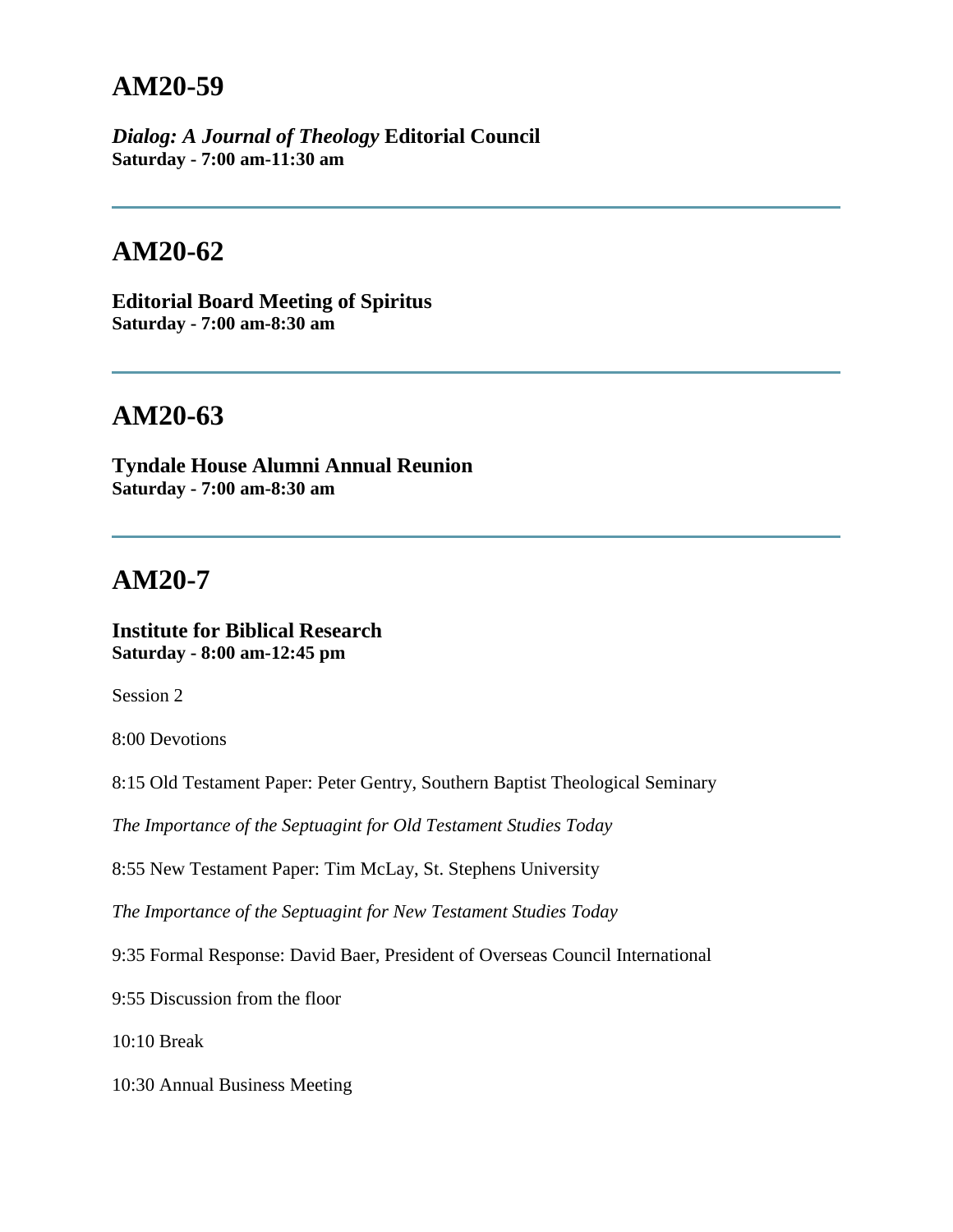For additional information about this session, contact Daniel Block, President, IBR, at 1-502- 429-9788 or *dblock@sbts.edu*.

# **AM20-8**

### **The Pluralism Project Bus Tour Saturday - 8:30 am-11:30 am**

We anticipate visiting the Hindu Temple and other religious centers. Details will be available online at *www.pluralism.org*. Please contact us at *staff@pluralism.org* to reserve a seat. A modest fee will be required to cover the bus rental expense.

# **AM20-9**

#### **Schleiermacher Society Saturday - 8:30 am-12:15 pm**

8:30 David Seiple, Postdoctoral Fellow, Union Theological Seminary, New York

*Schleiermacher, Pragmatism, and Neoliberalism*

10:00 Terrence N. Tice, University of Michigan

*Text and Texture of the* Glaubenslehre

11:45 Future Planning/Ad Hoc Reports on Works in Progress

Ample time for discussion by all. Pre-distributed papers, and information, contact Terry Tice: *ttice@frii.com*.

# **AM20-10**

**Council on Graduate Studies in Religion Saturday - 8:30 am-1:00 pm**

# **AM20-17**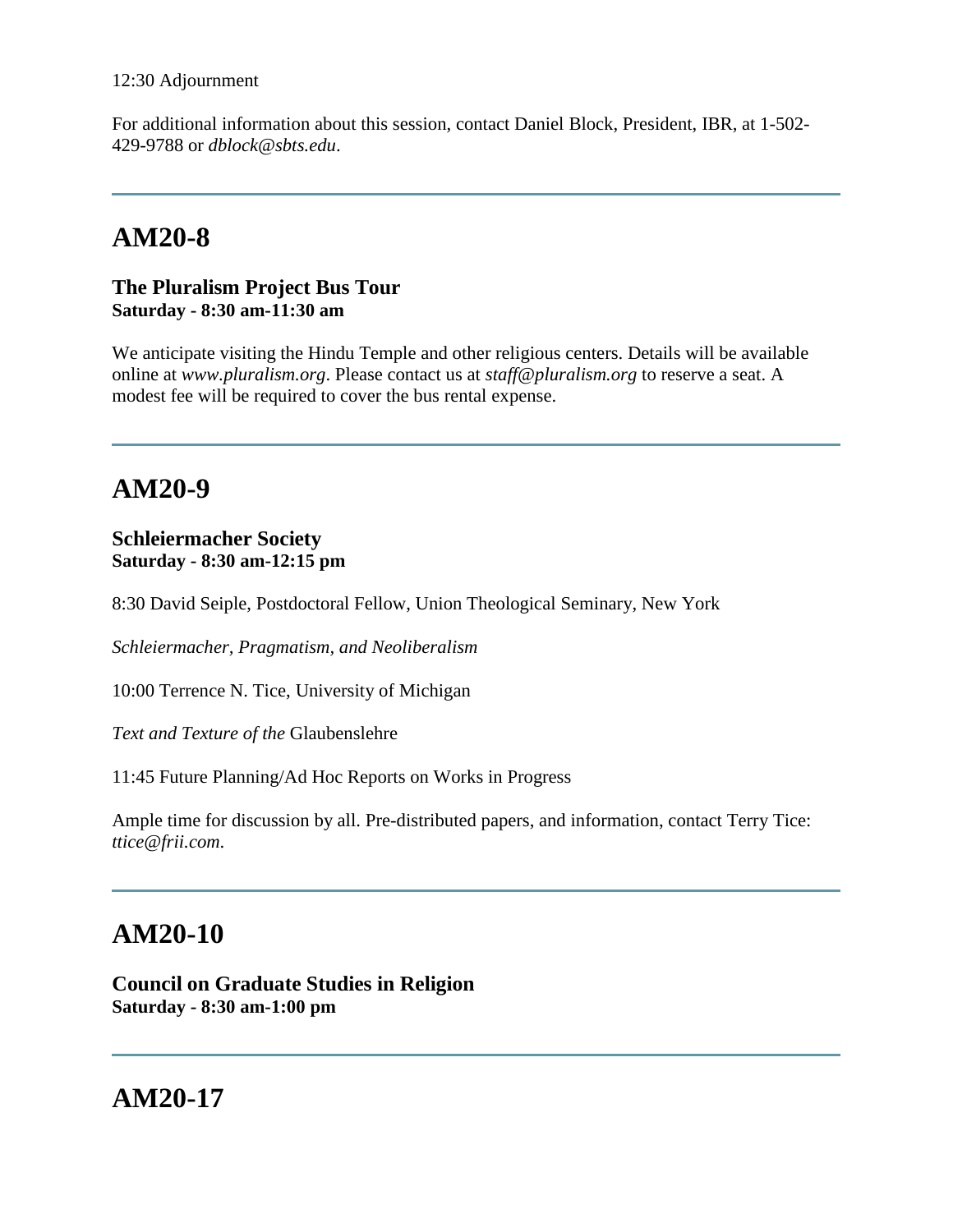### **International Bonhoeffer Society Board of Directors (English Language Section) Saturday - 8:30 am-11:30 am**

# **AM20-11**

**Adventist Society for Religious Studies Saturday - 9:00 am-11:30 am**

Section 5

# **AM20-12**

### **Art/s of Interpretation Group Saturday - 9:00 am-11:30 am**

Session 2

*Multiple Souls*

Eric Bain-Selbo, Lebanon Valley College, Presiding

Charles H. Long and Davíd Carrasco

*Reflections on W. E. B. DuBois and José Martí*

Philip Arnold

*Haudenosaunee Condolence for Grief of the Divided Soul*

Jennifer Reid

*Mothers and Monsters: Hemispheric and Narrative Space in the Americas of Louis Riel and José Martí*

David Chidester

*Transatlantic Souls of Black Folks: W. E. B. DuBois and Representations of African Indigenous Religion*

For more information about the Art/s of Interpretation Group, please visit our website at *www.vcsun.org/~cummings/arts.html*.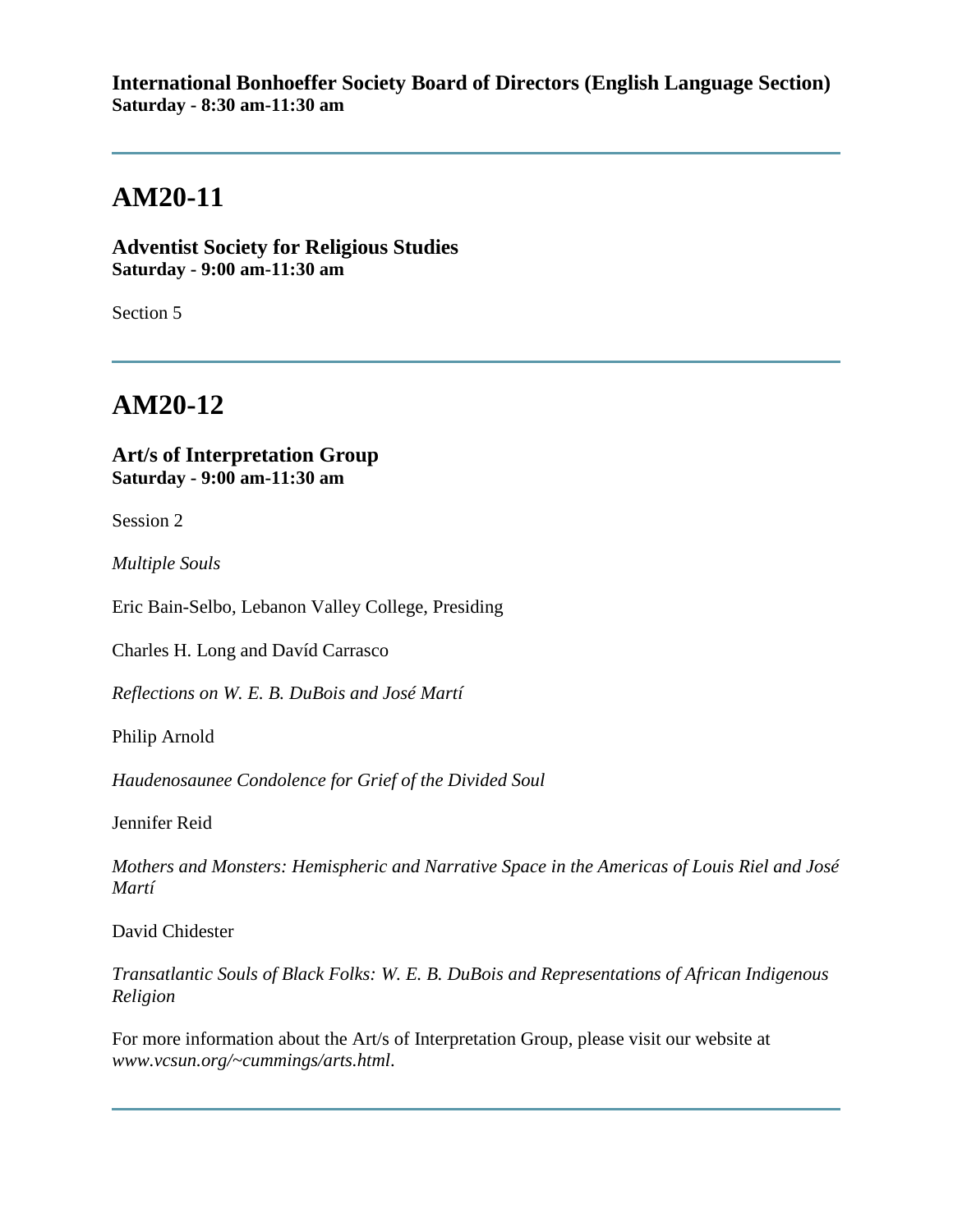# **AM20-14**

### **Christian Theological Research Fellowship Saturday - 9:00 am-11:30 am**

Session 1

Topic: *Salt and Light: The Public Dimension of Christian Ethics*

9:00 Opening: Alan Padgett, Luther Seminary

Business meeting: Vincent Bacote (President, CTRF), Wheaton College

9:15 Panel and Discussion

Rebekah Miles, Southern Methodist University, Presiding

Guenther Haas, Redeemer University College

*Creational Ethics Is Public Ethics*

Mark Husbands, Wheaton College

*Politics as the Art of Dying: Dietrich Bonhoeffer and Martin Luther King, Jr.*

D. Stephen Long, Garrett-Evangelical Theological Seminary

*What Makes Theology "Political"? Come Let Us Reason Together*

Respondent: Ronald Thiemann, Harvard University

Copies of the paper abstracts are available at the Christian Theological Research Fellowship (CTRF) website: *http://home.apu.edu/˜CTRF/*. For additional information contact Vincent Bacote, Wheaton College, 1-630-752-5278, *vincent.e.bacote@wheaton.edu*.

### **AM20-15**

**Dharma Association of North America (DANAM) Saturday - 9:00 am-11:30 am**

Session 3

8:30 DANAM Registration Desk Re-Opens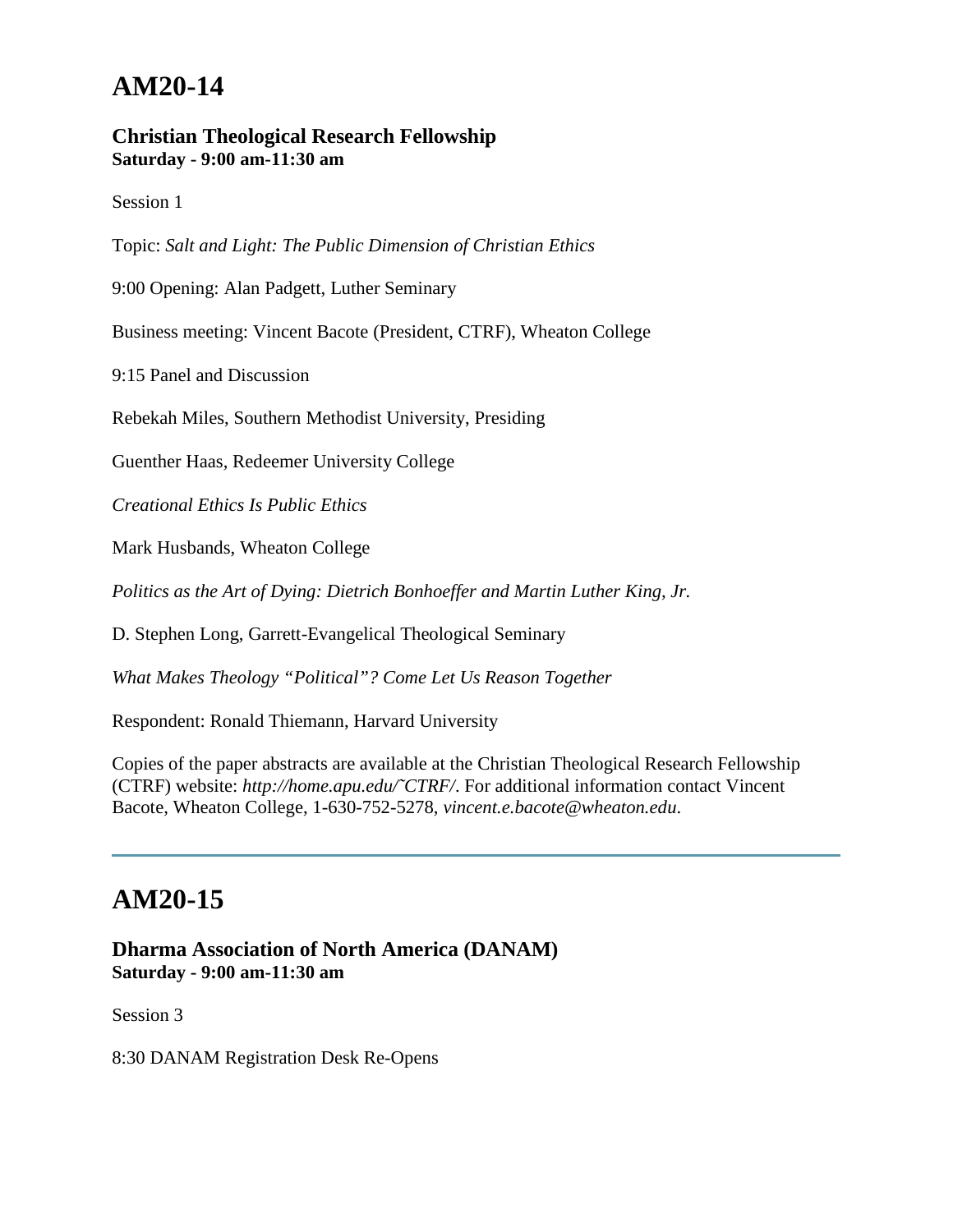To receive your DANAM Name Badge and copy of DANAM Conference Brochure with Final Agenda, please register at *www.danam-web.org/events.htm*. There is no fee.

9:00 Rita Sherma, DANAM Conference Co-Chair

*Introductory Remarks*

9:05 Paper Session

Theme: *"Nationalisms" and "Hinduisms"*

Robert N. Minor, University of Kansas, Presiding

Phyllis Herman, California State University-Northridge

*Refiguring the Other: Rama, Rakshashas, and Women*

Gerald T. Carney, Hampden Sydney College

*A Patriot of the Old School: Baba Premananda Bharati and Indian Nationalism*

Kay Jordan, Radford University

S. Muthulakshmi Reddy, Progressive Hindu Nationalist

Robert D. Baird, University of Iowa -Cottage Grove

Respondent

Discussions

Program updates are available at *www.danam-web.org/events.htm*.

# **AM20-16**

### **Global Ethics and Religion Forum Saturday - 9:00 am-11:30 am**

Theme: *Religious Tolerance in the Face of Terrorism*

Chair: Nancy M. Martin, Chapman University

Panelists:

John Berthrong, Boston University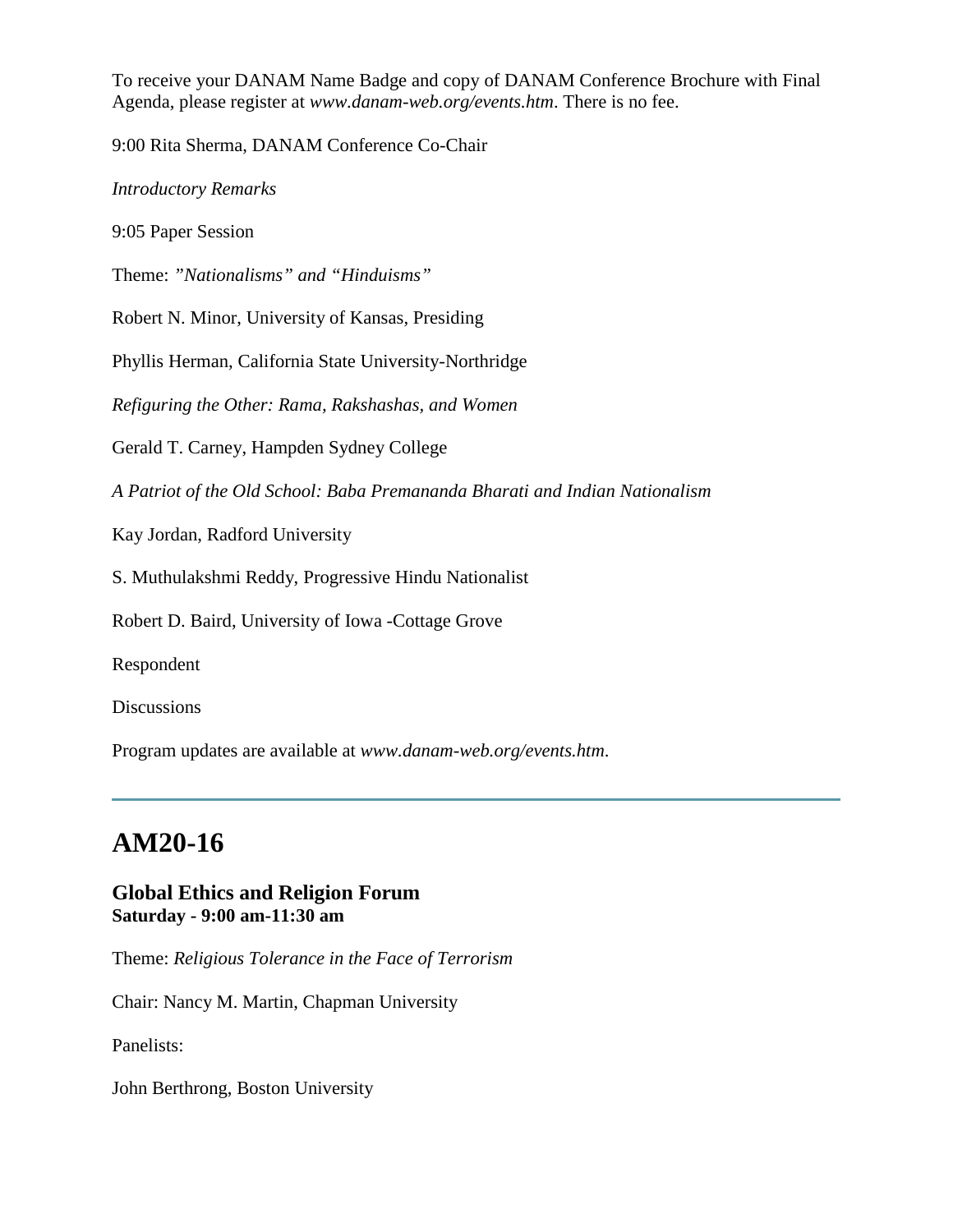Charlotte Fonrobert, Stanford University

Irfan Omar, Marquette University

Claude Ozankom, Salzburg University

Philip Rossi, Marquette University

Joseph Runzo, Chapman University

*www.GERForum.org*

## **AM20-18**

**Journal of Feminist Studies in Religion Editorial Board Meeting Saturday - 9:00 am-11:30 am**

### **AM20-19**

#### **Karl Barth Society of North America Saturday - 9:00 am-11:30 am**

Panel Discussion: Egerhard Busch's new book, *Karl and the Pietists*, led by Donald W. Dayton, Azuza Pacific University

## **AM20-20**

**La Communidad Saturday - 9:00 am-11:30 am**

### **AM20-21**

### **Lutheran Women in Theological Studies Saturday - 9:00 am-11:30 am**

Lutheran women in theological and religious studies as well as some local Lutheran clergywomen gather annually for scholarship, worship, and friendship. Lutheran women scholars - including graduate students – and other women who teach or study at Lutheran colleges and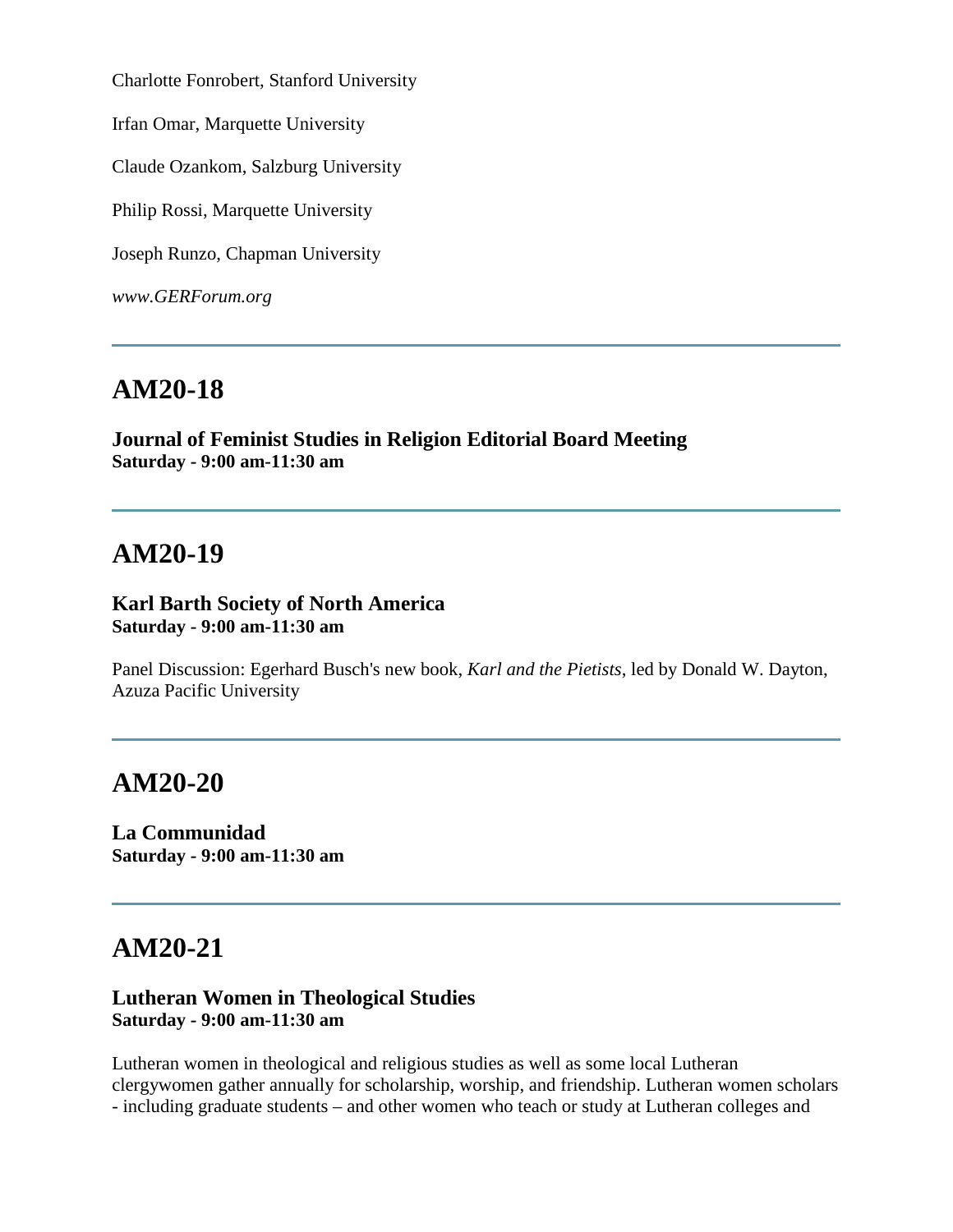seminaries are welcome to attend all or part of the meeting. Questions? To register please contact Dept. for Theological Education, ELCA at 1-773-380-2885.

## **AM20-23**

**Mennonite Scholars and Friends Forum Saturday - 9:00 am-11:30 am**

### **AM20-25**

**NABPR Executive Committee Saturday - 9:00 am-11:30 am**

### **AM20-27**

**North American Association for the Study of Religion Saturday - 9:00 am-11:30 am**

Session 3:

Organizer/respondent: Steven Engler

*sengler@mtroyal.ca*

Gustavo Benavides, Villanova University

Mary Keller, University of Wyoming

John Rundin, University of Texas, San Antonio

### **AM20-28**

**North American Hindu Association of Dharma Studies Saturday - 9:00 am-11:30 am**

Theme: *Hindu Studies in the Colonial Context: Internal and External Aspects*

Presiding: Ram-Prasad Chakravarthi, Lancaster University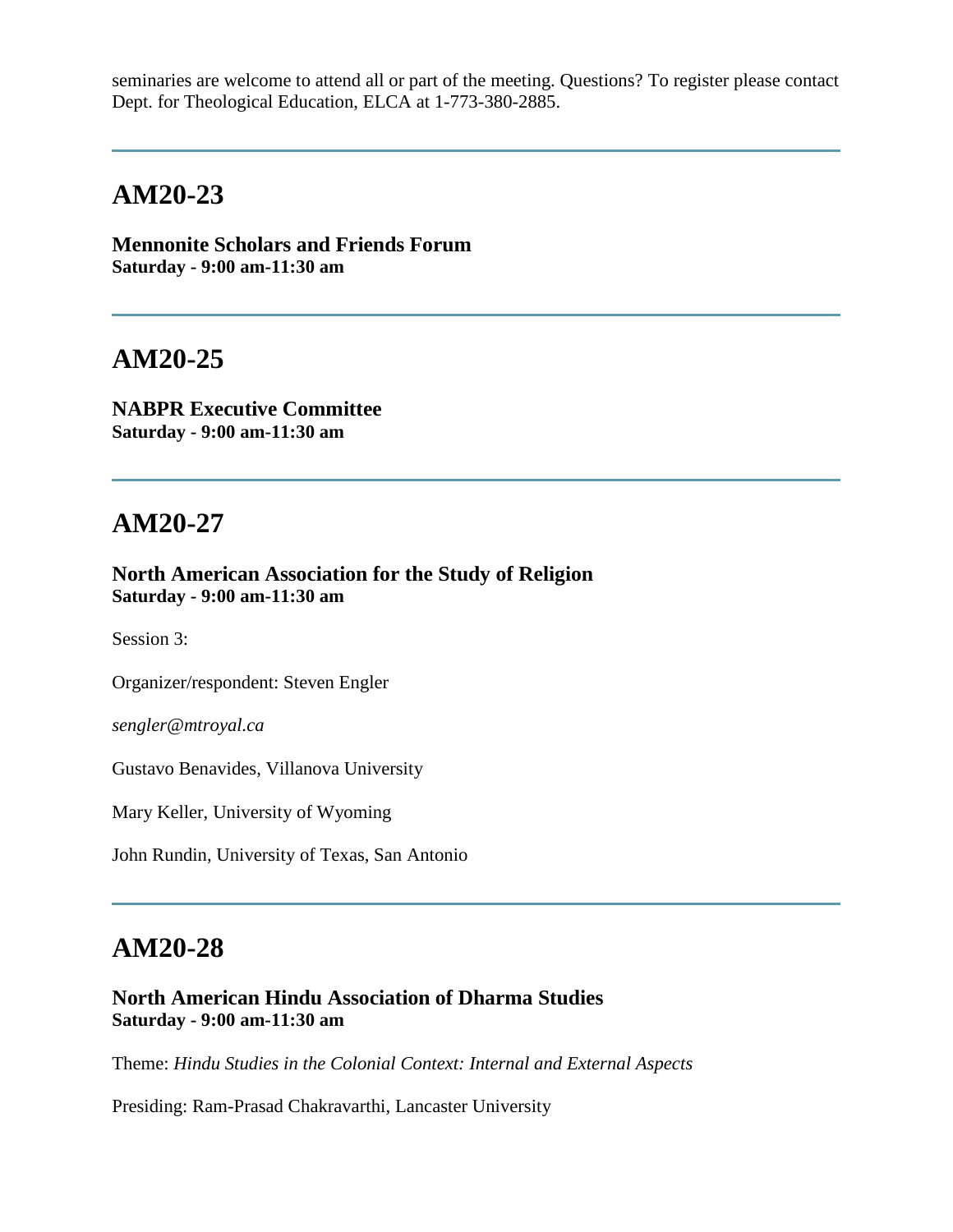Panelists:

Jeffrey Long, Elizabethtown College

Rita Sherma, Binghamton University

Arvind Sharma, McGill University

For additional information about the session, please contact Rita D. Sherma, *nsherma1@binghamton.edu*.

# **AM20-29**

### **Penitence in Christian Theology Study Saturday - 9:00 am-11:30 am**

This session is open to any member of AAR and SBL and showcases results from a research project designed to bring together biblical, historical, and theological scholars for dialogue around the theme of penitence in Christian theology. For details of this study group see the information on the first session (Friday night). For full details and papers see *http://divinity.mcmaster.ca/penitence*. Contact: *mjboda@mcmaster.ca*.

# **AM20-30**

**Person, Culture, and Religion Group Saturday - 9:00 am-11:30 am**

9:00 Theme: *Works in Progress*

Presider: Lallene Rector, Garrett-Evangelical Theological Seminary

New scholars welcome.

10:00 Discussion: *Two Perspectives on Hans Loewald*

Kelley Raab, St. Lawrence University, and Marsha Hewitt, University of Toronto

11:00 Business Meeting:

Kathleen Bishop and Pamela Cooper-White, Presiding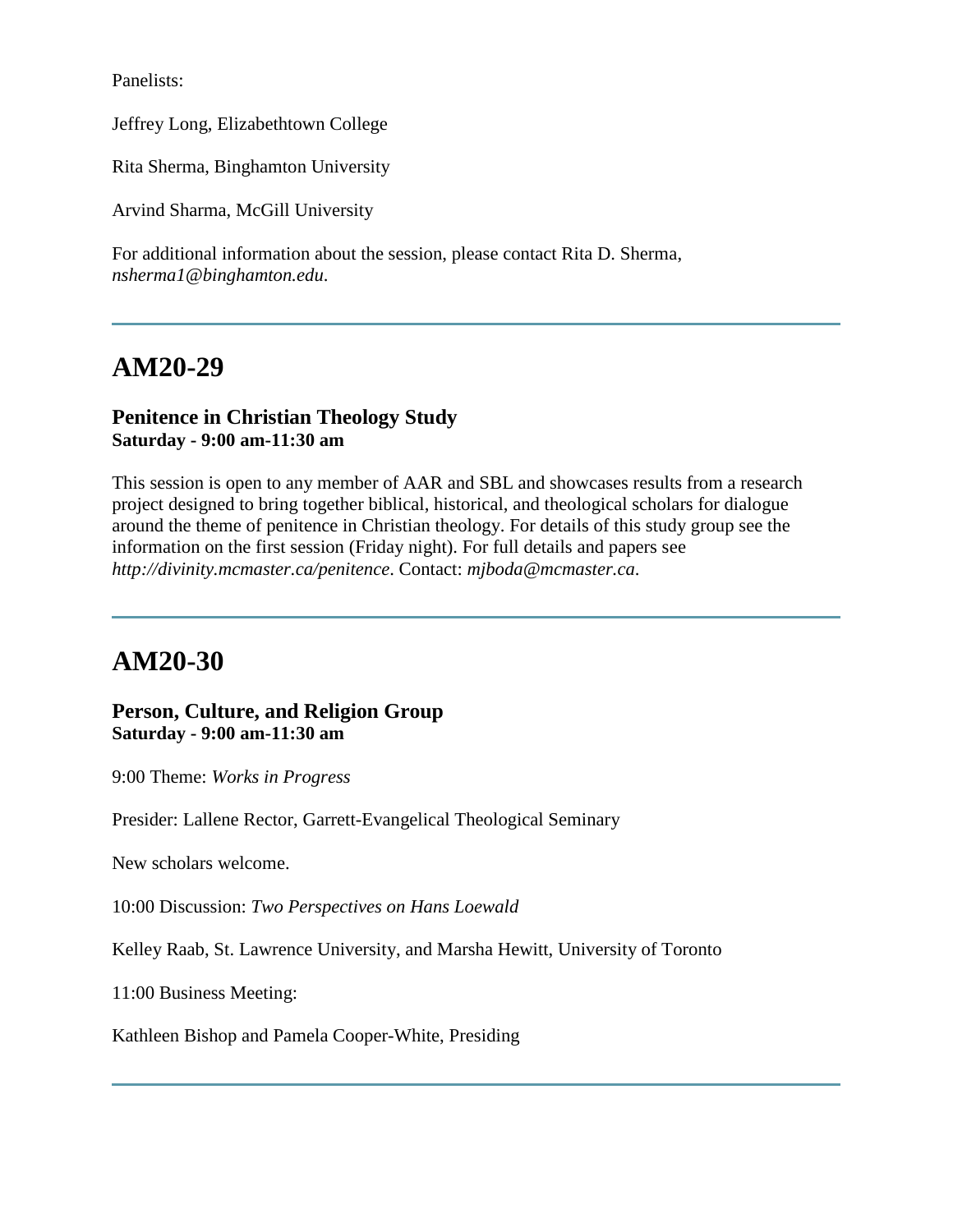# **AM20-31**

### **Polanyi Society Saturday - 9:00 am-11:30 am**

Theme: *Exploration of Longing to Know*

Esther Meek

Responding:

Dale Cannon, Western Oregon University

Jere Moorman, Polanyi Society

David Rutledge, Furman University

## **AM20-34**

**Restoration Theological Research Fellowship Saturday - 9:00 am-11:30 am**

# **AM20-35**

**Society for Buddhist - Christian Studies Saturday - 9:00 am-11:30 am**

Theme: *Promoting Healing: Buddhist and Christian Resources*

Three Buddhists and three Christians will present short reflection papers with most of the session devoted to group discussion.

Business Meeting:

Ruben Habito, Perkins School of Theology, Presiding

## **AM20-36**

**Society for the Arts in Religious and Theological Studies Saturday - 9:00 am-11:30 am**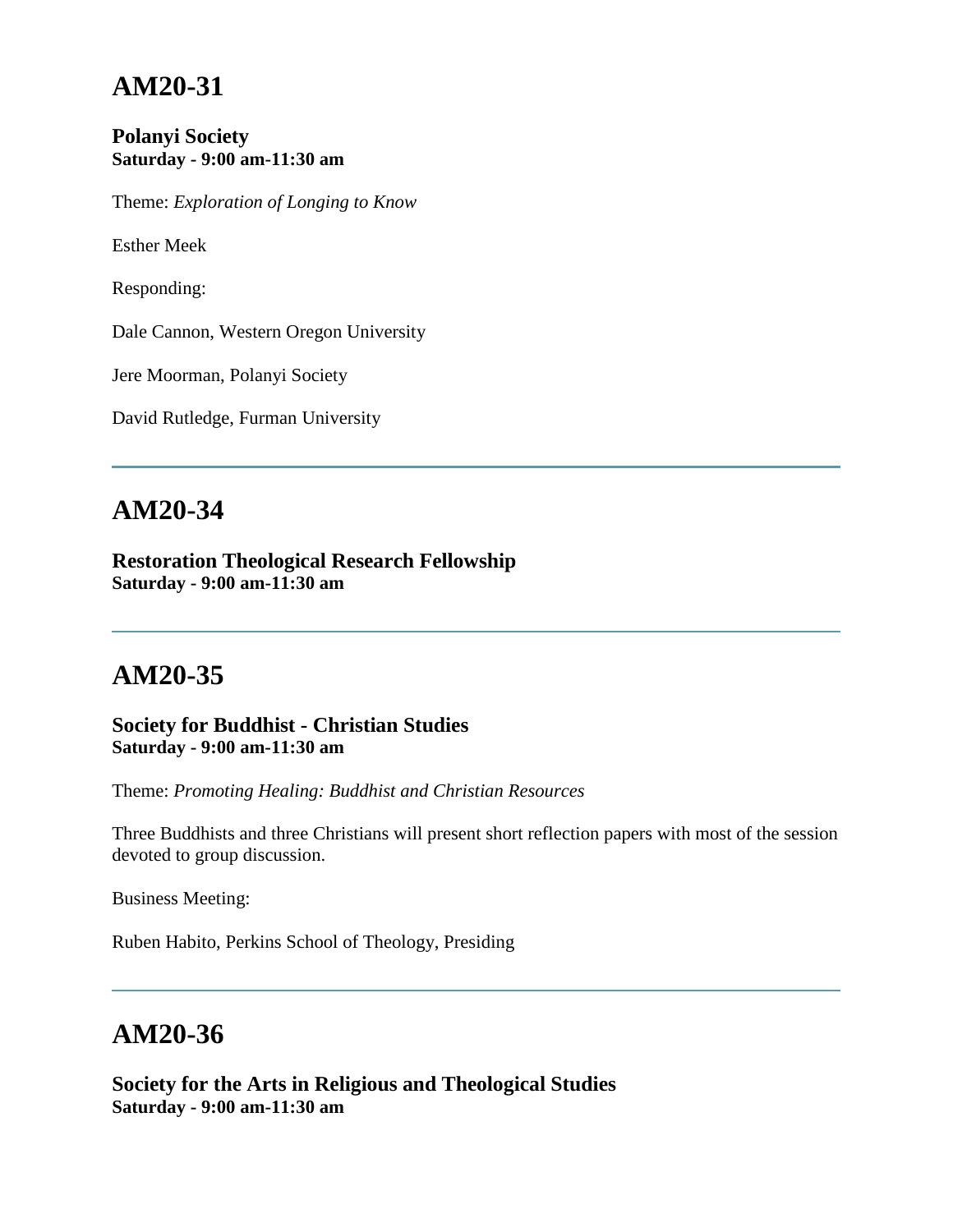Wilson Yates, President of the Society

9:10 Fr. Garcia, Rector, San Fernando Cathedral, San Antonio, Texas

*San Fernando Cathedral's Restoration*

Alejandro Garcia-Rivera, Graduate Theological Union, Berkeley, California

*Aesthetic Considerations of the Restoration*

10:30 Break

1:45 Business Session/Small Groups

Members are encouraged to tour San Fernando Cathedral on their own before attending the session. For additional information regarding this meeting, see our website at *www.ARTSmag.org/society.htm*, or contact Kimberly Vrudny at 1-651-962-5337, *kjvrudny@stthomas.edu*.

## **AM20-37**

### **Society for the Study of Christian Spirituality: Presidential Address and Business Meeting Saturday - 9:00 am-11:30 am**

9:00 2004 Presidential Address: Roberta C. Bondi, Candler School of Theology, Emory University,

*The Christian Imagination: The Dragon as Handmaid of the Holy Spirit*

10:30 Business Meeting:

Joann Wolski Conn, Neumann College, president-elect, Presiding

All are welcome. For more information, please contact Anita Houck at *ahouck@saintmarys.edu*.

# **AM20-38**

**Søren Kierkegaard Society Saturday - 9:00 am-11:30 am**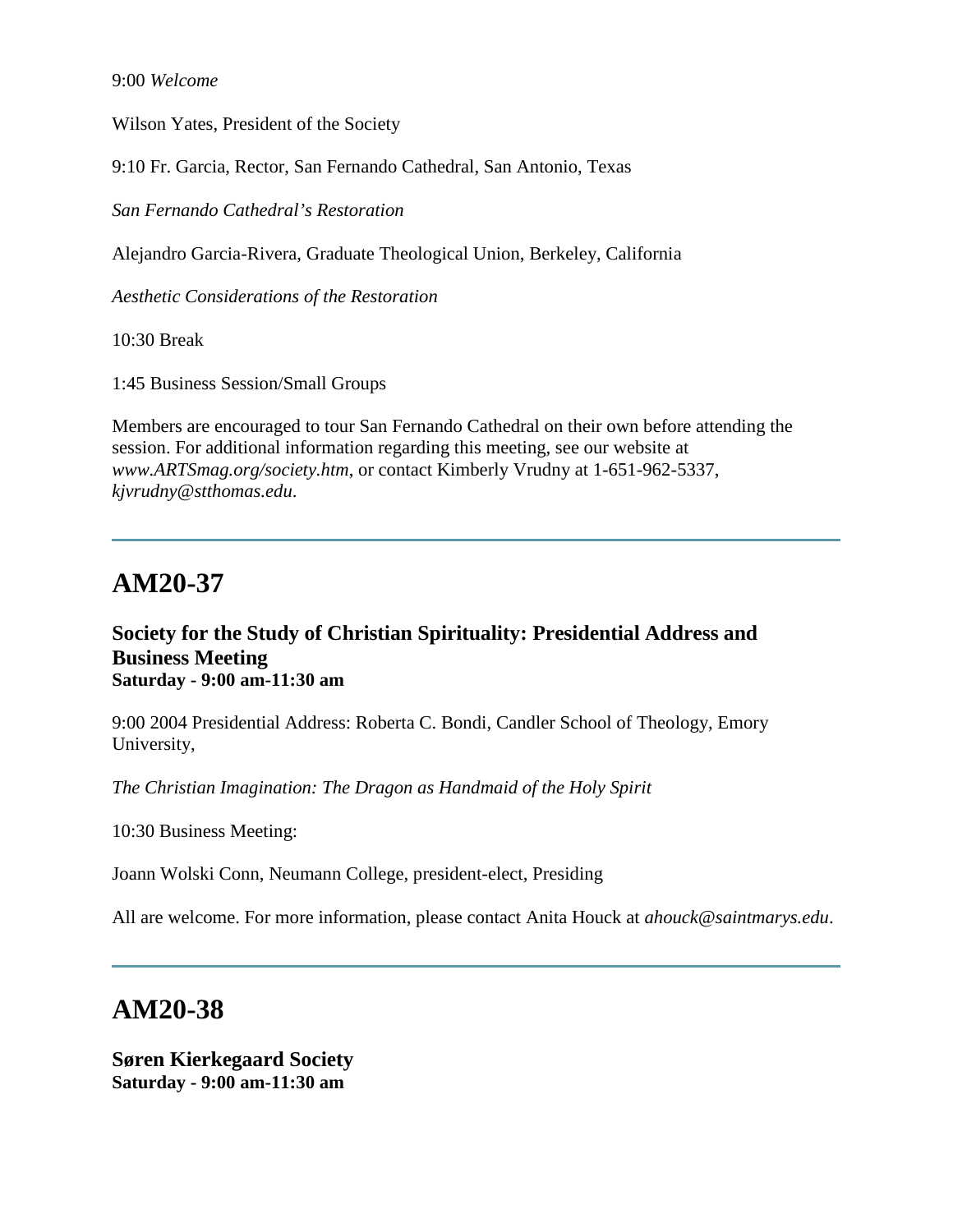9:00 Marcia Robinson, Syracuse University, Presiding

Theme: *Kierkegaard: A Life of Writing*

Discussing:

*Kierkegaard: A Biography*, by Alastair Hannay, (Cambridge: Cambridge University Press, 2001)

*SAK: Søren Aabye Kierkegaard, En Biografi* (Copenhagen: Gads Forlag, 2000); forthcoming (Princeton: Princeton University Press, 2004)

Panelists:

Daniel Conway, Pennsylvania State University

Joakim Garff, Søren Kierkegaard Research Center, Copenhagen

Alastair Hannay, University of Oslo

Elsebet Jegstrup, Elon University

Edward Mooney, Syracuse University

For more information, contact Vanessa Rumble at *rumble@bc.edu.*

# **AM20-39**

### **Niebuhr Society Annual Meeting Saturday - 9:00 am-11:30 am**

Max L. Stackhouse, Princeton Theological Seminary, Presiding

Lawrence Rasmussen, Union Theological Seminary, Emeritus

*Was Niebuhr Wrong on Economics?*

Robin Lovin, Southern Methodist University

*Is Hauerwas Wrong on Niebuhr?*

Responding:

Dennis McCann, Agnes Scott College

Discussion and Business Meeting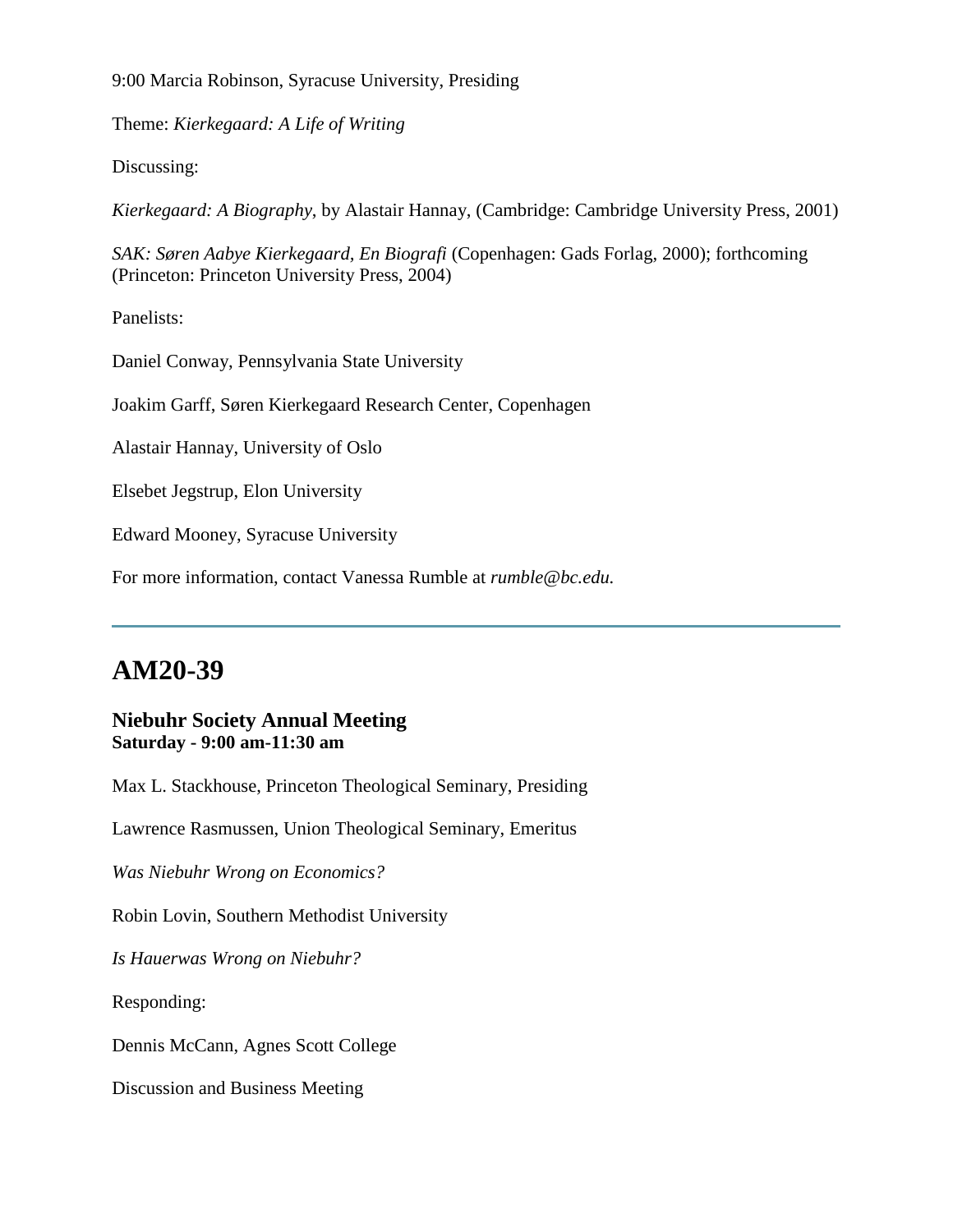## **AM20-40**

**Theology and Ethics Colloquy Saturday - 9:00 am-11:30 am**

### **AM20-42**

**United Methodist - Women of Color Scholars Program Saturday - 9:00 am-11:30 am**

## **AM20-44**

**Society for the Study of Anglicanism Saturday - 9:00 am-12:45 pm**

Invited: all AAR and SBL members interested in the study of the international Anglican communion, from a variety of scholarly perspectives (theology, religious studies, history, social studies).

Meeting Sponsor: St. Augustine Foundation, Canterbury

9:00 Coffee and Donuts

9:30 *Introduction:*

Thomas Hughson, Marquette University

Martyn Percy, Ripon College

10:10 Theme: *Postcolonial Communion, Postmodern Influences*

Wendy Dackson, Canisius College

Patrick Gray, Church of the Advent/General Theological Seminary

11:30 Break

11:45 Lecture

Stephen Pickard, St. Mark's National Theological Centre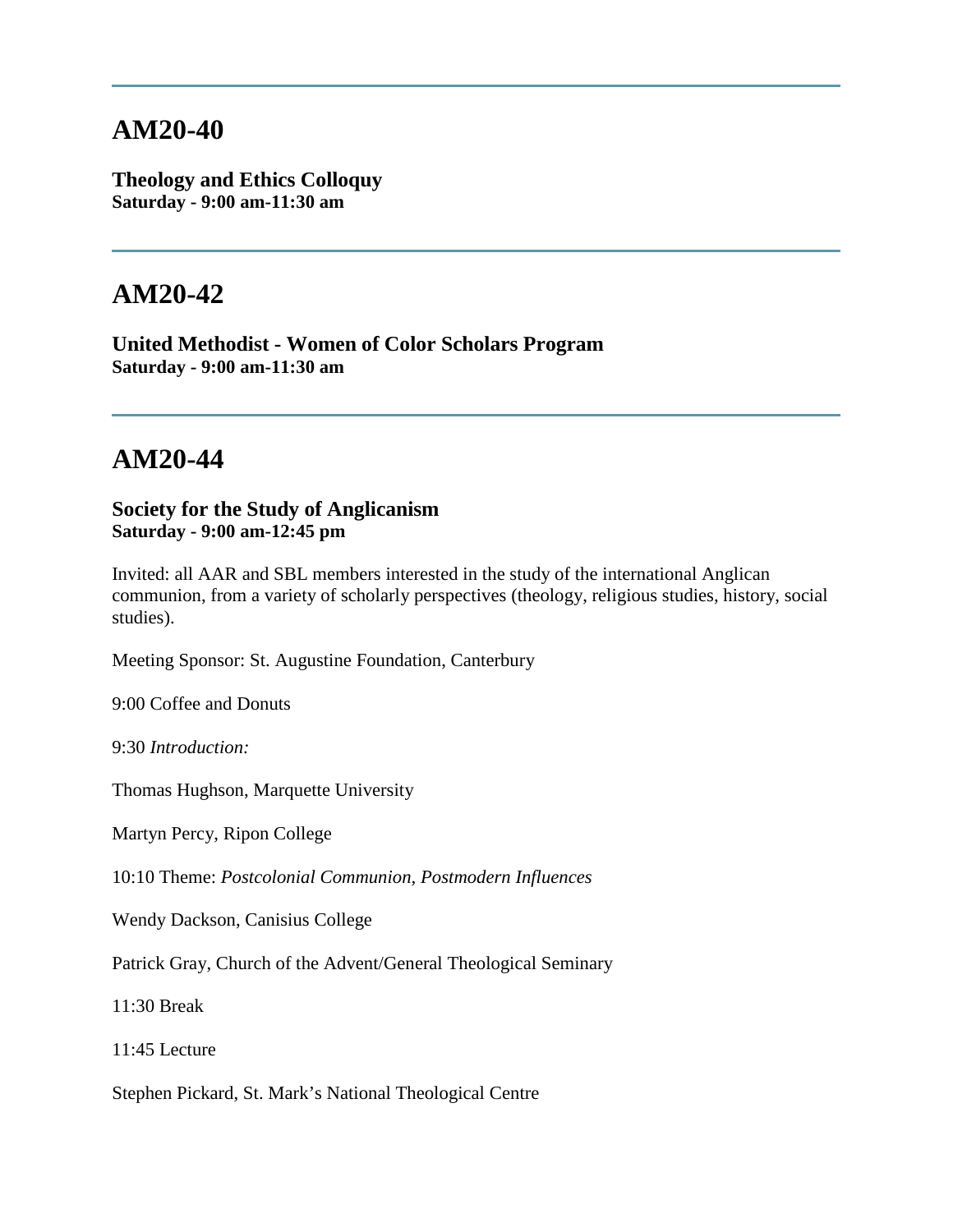Additional information: Thomas Hughson, 1-414-288-5859; *thomas.hughson@marquette.edu*; or Martyn Percy, *mpercy@hartsem.edu*.

#### **AM20-58**

**Celebrating Father Raymund Schwager: A Meeting of the Colloquium on Violence and Religion Saturday - 9:00 am-11:30 am**

#### **AM20-60**

**Religious Studies Review Editors' Meeting Saturday - 9:00 am-11:30 am**

# **AM20-43**

**New Developments in Religious Studies IV: Keeping Ourselves Current Saturday - 9:30 am-12:45 pm**

9:30 Concurrent Sessions

Anne Monius, Harvard Universtiy

*Religion in South Asia*

### **AM20-46**

#### **New Developments in Religious Studies IV: Keeping Ourselves Current Saturday - 9:30 am-12:45 pm**

9:30 Concurrent Sessions

Ali Asani, Harvard University

*Islam*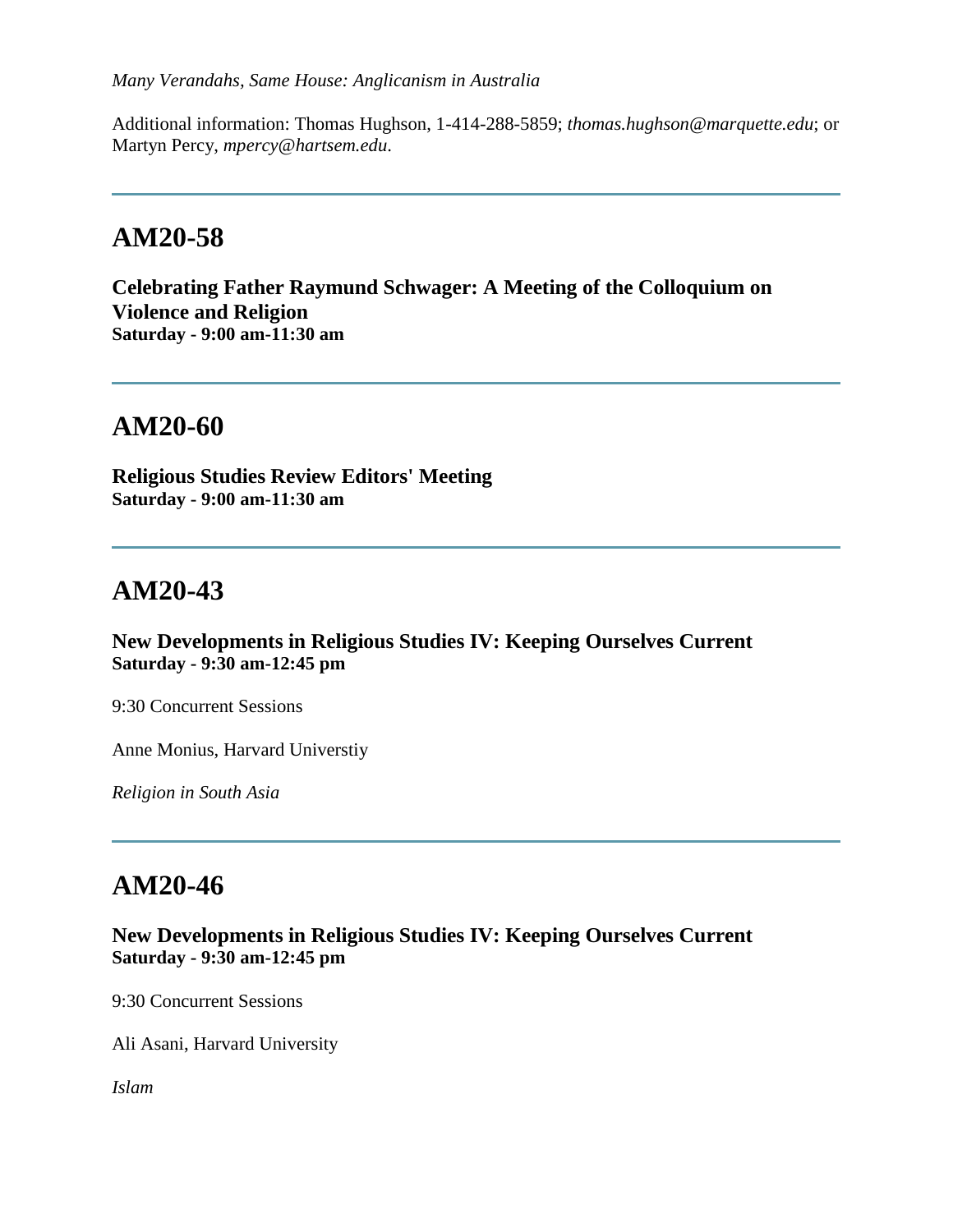#### **AM20-47**

**Graduate Theological Union Alumni/ae Luncheon Saturday - 11:00 am-12:45 pm**

#### **AM20-22**

**Meeting of the Forum on Religion Saturday - 11:45 am-2:30 pm**

### **AM20-48**

**North American Paul Tillich Society Annual Business Meeting Saturday - 11:45 am-12:45 pm**

#### **AM20-49**

**Wabash Center Editorial Board Saturday - 11:45 am-12:45 pm**

#### **AM20-50**

**Christian Scholarship Foundation Luncheon Saturday - 11:45 am-1:30 pm**

#### **AM20-33**

**Res Publica Saturday - 1:00 pm-3:30 pm**

1:00 Coffee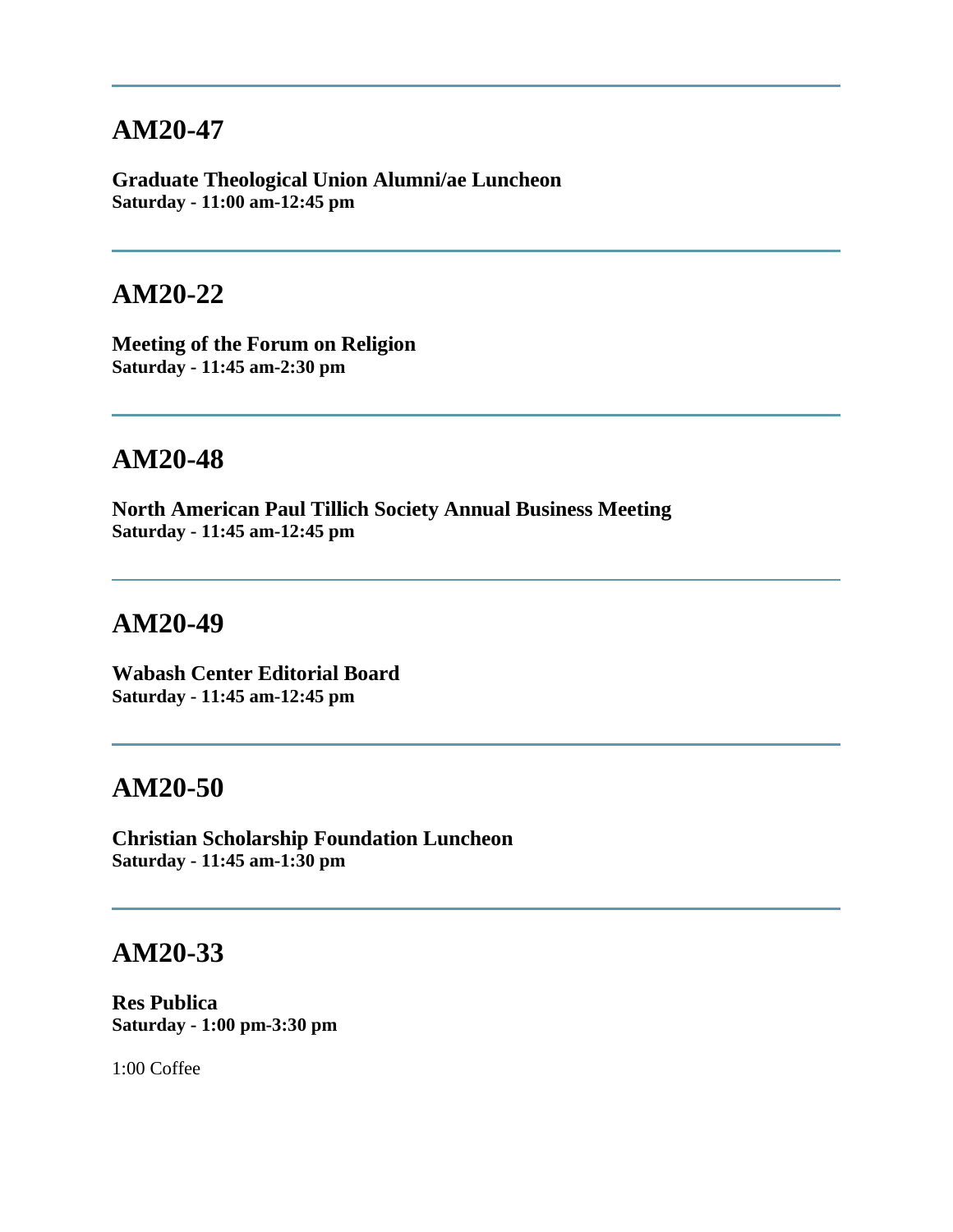1:15 William Dean, Presiding

Gary Dorrien, Kalamazoo College

*The Redeemer Nation as Empire: Neoconservatism and the Politics of American Greatness*

2:15 Break

2:30 Panel followed by general discussion

Panelists:

Linell Cady, Arizona State University

Carl Raschke, University of Denver

3:15 Business Session

Carl Raschke and William Dean, Co-Directors of Res Publica, Presiding

For additional information, contact Carl Raschke, *craschke@du.edu,* or see our web site: *www.res-publica.us*.

# **AM20-51**

#### **Dharma Association of North America (DANAM) Saturday - 1:00 pm-3:30 pm**

Session 4

Theme: *Constructive Theology and Philosophy in Dharma Studies*

Phyllis Herman, California State University, Northridge, Presiding

Neela Bhattacharya Saxsena, Nassau Community College

*Kali's "Pregnant Nothingness": A Gynocentric Idea of Liberation*

Amod Lele, Harvard University

*Constructive Buddhist Studies: What It Is and Why It Matters*

Ramdas Lamb, University of Hawaii

*Beyond Anthropology: Towards a Global, Pluralist Perspective in Hindu Studies*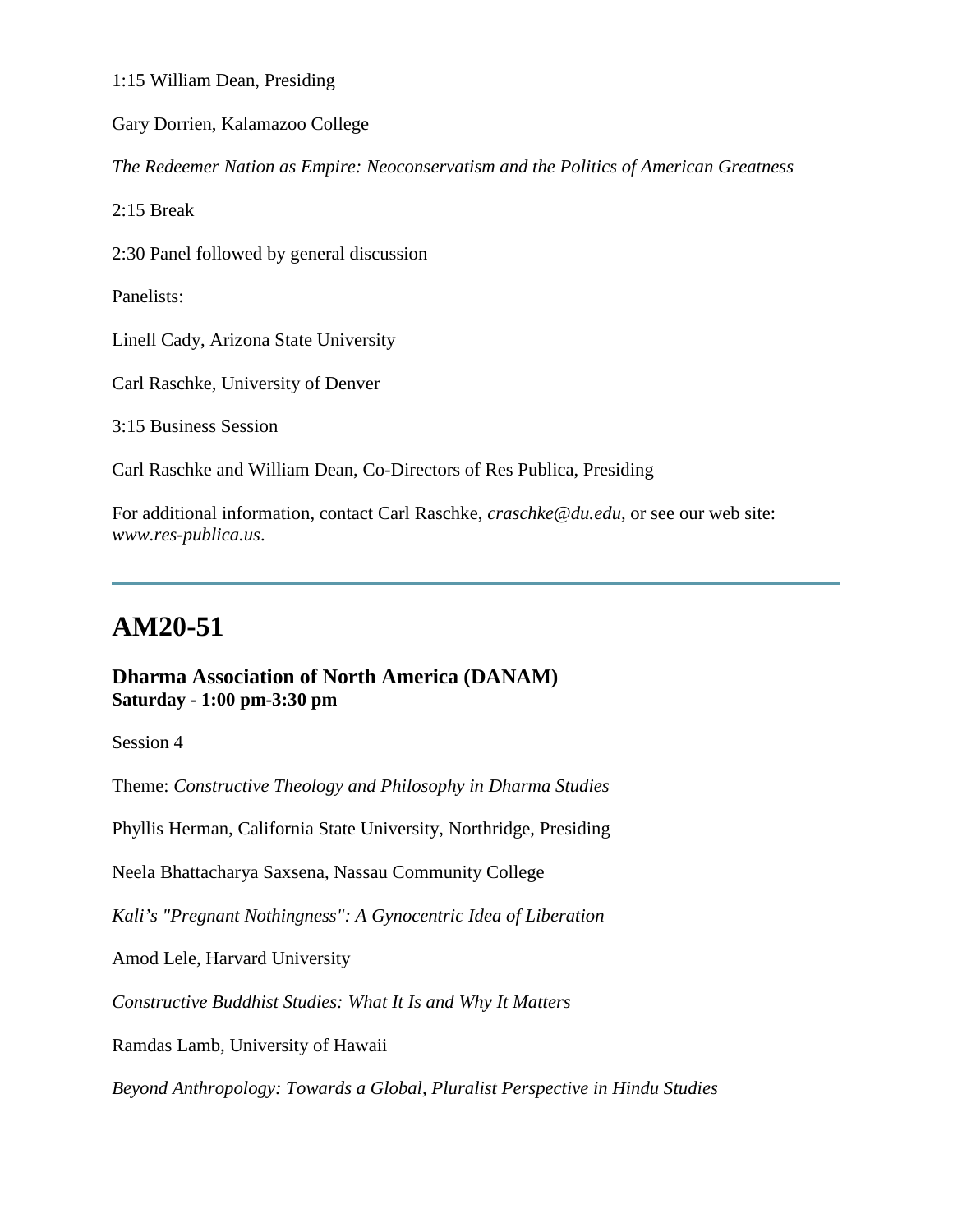Nicholas F. Gier, University of Idaho

*Toward a Hindu Virtue Ethics*

Jeffrey Long, Elizabethtown College

*Constructive Philosophy in Hindu Studies*

**Discussions** 

Program updates are available at *www.danam-web.org/events.htm*

3:30 pm Business Meeting

# **AM20-52**

#### **Faris Kaya Lecture on Said Nursi Saturday - 1:00 pm-3:30 pm**

Theme: *A Celebration of the Life and Thought of Said Nursi*

Said Nursi (1876-1960) is one of the most important Islamic thinkers of the twentieth century. In his major work *Risale-i Nur*, he explains how Islam can constructively engage with modernity and Christianity. With six million followers in the Islamic world and a strong commitment to nonviolence, the message of Said Nursi is especially important today. At this session, two recent books on Said Nursi will be launched.

The panel will include:

Ian Markham, Hartford Seminary, Presiding

Ibrahim Abu-Rabi, Hartford Seminary

*The Life and Context of Said Nursi*

Lucinda Allen Mosher, Fordham University

*The Marrow of Worship and the Moral Vision: Said Nursi and Supplication*

Bilal Kuspinar, McGill University

*Spirituality in Nursi's Religious Thought*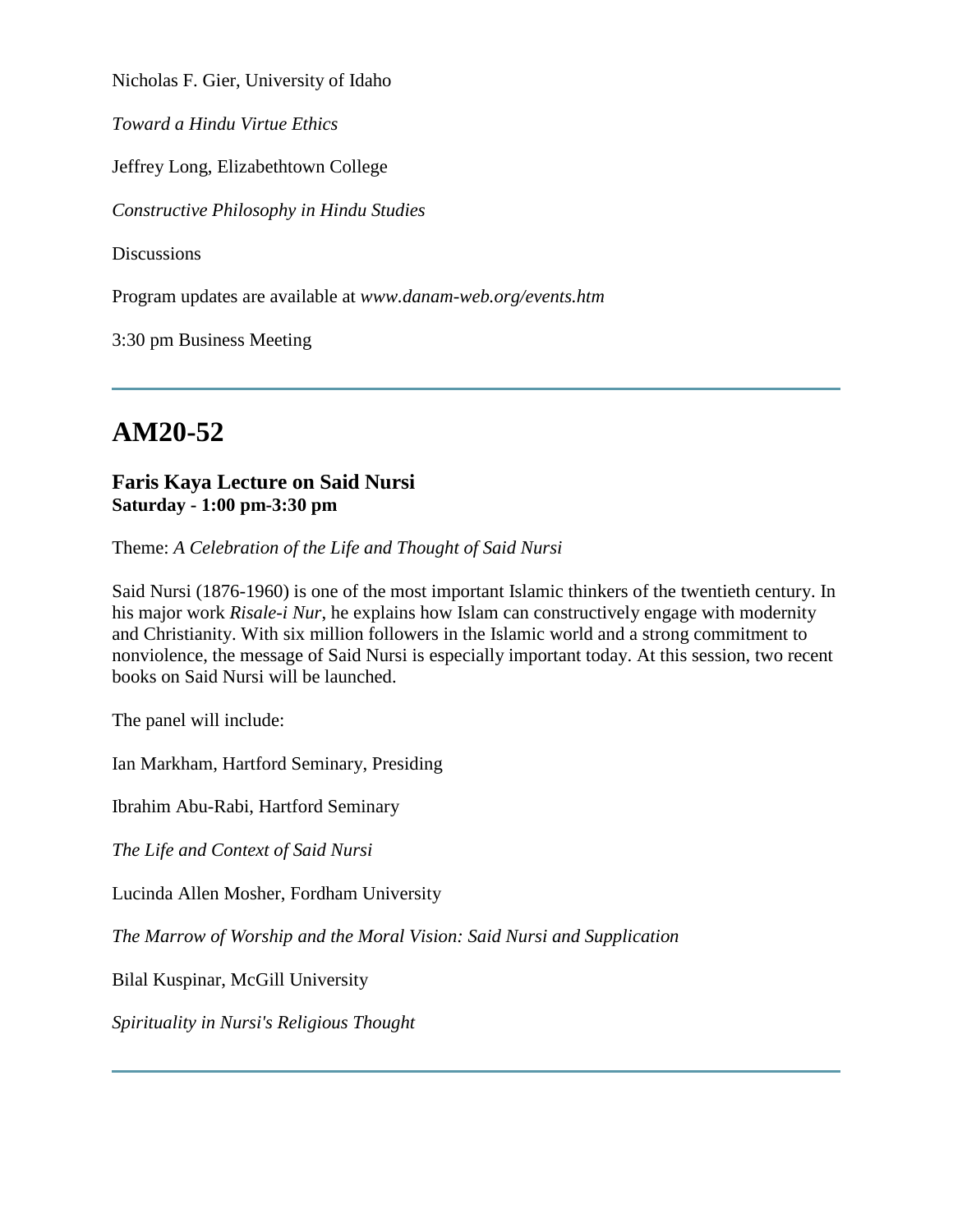# **AM20-53**

#### **Association for Case Teaching Saturday - 1:00 pm-3:30 pm**

Join colleagues from across the disciplines in exploring the use of case teaching in the classroom. Used in a wide range of academic settings, case teaching has proven to be an effective way of engaging students in the critical thinking and creativity that are crucial to religious studies and theology. For more information, contact the Association for Case Teaching at 1-325-674-3701 or *www.caseteaching.org*.

# **AM20-54**

**Institute for Biblical Research Saturday - 1:00 pm-6:30 pm**

Session 4

# **AM20-61**

**GTU Alum Focus Groups Saturday - 1:00 pm-3:30 pm**

### **AM20-55**

#### **Association of Practical Theology Saturday - 4:00 pm-6:30 pm**

Theme: *Horizons in Practical Theology: Religious Practices as a Context for Interreligious Engagement*

James Nieman, Wartburg Seminary, Presiding

An exploration of the study of religious practices as an avenue for interreligious engagement and its implications for practical theology.

Panel:

John Berthrong, Boston University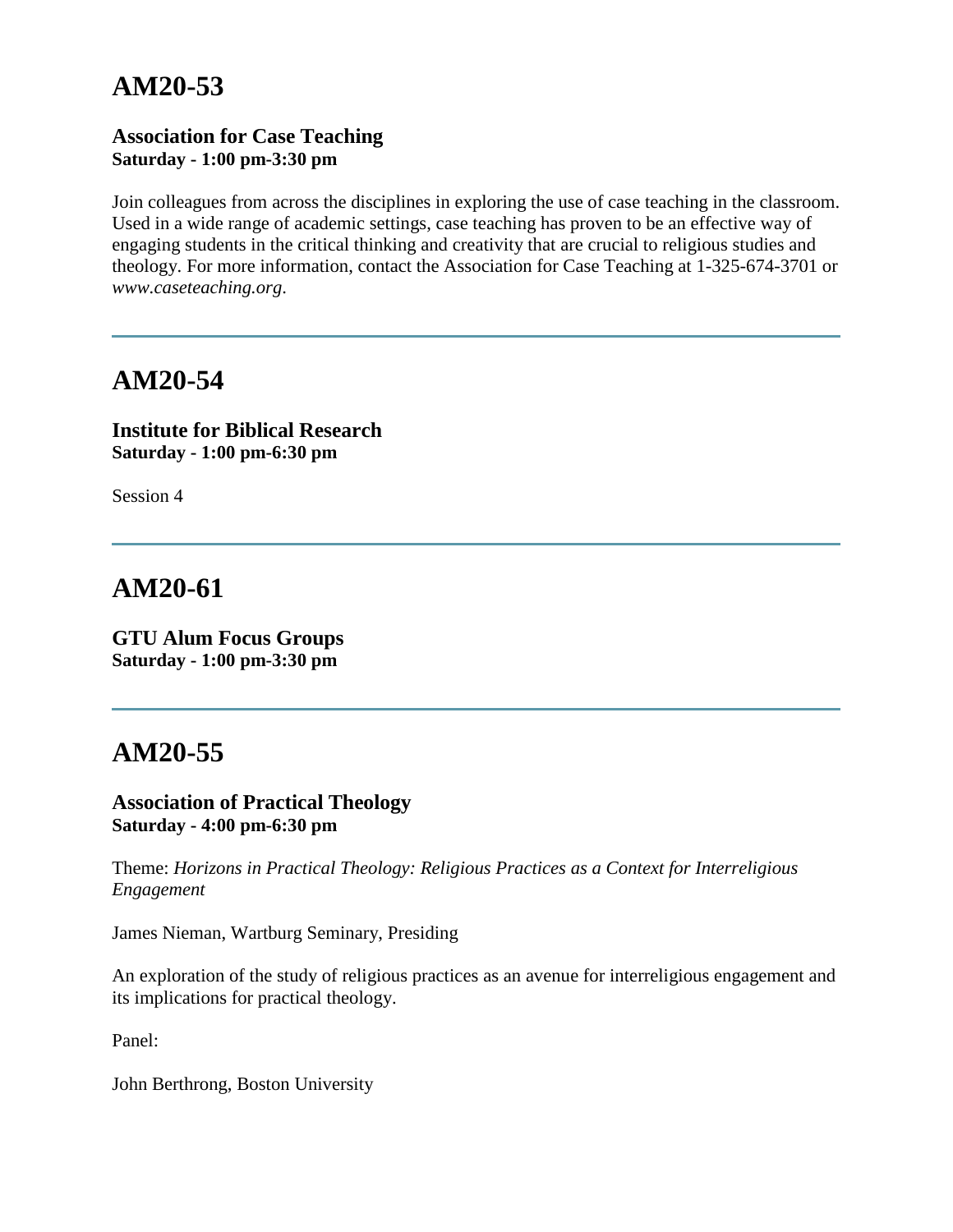Rkia Elaroui Cornell, University of Arkansas

Respondent:

Claire Wolfteich, Boston University

Business Session:

Bonnie Miller-McLemore, Vanderbilt University, Presiding

For additional information, contact Rod Hunter, *rhunt02@emory.edu*, or Kathleen Cahalan, *KCahalan@csbsju.edu*.

# **AM20-56**

**Brian Beck Reception/ Book Signing Saturday - 4:00 pm-6:30 pm**

# **AM20-57**

*Religion* **Editorial Board Meeting Saturday - 4:00 pm-6:30 pm**

# **AM20-100**

**Abingdon Press Evangelical Theology Series Saturday - 4:00 pm-6:30 pm**

# **AM20-101**

#### **Adopting and Adapting: Asian-Based Buddhist Groups Changing in Encounter with Non-Asian Americans Saturday - 4:00 pm-6:30 pm**

Insiders speak on negotiating changes as non-Asian people become attendees, adherents, and converts.

Eunsu Cho, University of Michigan, Presiding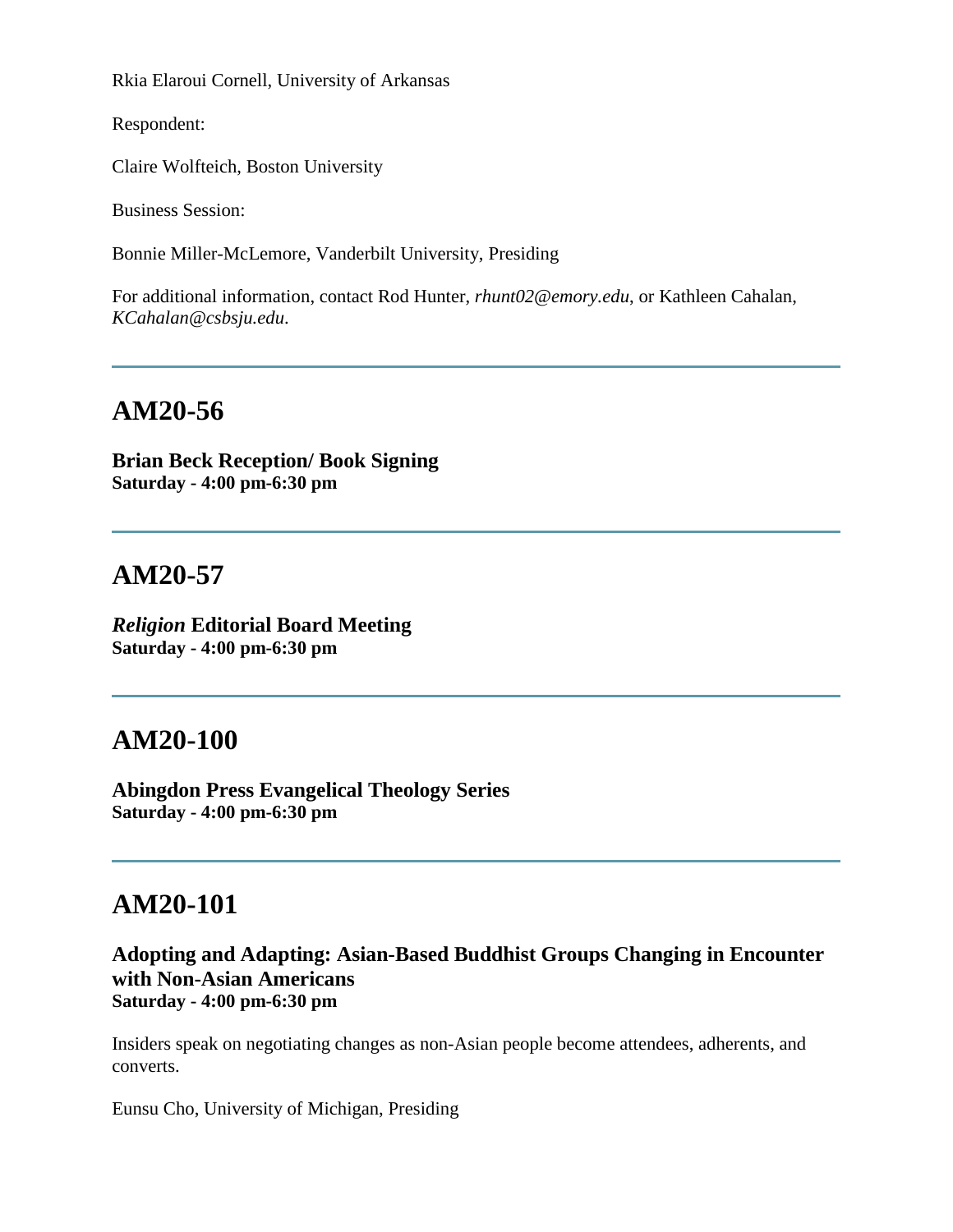Carleton Dallery, Won Institute of Graduate Studies William Aiken, Soka Gakkai International Bokin Kim, Won Institute of Graduate Studies David Matsumoto, Institute of Buddhist Studies Ryuei Michael McCormick, San Jose Nichiren Buddhist Temple Venerable Yifa, University of the West Respondents: Christopher Queen, Harvard University Richard Seager, Hamilton College Information and abstracts: *Cdallery@earthlink.net*.

### **AM20-102**

**Society for Post-Modern Comparative Religion and Philosophy, Inaugural Meeting Saturday - 4:00 pm-6:30 pm**

Theme: *Philosophy as Religion?*

# **AM20-104**

#### **Theological Liberalism Saturday - 4:00 pm-6:30 pm**

Theme: *Whither Liberal Theology, or Liberal Theology - Withering on the Vine?*

Lead speaker: Professor Gary Dorrien, Kalamazoo College

Chair: J'annine Jobling, Liverpool Hope University College

Following a series of presentations on the future and direction of liberal theology, discussion is invited on the themes: (1) Defining liberal theology for the twenty-first century; (2) A critical assessment of liberal theology for the twenty-first century.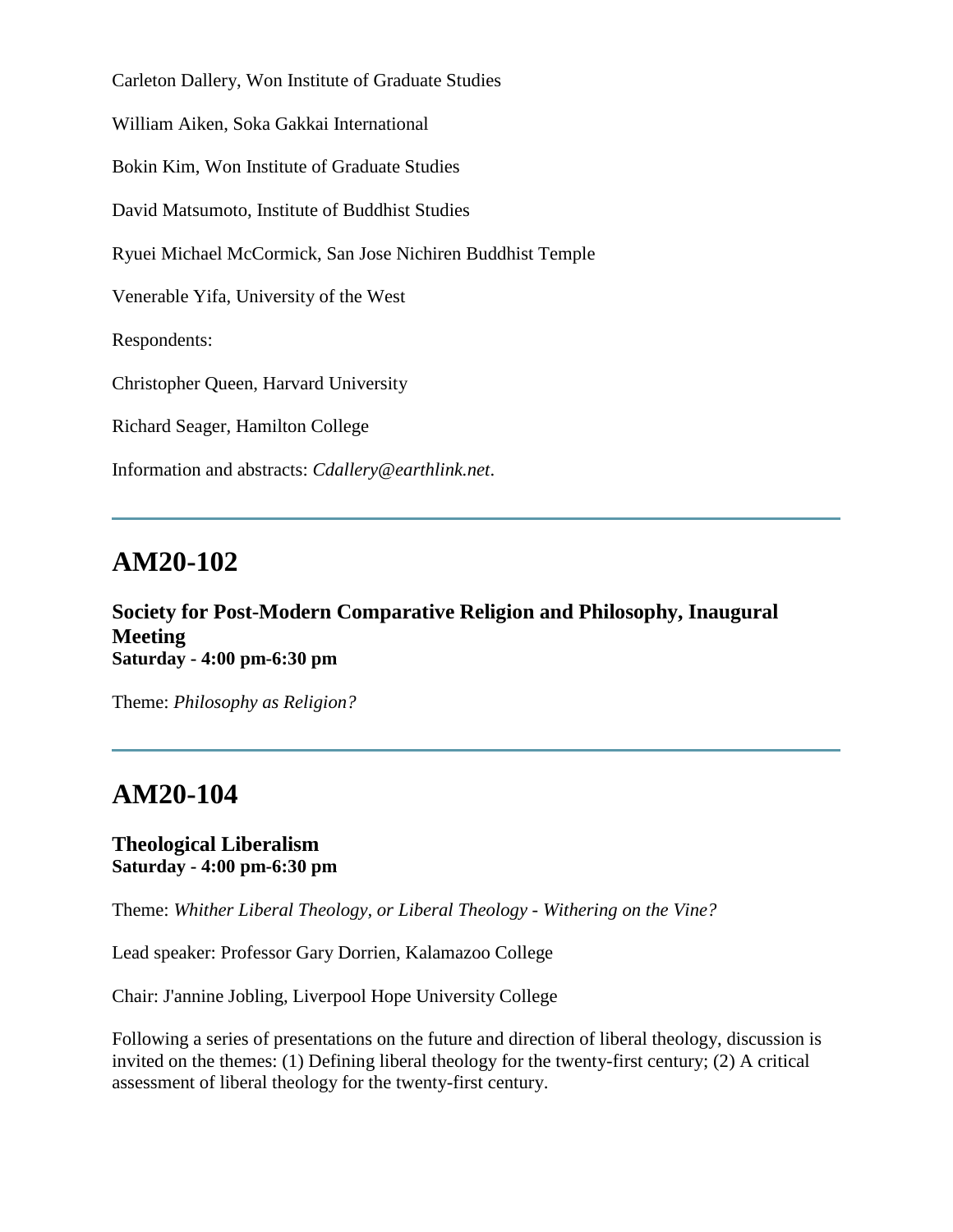All are welcome.

Further information: J'annine Jobling *joblinj@hope.ac.uk*.

#### **AM20-105**

#### **Center for the Study of Religion and American Culture Saturday - 4:00 pm-8:30 pm**

Members are invited to attend a reception highlighting the work of various centers engaged in the study of religion in the U.S.

#### **AM20-106**

**College Theology Society Board Meeting Saturday - 4:00 pm-8:30 pm**

#### **AM20-107**

**United Methodist - Women of Color Scholars Program Saturday - 4:00 pm-8:30 pm**

#### **AM20-103**

**Fund for Theological Education Reception to Honor Current and Former FTE Fellows - A Gathering to Celebrate Our 50th Anniversary Saturday - 5:00 pm-6:30 pm**

#### **AM20-109**

#### **International Bonhoeffer Society Annual Meeting Saturday - 6:30 pm-9:30 pm**

Members and friends of the International Bonhoeffer Society are invited to the Society annual meeting and dinner. Reservations and Further information: Dean Skelley, *dskelley@texas.net*; 1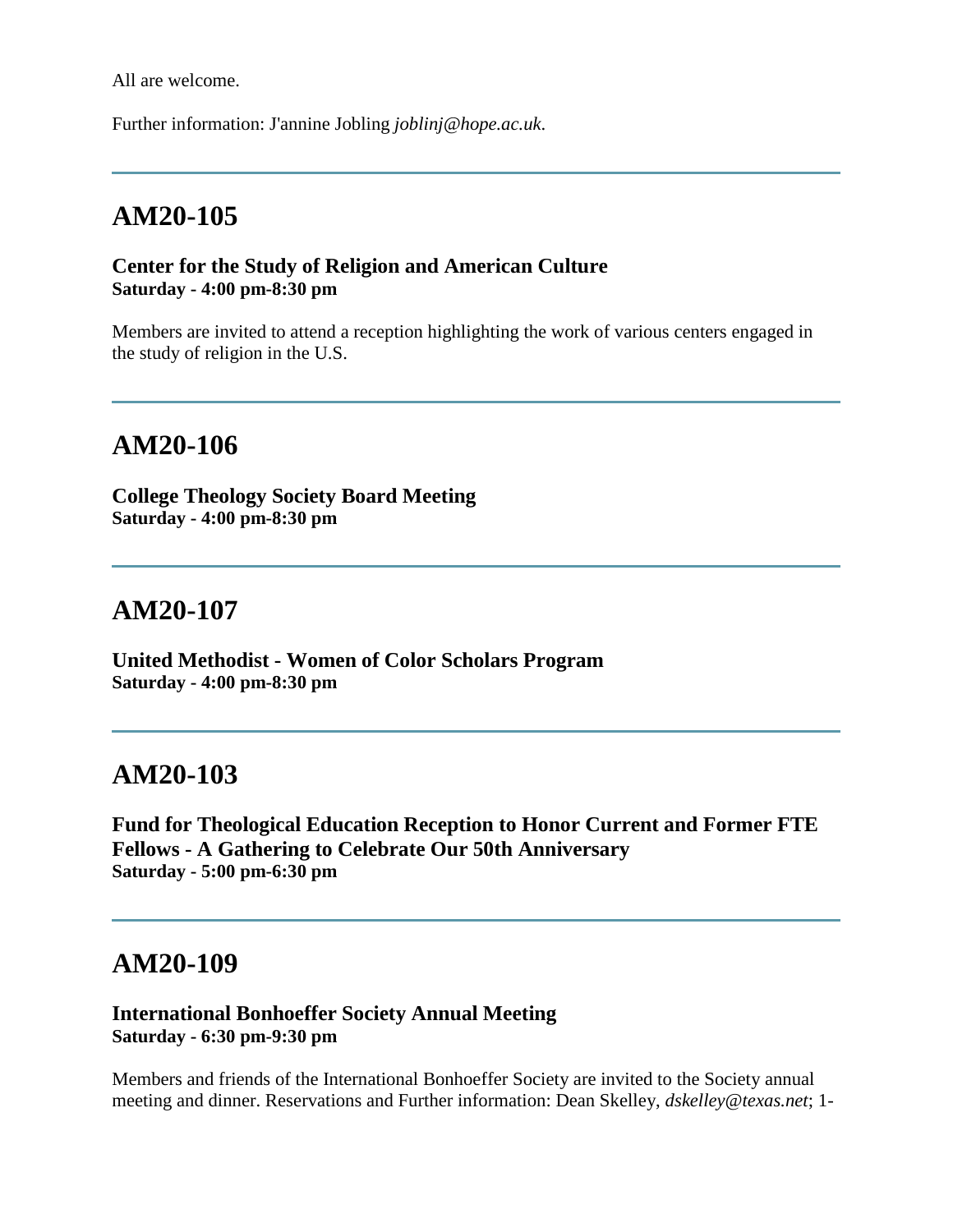210-496-0387; or Nancy Farrell, *therevnj@aol.com*; 1-773-871-0775. Cost for dinner will be \$40 (+cashbar), at a local restaurant (TBA) within short walking distance of convention hotels.

#### **AM20-110**

**Brigham Young University and Friends Reception Saturday - 7:00 pm-8:30 pm**

#### **AM20-111**

**European Society of Women in Theological Research (ESWTR) Saturday - 7:00 pm-8:30 pm**

#### **AM20-112**

**Hispanic Theological Initiative Reception Saturday - 7:00 pm-8:30 pm**

### **AM20-113**

**Louisville Institute Reception Saturday - 7:00 pm-8:30 pm**

# **AM20-114**

#### **Presbyterian Scholars Reception Saturday - 7:00 pm-9:30 pm**

Members of the Presbyterian Church (U.S.A.) and faculty at Presbyterian institutions are invited to this reception to meet and connect with each other. In addition to light refreshments, we hope to find ways to link more closely with one another and with the church—sponsored by the Office of Theology and Worship and the Association of Presbyterian Colleges and Universities. For further information contact Anita Brown, Office of Theology and Worship, 1-888-728-7228 x5033, *abrown@ctr.pcusa.org*.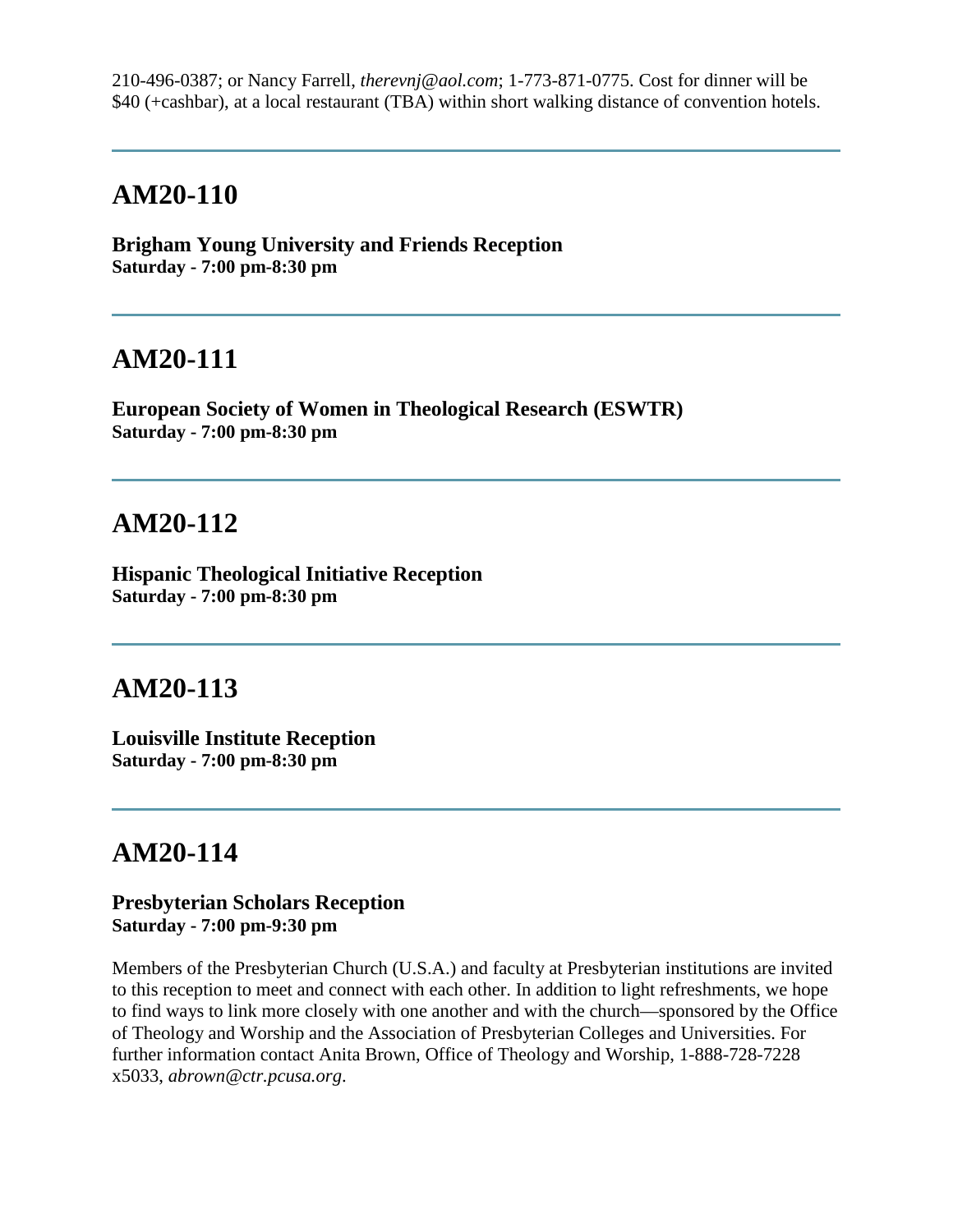#### **AM20-115**

**United Church of Christ Scholars Reception Saturday - 7:00 pm-8:30 pm**

#### **AM20-116**

**Walter deGruyter Publishers Reception Saturday - 7:00 pm-8:30 pm**

# **AM20-117**

**Wesleyan Theological Society - Society for Pentecostal Studies Reception Saturday - 7:00 pm-8:30 am**

# **AM20-118**

**Wabash Center Reception Saturday - 7:00 pm-9:00 pm**

### **AM20-119**

**Baker Academic and Brazos Press Reception Saturday - 7:00 pm-11:00 pm**

Authors and friends of Baker Academic and Brazos Press are welcome.

# **AM20-120**

**Evangelical Philosophical Society Saturday - 7:00 pm-11:00 pm**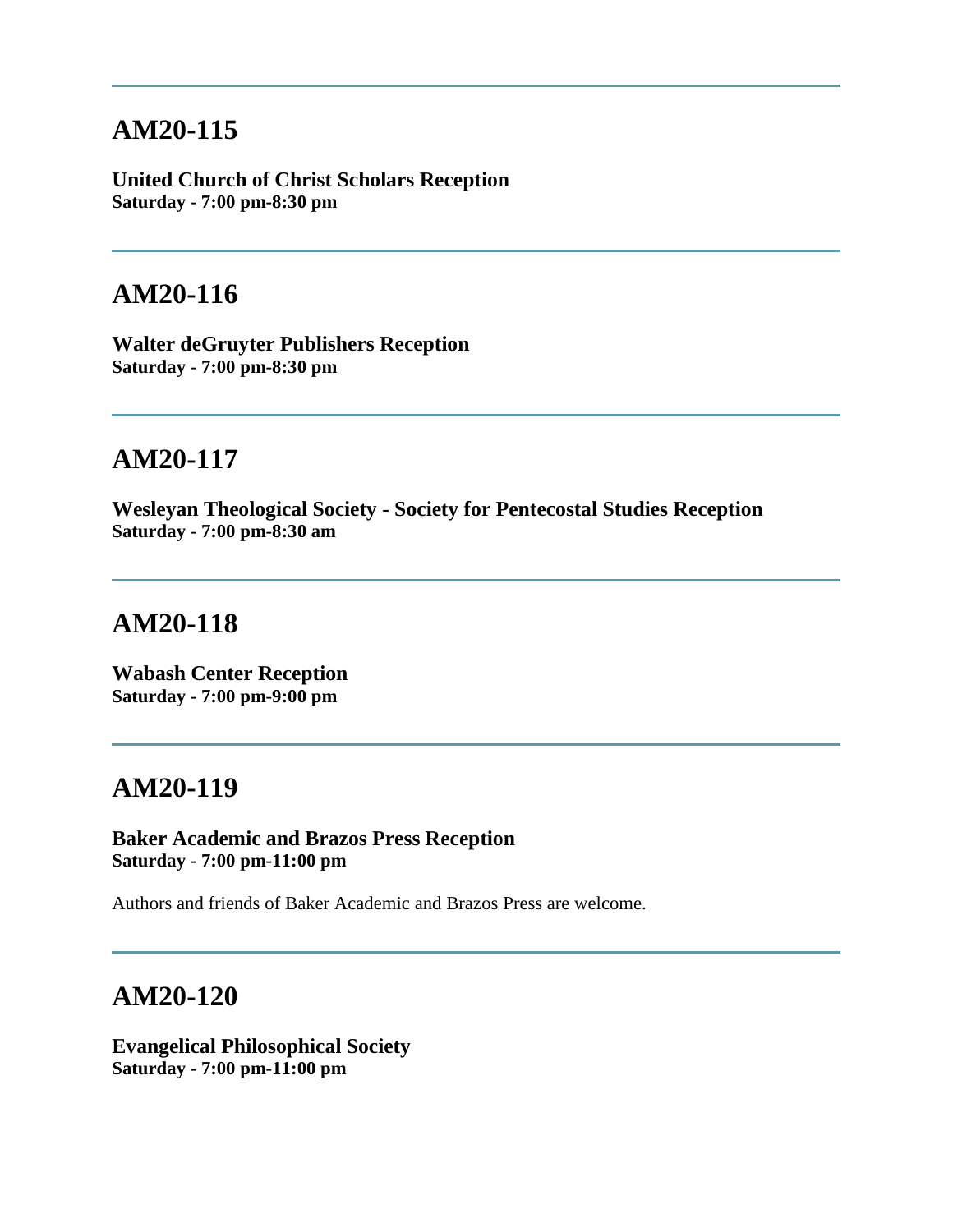Theme: *Same Sex Marriage: Should the Traditional Understanding of Marriage as the One-Flesh Union of a Man and a Woman Be Abandoned?*

William Lane Craig, Talbot School of Theology, Presiding

Panelists:

Marvin Ellison, Bangor Theological Seminary

J. Budziszewski, University of Texas, Austin

Ronald E. Long, Hunter College

Francis J. Beckwith, Baylor University

Audience discussion to follow.

For further information regarding this session, contact Scott Smith *scott.smith@truth.biola.edu*.

#### **AM20-121**

#### **Kingswood Editorial Board Meeting Saturday - 7:00 pm-11:00 pm**

### **AM20-122**

#### **Religion and Science Hospitality Event Saturday - 7:00 pm-11:00 pm**

Want to know more about the relationship between science and religion? On Saturday, November 20 from 7:00 pm to 10:00 pm, the Institute for Religion in an Age of Science (IRAS), the Zygon Center for Religion and Science (ZCRS), and the Center for Theology and the Natural Sciences (CTNS) are hosting a "Religion and Science Hospitality Event." For more information, please contact Antje Jackelén at *zcrs@lstc.edu*.

### **AM20-138**

**University of St. Michael's College Faculty of Theology and Toronto School of Theology Annual Reception for Friends and Graduates Saturday - 7:00 pm-8:30 pm**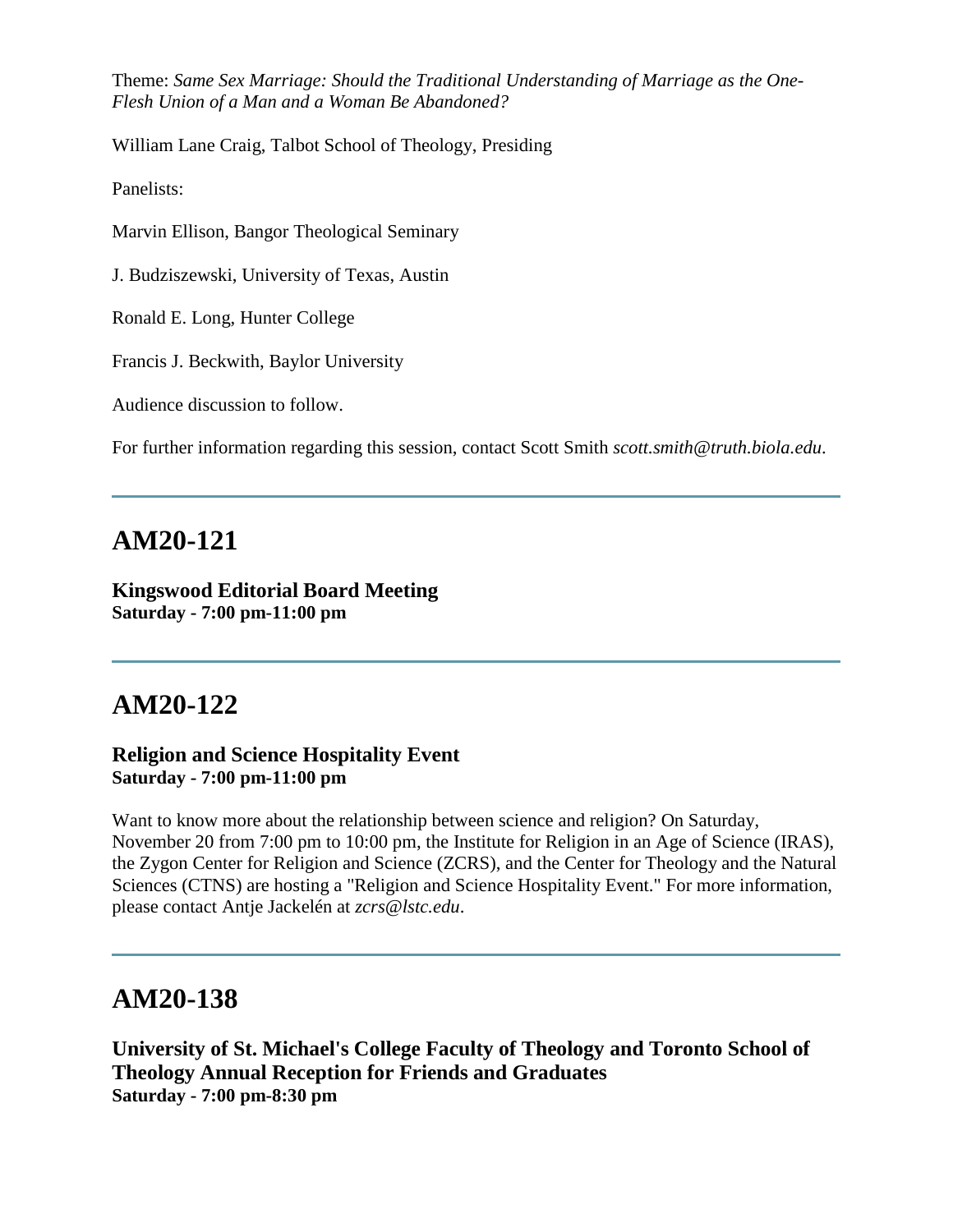#### **AM20-139**

**Theologos Awards Dinner Saturday - 7:00 pm-8:30 pm**

#### **AM20-142**

**Institute for Ancient Near Eastern and Afroasiatic Curtural Research - Annual Colloquium Saturday - 7:00 pm-8:30 pm**

## **AM20-143**

**Smyth & Helwys Commentary Editorial Board Meeting Saturday - 7:00 pm-8:30 pm**

# **AM20-123**

**ATS Reception Saturday - 9:00 pm-11:00 pm**

### **AM20-124**

#### **Austin Presbyterian Theological Seminary Saturday - 9:00 pm-11:00 pm**

Austin Presbyterian Theological Seminary invites you to join with us in celebrating a century of service to the southwest region, featuring the official announcement of our recent acquisition of *Horizons in Biblical Studies*. We will also be introducing to you our new president and academic dean. Literature about our degree programs and about the Hispanic Theological Union will be available for your perusal.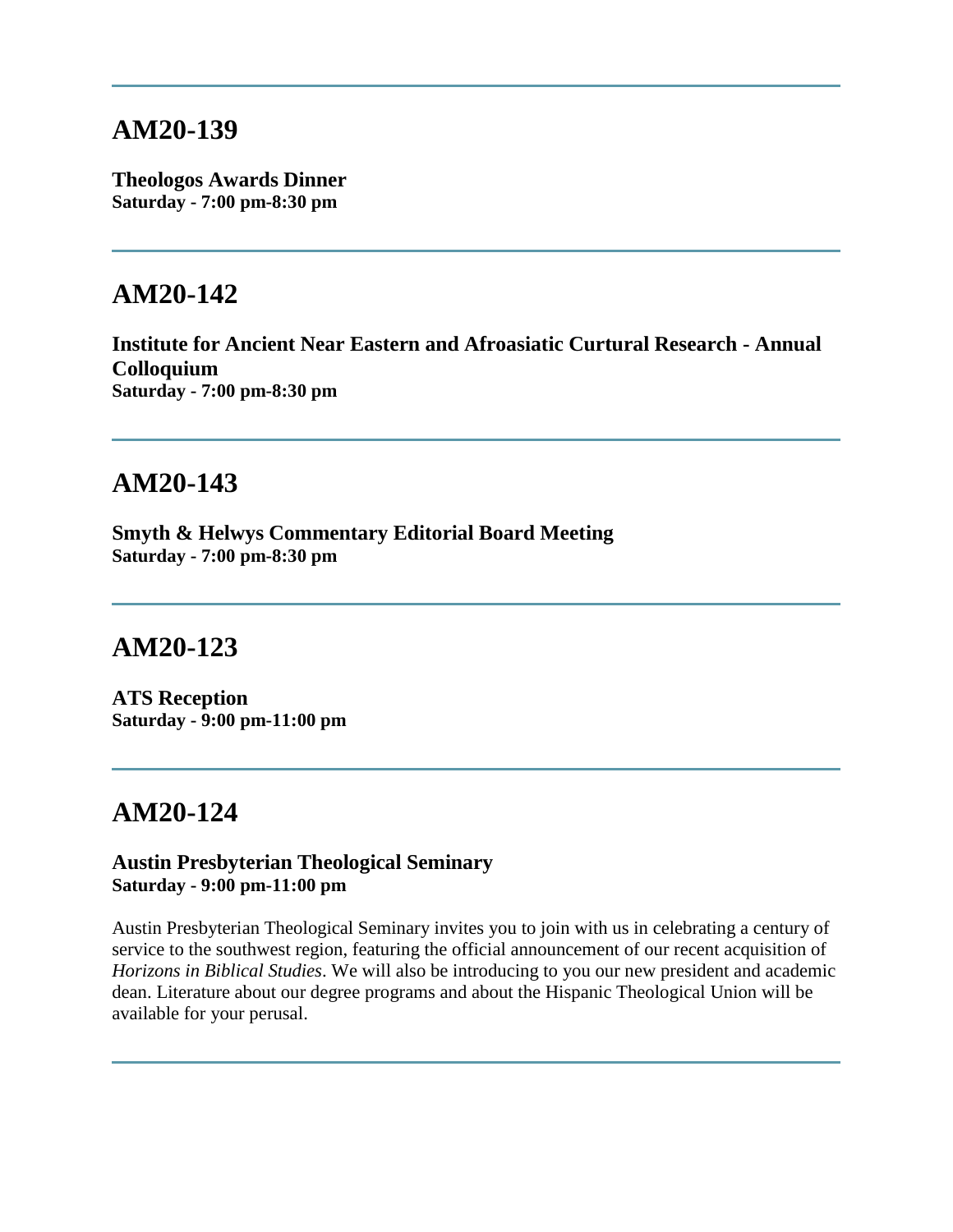### **AM20-125**

**Azusa Pacific University, Haggard School of Theology Reception Saturday - 9:00 pm-11:00 pm**

#### **AM20-126**

**Continuum/T&T Clark International Reception Saturday - 9:00 pm-11:00 pm**

# **AM20-127**

**Fortress Press Reception Saturday - 9:00 pm-11:00 pm**

At this year's reception, Fortress Press will inaugurate two annual awards for innovative teaching. For further information and nomination form, visit *www.fortresspress.com*.

### **AM20-128**

**Korean Reception Saturday - 9:00 pm-11:00 pm**

The reception welcomes all those interested in Korean studies regardless of their ethnic background. It will be a place where anyone interested in Korea and Korean scholarship in religious and biblical studies may meet. The reception is co-hosted by the Korean Biblical Colloquium, AAR Korean Religions Group, Korean-American/Canadian Theological Association, and Korean Association of Christian Studies.

#### **AM20-129**

**New Religions Movements Group Reception Saturday - 9:00 pm-11:00 pm**

**AM20-130**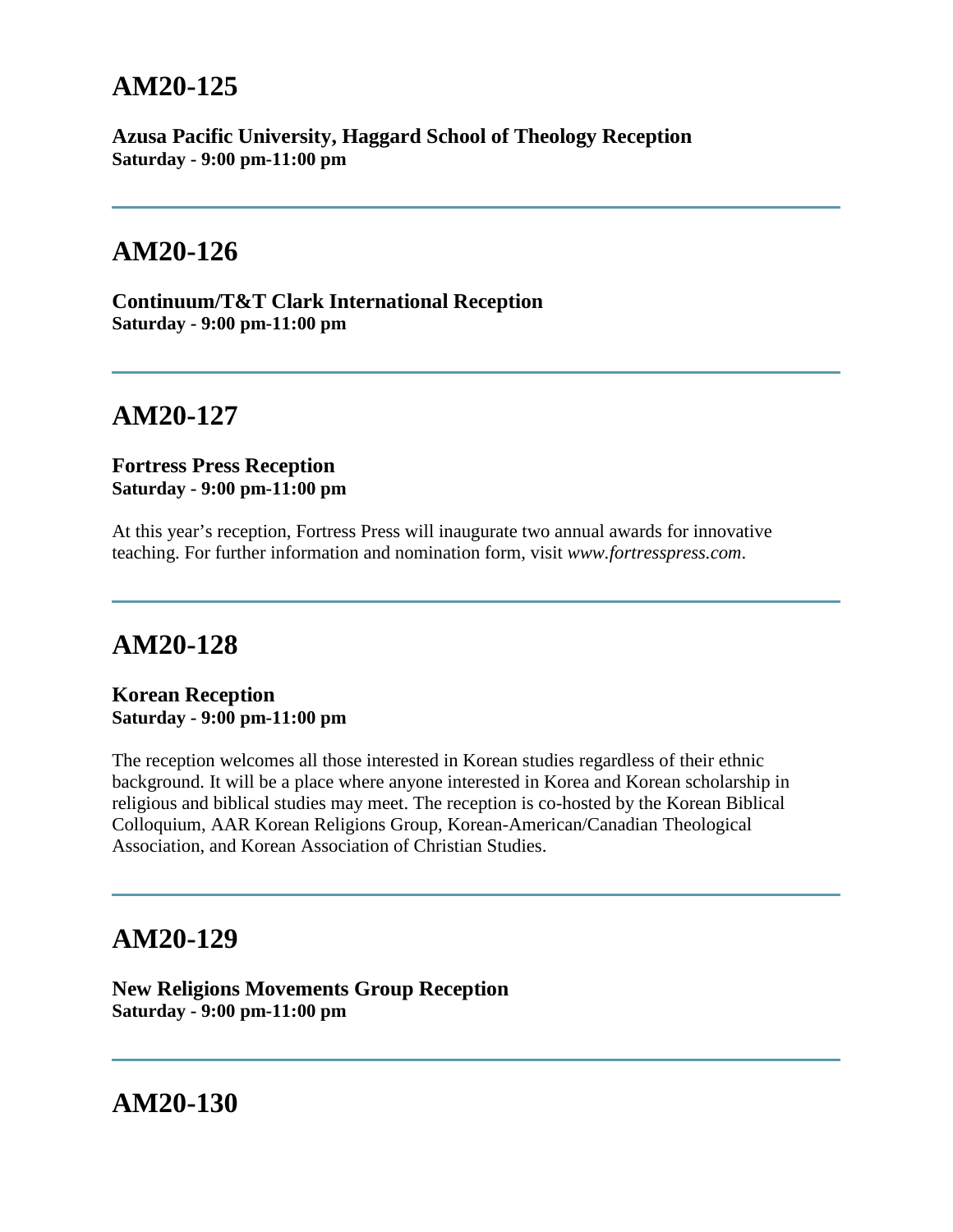#### **Paraclete Press Reception:** *The Jesus Creed* **by Scot McKnight Saturday - 9:00 pm-11:00 pm**

By Invitation Only.Join us for a wine and cheese reception honoring Scot McKnight, author of Fall 2004 title, *The Jesus Creed: Loving God, Loving Others*. Dr. McKnight is the Karl A. Olsson Professor in Religious Studies at North Park University and author of numerous books, articles and reviews.

Endorsement for *The Jesus Creed*:

"Here are wise words from a scholar who lives intimately with the Word. Scot McKnight shows us in fresh new ways how Jesus' version of Israel's 'Shema' (his creed) summons us to a daily walking in prayer - especially the Lord's Prayer - that forms us for ever deeper expressions of love toward God and our neighbors." John Koenig, Glorvina Rossell Hoffman Professor of New Testament Literature and Interpretation, General Theological Seminary

# **AM20-131**

**University of California, Santa Barbara Reception Saturday - 9:00 pm-11:00 pm**

# **AM20-132**

#### **Scottish Universities Reception Saturday - 9:00 pm-11:00 pm**

The five sponsoring Scottish Universities with departments in Religious Studies and Theology - Aberdeen, Edinburgh, Glasgow, St. Andrews, and Stirling - warmly invite their alumni/ae and friends, and prospective students as well, to this reception. Academic staff will be present, along with information on the participating universities.

# **AM20-133**

#### **Society for Asian and Comparative Philosophy Saturday - 9:00 pm-11:00 pm**

Session 1

Theme: *Comparative Studies in Buddhist Thought*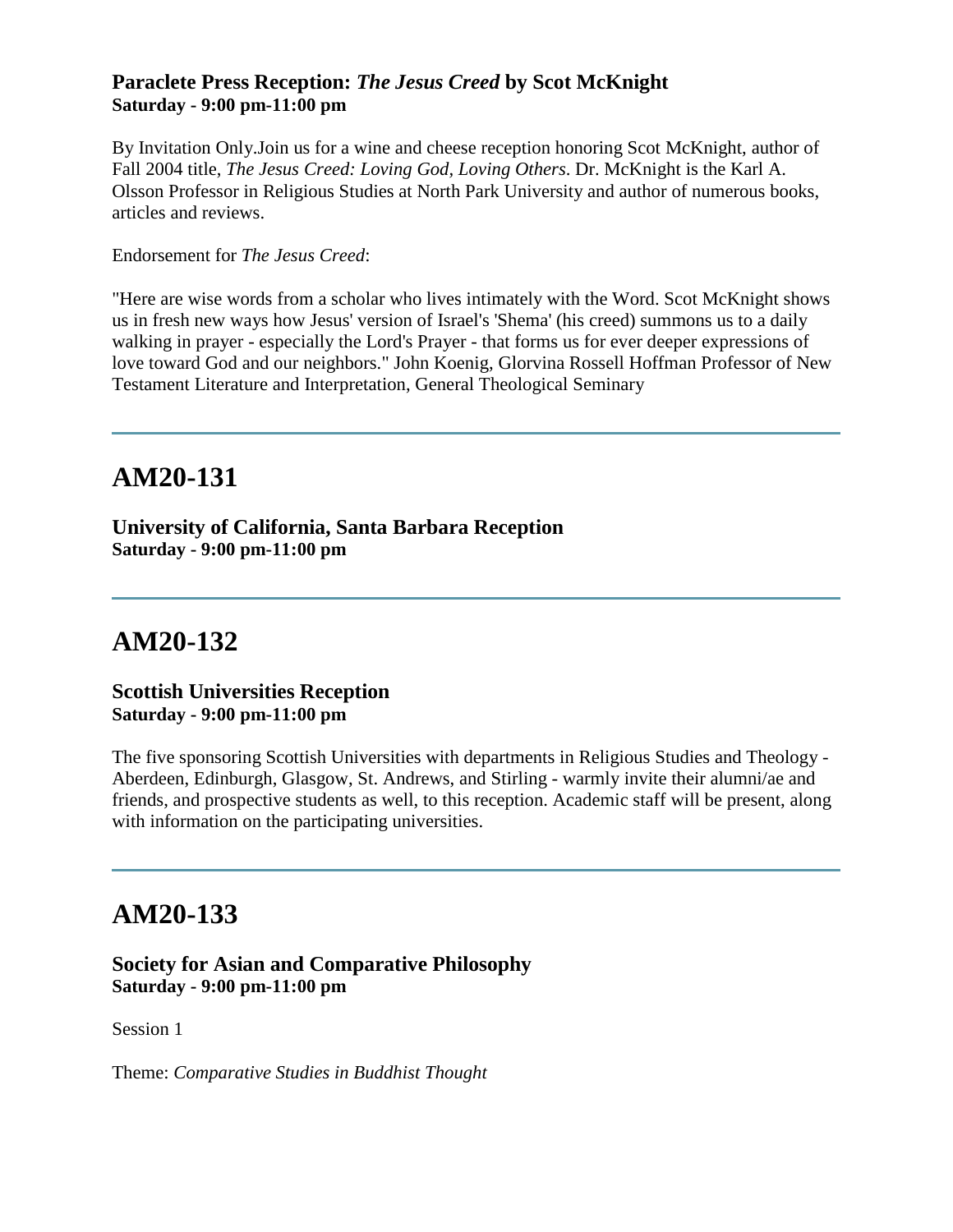Lori Witthaus, Grand Valley State University, Presiding

Robert Magliola, National Taiwan University, Ling Jiou Shan Buddhist Monastery

*Contra Roger Jackson and David Loy: A Prasangika-Madhyamikan Response to Their Yogacaric Critique of Jacques Derrida*

James Apple, University of Alabama, Tuscaloosa

*The Imaginary, Symbolic, and Real; Zizek and Buddhist Thought*

Tu Xiaofei, Syracuse University

*The Chuokoron Discussions Revisited*

Responding:

Lori Witthaus, Grand Valley State University

#### **AM20-134**

**University of Pennsylvania Reception Saturday - 9:00 pm-11:00 pm**

### **AM20-135**

**Vanderbilt University Alumni/ae and Friends Reception Saturday - 9:00 pm-11:00 pm**

#### **AM20-136**

**W. F. Albright Institute Reception for Alumni/ae and Friends Saturday - 9:00 pm-11:00 pm**

#### **AM20-137**

**Wm. B. Eerdmans Publishing Company Reception Saturday - 9:00 pm-11:00 pm**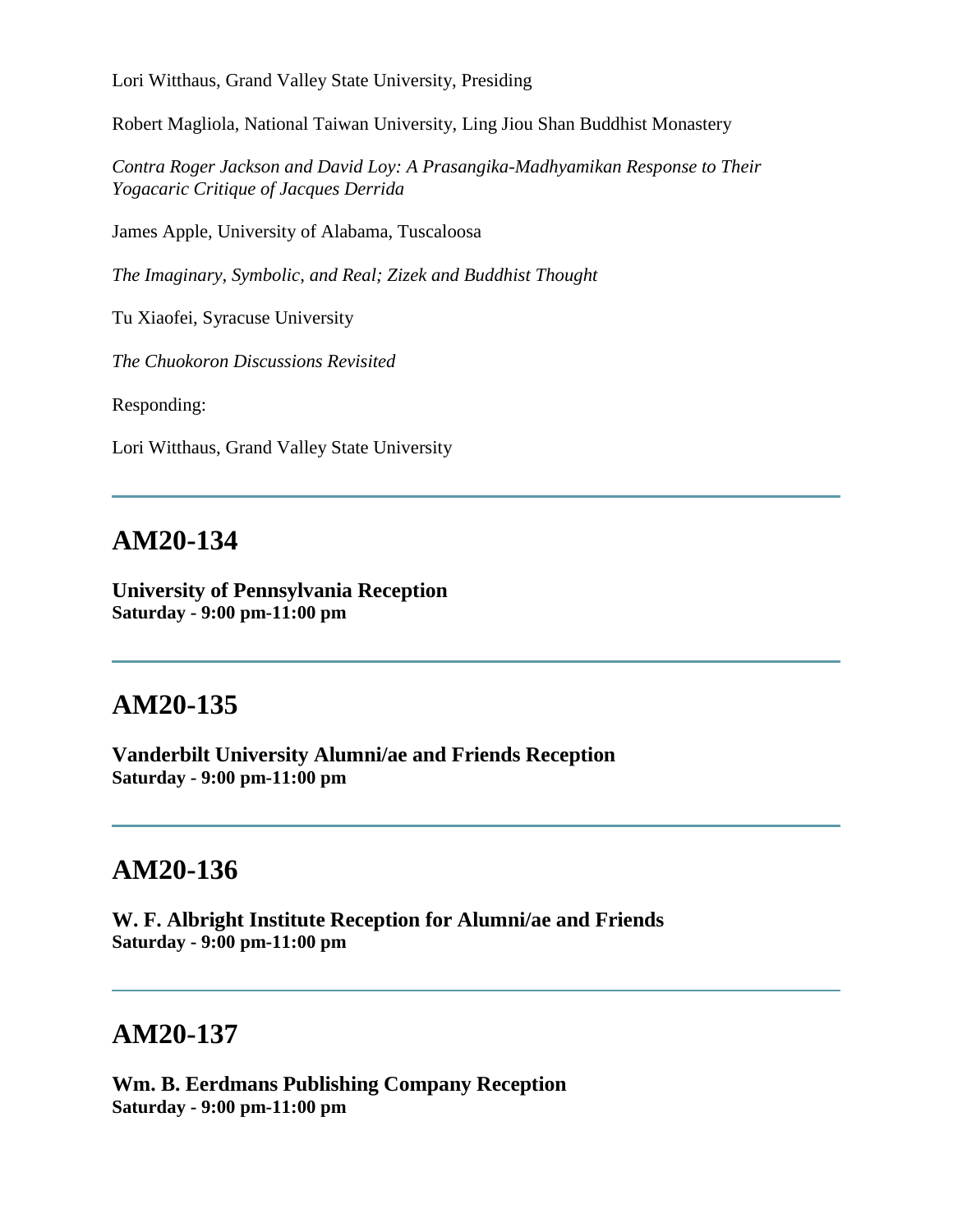# **AM20-141**

**The Ekklesia Project Reception Saturday - 9:00 pm-11:00 pm**

# **AM21-2**

**Disciples of Christ Faculty/Student Breakfast Sunday - 7:00 am-8:30 am**

# **AM21-3**

**Free Methodist and Wesleyan Church Scholars Breakfast Sunday - 7:00 am-8:30 am**

# **AM21-4**

**Garrett-Evangelical Theological Seminary/Northwestern University Alumni/ae Breakfast Sunday - 7:00 am-8:30 am**

# **AM21-5**

#### **Gordon-Conwell Alumni/ae Breakfast Sunday - 7:00 am-8:30 am**

We welcome Gordon-Conwell Theological Seminary alumni/ae to our Annual AAR and SBL Sunday Morning Worship Breakfast. This will be an occasion for us to worship and fellowship together, and hear from President Walter C. Kaiser, Jr. Please join us! Please RSVP by November 5, 2004 to Jamye Doerfler at *jdoerfle@gcts.edu* or 1-978-646-4029.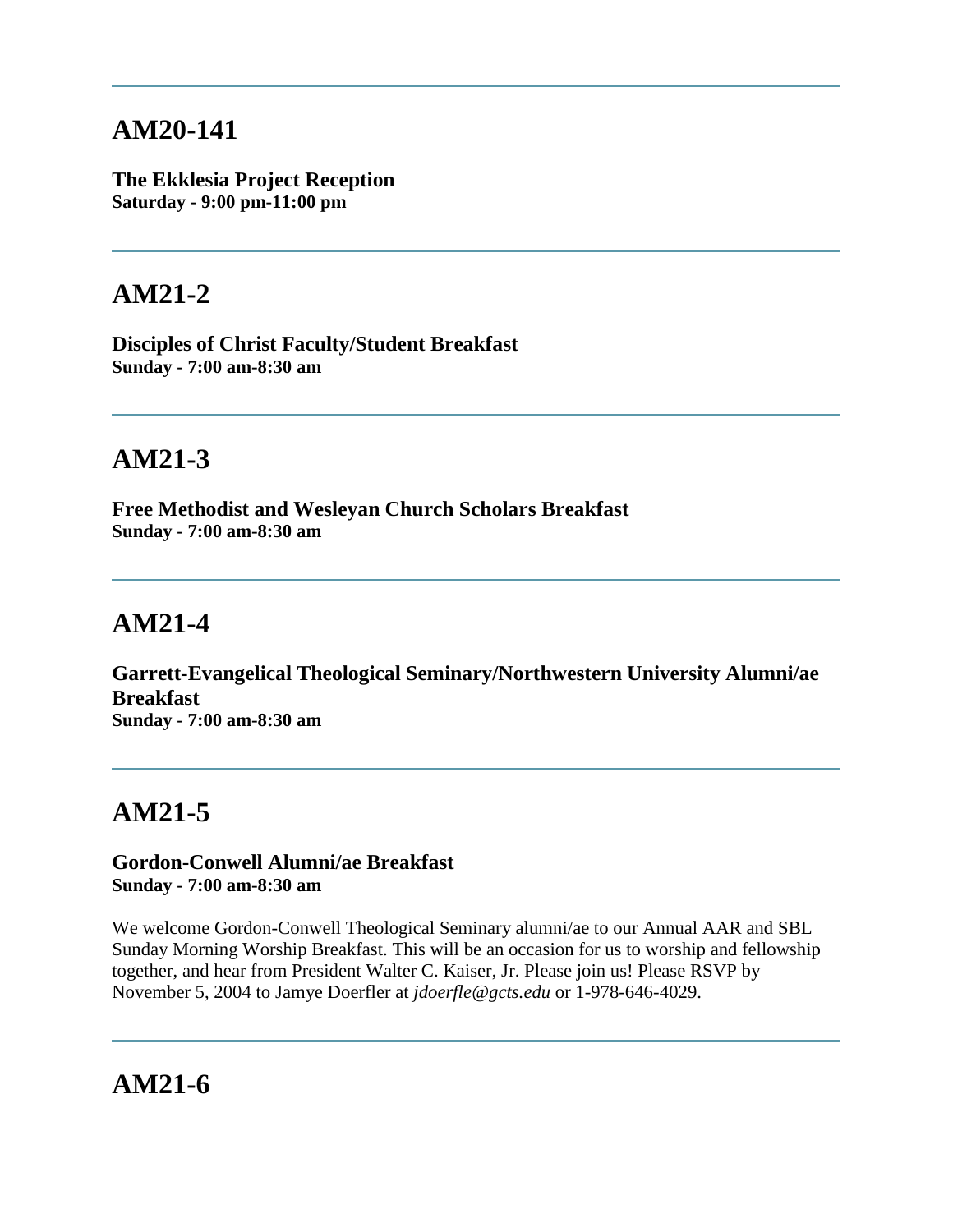#### **Lutheran Professors and Graduate Students Breakfast Sunday - 7:00 am-8:30 am**

Sponsored by Augsburg Fortress Press.

Speaker: Renate Bethge, author of *Dietrich Bonhoeffer: A Brief Life* (Fortress Press, 2004) .

A niece of Dietrich Bonhoeffer, Renate Bethge is also the widow of Bonhoeffer's close friend Eberhard Bethge and a major interpreter of Bonhoeffer's life and legacy. Please e-mail your breakfast reservation no later than November 8 to *events@augsburgfortress.org*. You may also include a request to reserve a copy of *Dietrich Bonhoeffer: A Brief Life* for signing following the breakfast.

# **AM21-9**

**Mentoring for Ministry in Undergraduate Studies in Celebration of 50 Years of the Fund for Theological Education - By Invitation Only Sunday - 7:00 am-8:30 am**

# **AM21-10**

#### **Missional Hermeneutic Breakfast Sunday - 7:00 am-8:30 am**

Continental breakfast sponsored by Tyndale Seminary (Toronto) exploring a "missional paradigm" as the organizing center of biblical-theological scholarship and theological education. The speaker is Dr. Grant Lemarquand, Associate Professor of Biblical Studies and Mission, Trinity Episcopal School for Ministry, on the topic, *The Narrative Shape of the Mission Dei.* To reserve a place, contact Dr. Jeffrey Greenman via e-mail at *jgreenman@tyndale.ca* before November 8. Space is limited.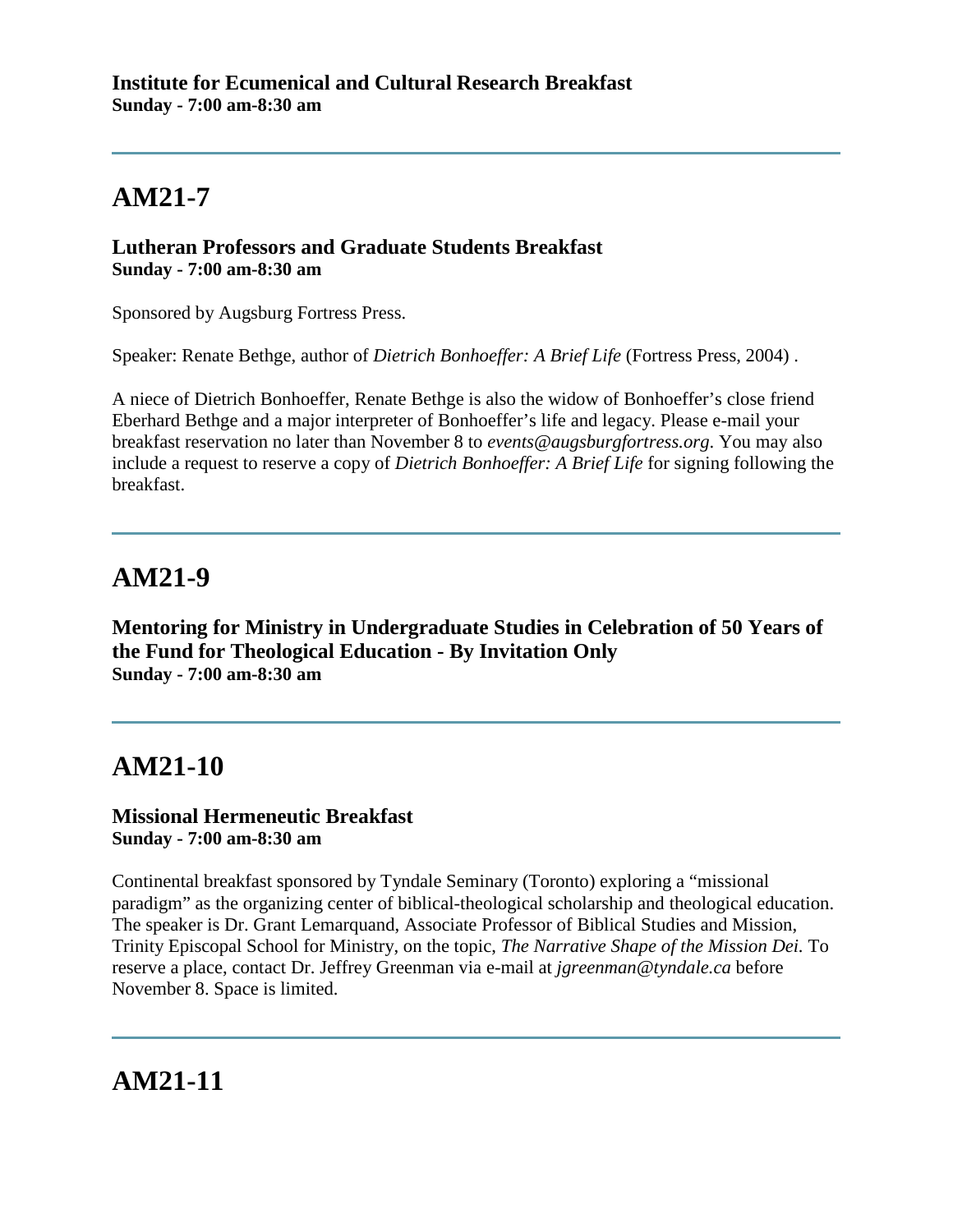**National Association of Professors of Hebrew Breakfast and Business Meeting Sunday - 7:00 am-8:30 am**

#### **AM21-12**

**Society of John Wesley Scholars Breakfast Sunday - 7:00 am-8:30 am**

#### **AM21-13**

**Temple University Breakfast Reception Sunday - 7:00 am-8:30 am**

#### **AM21-14**

**Institute for Biblical Research Sunday - 7:00 am-8:30 am**

Session 3

The Institute for Biblical Research is sponsoring a worship service in the protestant evangelical tradition to be held from 7:30-8:30 am. Fellows, Associates, Friends of IBR, and all interested participants at the various annual meetings are invited. The service, led by Wayne Johnson, Dean of the Chapel, Trinity Evangelical Divinity School, will include prayer, congregational singing, selected readings, and a meditation by John Oswalt, Wesley Biblical Seminary, Jackson, MS. For additional information about this session, contact Robert Yarbrough at 1-847-317-6405 or *ryarbrou@tiu.edu*.

#### **AM21-24**

**Dead Sea Scrolls Foundation, Board of Directors Sunday - 7:00 am-8:30 am**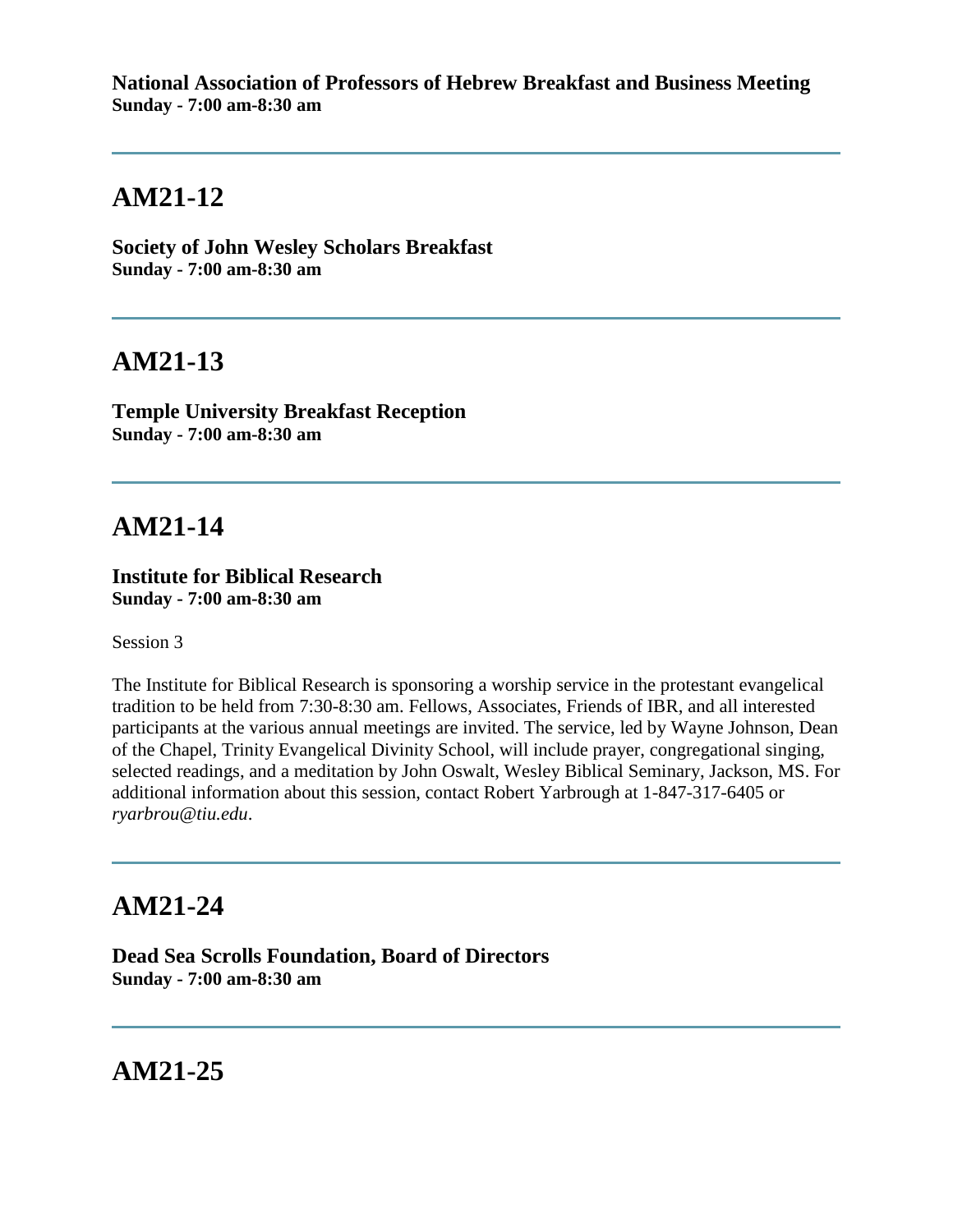**Science and Religion Networking Breakfast, Hosted by the Metanexus Institute Sunday - 7:00 am-8:30 am**

# **AM21-26**

**University of Birmingham Deparment of Theology and Religion Breakfast Reception Sunday - 7:00 am-8:30 am**

#### **AM21-27**

**Boston University School of Theology Dean's Breakfast Sunday - 7:00 am-8:30 am**

#### **AM21-29**

**Liturgy for Catholics and Friends Sunday - 7:00 am-8:30 am**

#### **AM21-30**

**Vanderbilt Divinity School Sunday - 7:00 am-11:30 am**

# **AM21-31**

**Church of Christ Professors Sunday - 7:00 am-8:30 am**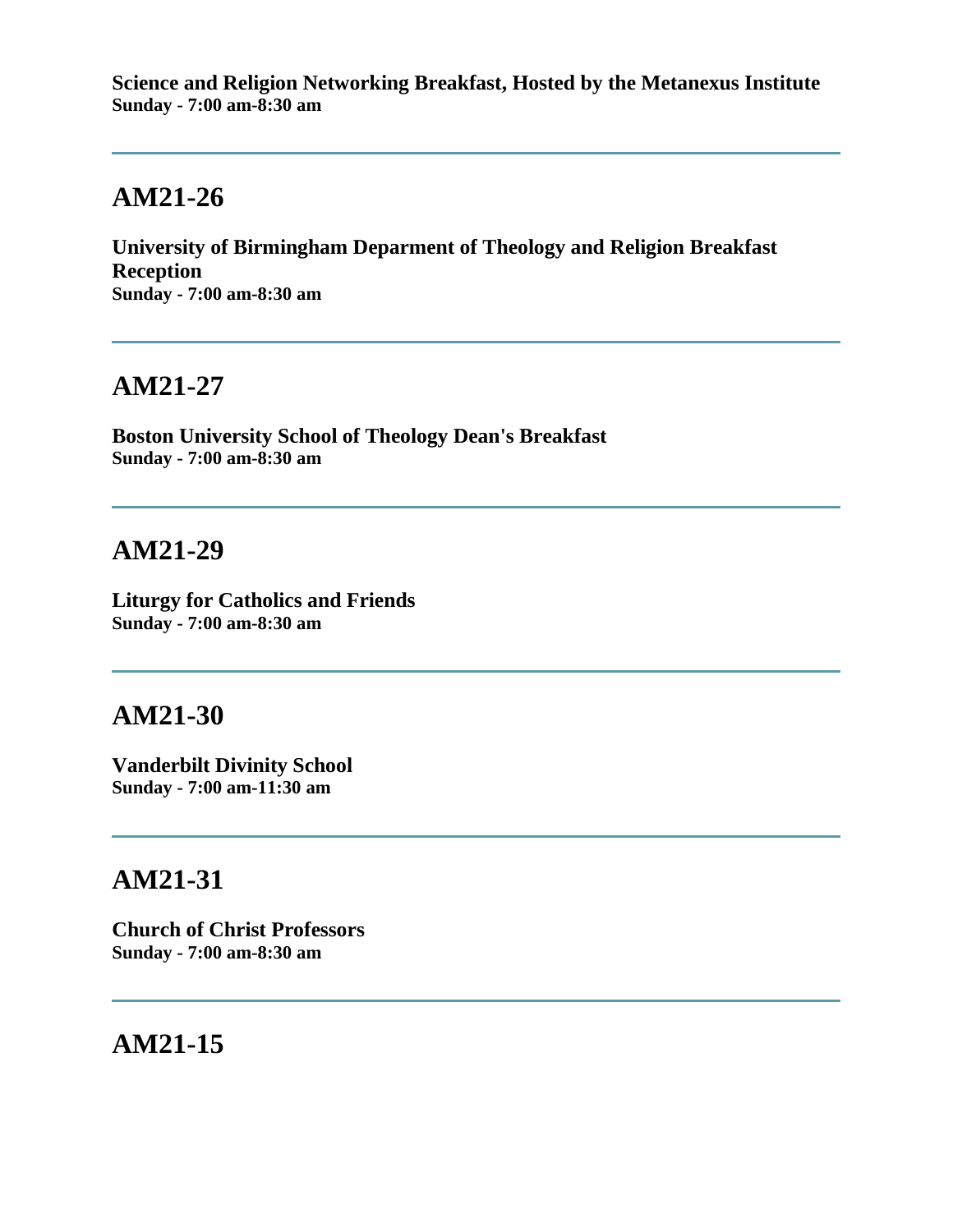**Chalice Commentaries for Today Editors and Authors Sunday - 8:45 am-10:00 am**

#### **AM21-16**

**Wabash Center Grant Writing Consultation Sunday - 9:00 am-6:30 pm**

# **AM21-17**

**WBC Luncheon (Annual Event) Sunday - 11:00 am-1:00 pm**

### **AM21-18**

*Biblical Interpretation* **Editorial Board Meeting Sunday - 11:45 am-12:45 pm**

# **AM21-19**

#### **Caucus of Scholars at Religiously Affiliated Institutions Sunday - 11:45 am-12:45 pm**

In collaboration with the Wabash Center, the Caucus of Scholars at Religiously-Affiliated Institutions will convene for its sixth annual luncheon. The focus of discussion will be the challenges and opportunities associated with teaching religion at an RAI. All AAR or SBL members interested in the work of the Caucus are invited. The meal is free, but space is limited. To make a lunch reservation, contact Stephen Haynes, Department of Religious Studies, Rhodes College; *haynes@rhodes.edu*.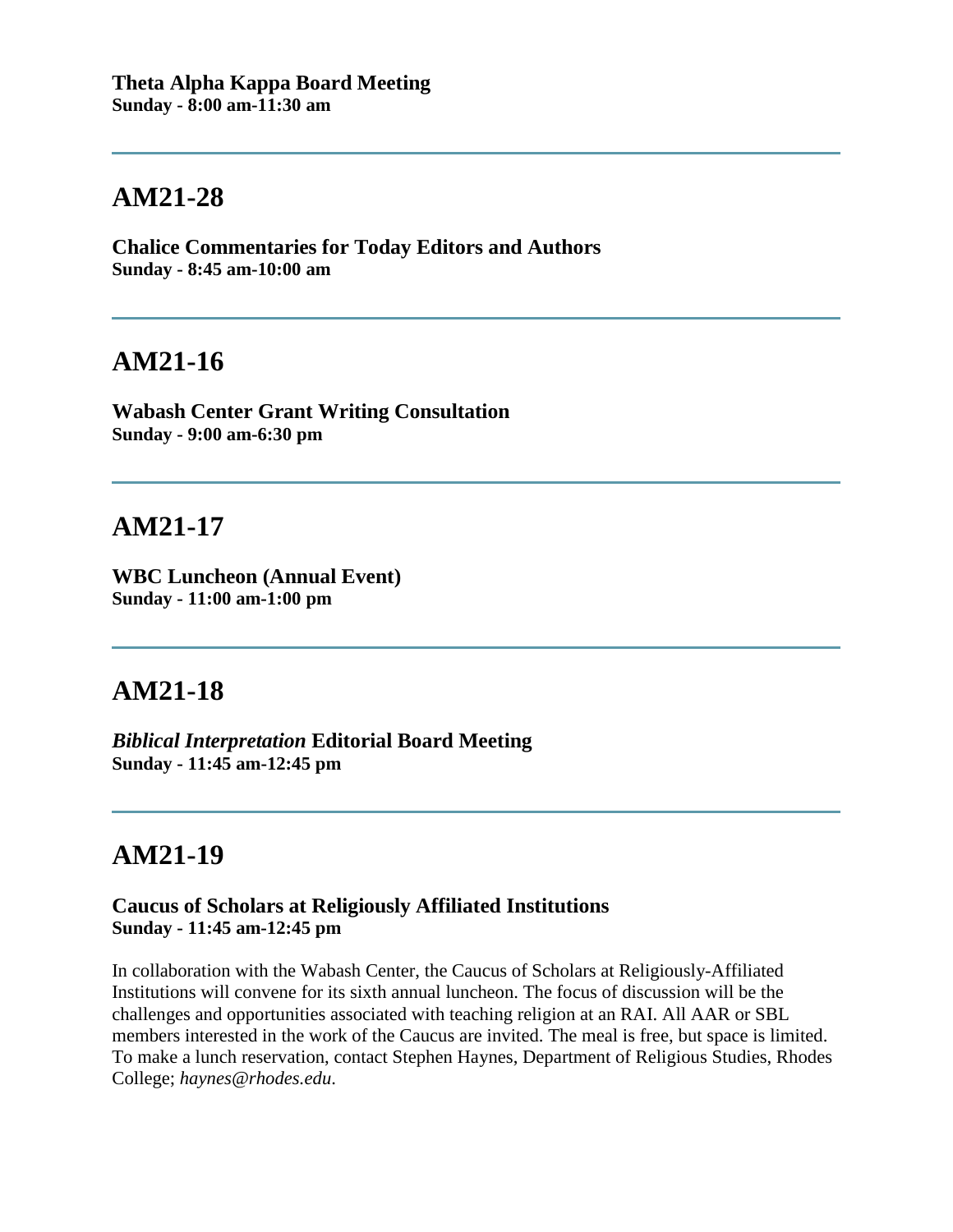#### **Christian Theological Research Fellowship Sunday - 11:45 am-12:45 pm**

Book Event: John Milbank, *Being Reconciled: Ontology and Pardon* (Routledge)

Opening: Dennis Okholm, Co-Vice President of CTRF, Azusa Pacific University

Hans Boersma, Trinity Western University, Presiding

Panelists:

James K. A. Smith, Calvin College

Craig Keen, Azusa Pacific University

John Milbank, University of Nottingham

For additional information contact Vincent Bacote, President, CTRF, Wheaton College, 1-630- 752-5278; *vincent.e.bacote@wheaton.edu*

# **AM21-21**

**HUC-JIR School Graduate Studies Alumni/ae Luncheon Sunday - 11:45 am-12:45 pm**

## **AM21-22**

**Institute for Antiquity and Christianity Luncheon Sunday - 11:45 am-12:45 pm**

#### **AM21-23**

**Zondervan Author Luncheon Sunday - 11:45 am-12:45 pm**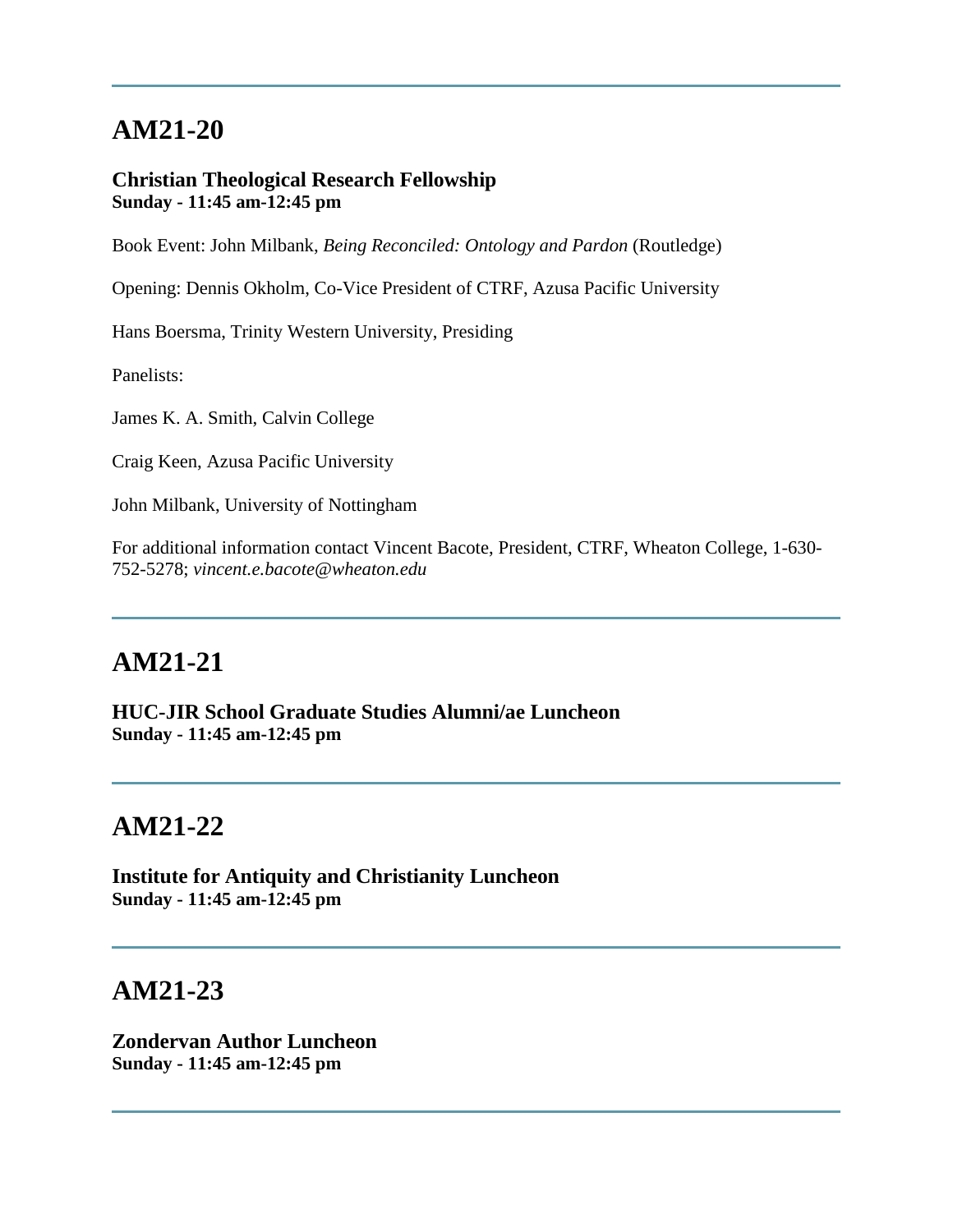#### **Society of Christian Philosophers Sunday - 1:00 pm-2:30 pm**

Theme: *Paul and the Knowledge That Puffs Up: A Taste for Idolatry*

Ben Ollenburger, Associated Mennonite Biblical Seminary, Presiding

Bruce Ellis Benson, Wheaton College

Responding:

Sylvia Keesmaat, Institute for Christian Studies

Richard Middleton, Roberts Wesleyan College

# **AM21-53**

**Dharma Association of North America (DANAM): Interpretation and Means of Knowledge of Dharma Traditions Sunday - 1:00 pm-2:30 pm**

Session 5

# **AM21-54**

**Blackwell Bible Commentaries Sunday - 1:00 pm-2:30 pm**

# **AM21-56**

**Morman/Evangelical Dialog Group Sunday - 1:00 pm-2:30 pm**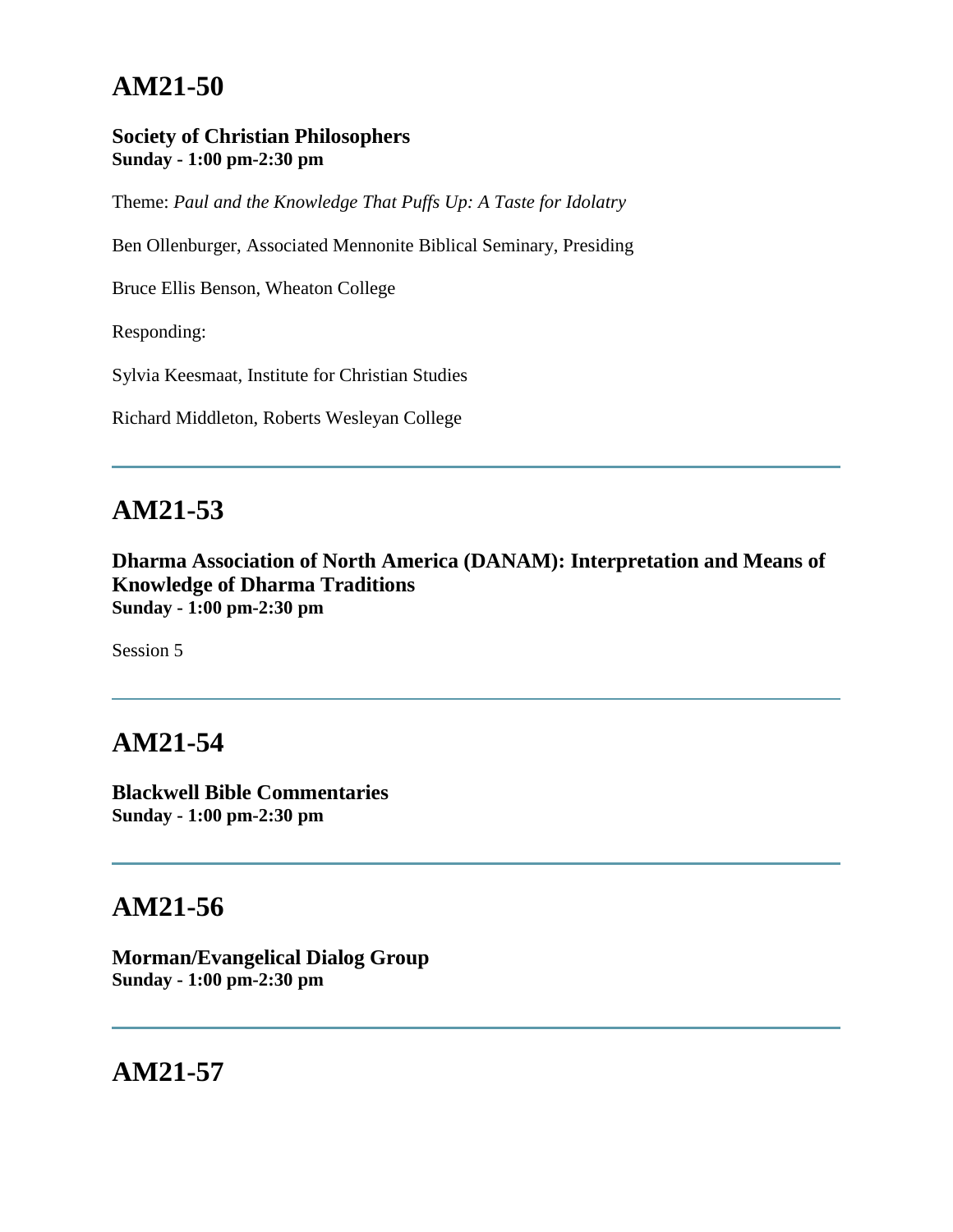**Bahai Studies Colloquy Sunday - 3:00 pm-4:30 pm**

### **AM21-52**

*Wisdom in Israel and the Eastern Mediterranean World* **Editorial Board Sunday - 4:00 pm-6:00 pm**

# **AM21-55**

**Harvard Divinity School Th.D. Meeting: Schifferdecher Sunday - 3:00 pm-4:30 pm**

## **AM21-100**

**Baylor University Press and Baylor University Reception Sunday - 4:00 pm-8:30 pm**

Baylor University Press, the Department of Religion, and Truett Theological Seminary invite all Press authors and University graduates and friends to this reception.

# **AM21-101**

**University of Southern California School of Religion Reception Sunday - 4:00 pm-8:30 pm**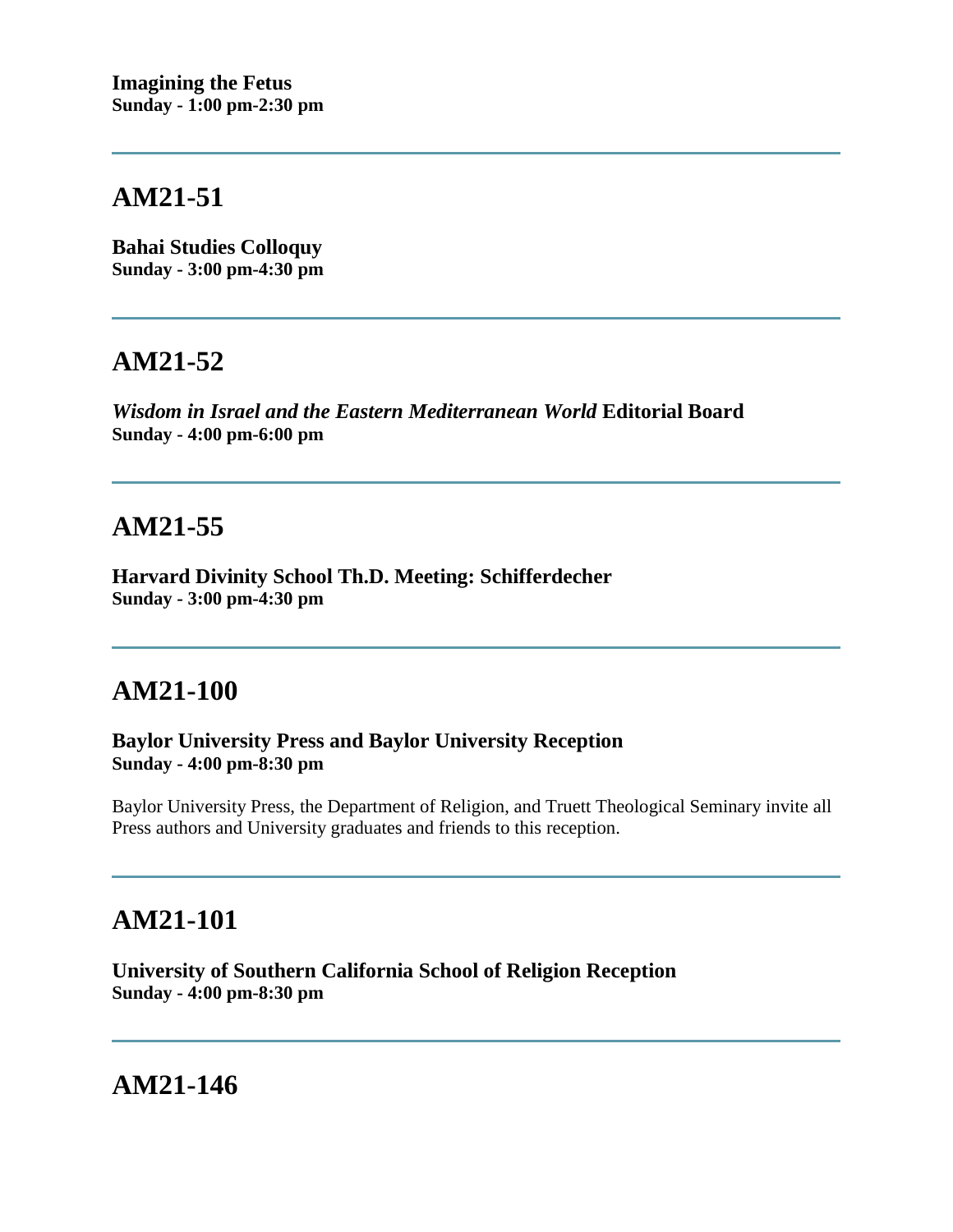#### **Theta Alpha Kappa Annual Meeting and Reception Sunday - 6:30 pm-7:45 pm**

Members, alumni/ae, moderators, and friends of Theta Alpha Kappa, the national honor society for Religious Studies and Theology, are welcome to attend the annual meeting (6:30 pm) and reception (7 pm). Those wishing to learn more about TAKare also welcome. For information, contact *Vivian-Lee.Nyitray@ucr.edu*.

# **AM20-140**

**The Catholic University of America Sunday - 7:00 pm-8:30 pm**

# **AM21-1**

**Asbury Theological Alumni/ae and Friends Reception Sunday - 7:00 pm-8:30 pm**

# **AM21-103**

#### **Liturgical Press Author Reception Sunday - 7:00 pm-8:30 pm**

Please join Liturgical Press for a reception in honor of our new authors and their new publications. This celebration also highlights Editorial Director Mark Twomey's 33 years of distinguished service to Liturgical Press. All AAR and SBL attendees are welcome. Please contact Caroline Linz, Events Coordinator, 1-320-363-2023; *clinz@osb.org* for additional information."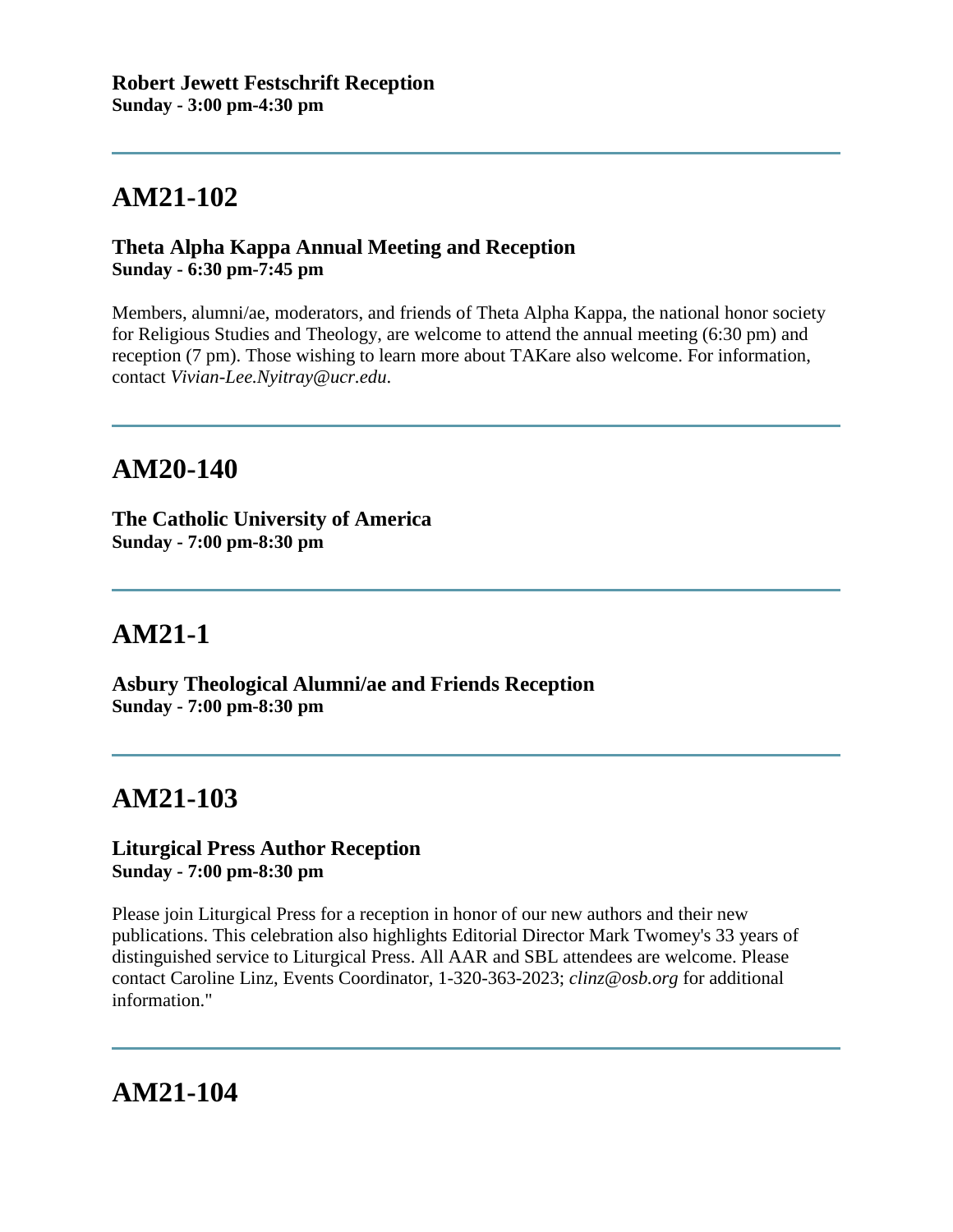**Dempster Scholars Banquet Sunday - 7:00 pm-8:30 pm**

#### **AM21-106**

**Taylor and Francis Religion Journals Drinks Reception Sunday - 7:00 pm-9:00 pm**

# **AM21-107**

**Duquesne University, Pittsburgh Theological Seminary, University of Pittsburgh, Reception Sunday - 7:00 pm-8:30 pm**

# **AM21-108**

**Evangelical Philosophical Society Sunday - 7:00 pm-8:30 pm**

Theme: *Sobel on Gödel's Ontological Proof of God's Existence*

Chad Meister, Bethel College, Presiding

Robert Koons, University of Texas, Austin

Michael Rea, University of Notre Dame, Responding

For further information regarding this session, contact Scott Smith *scott.smith@truth.biola.edu*.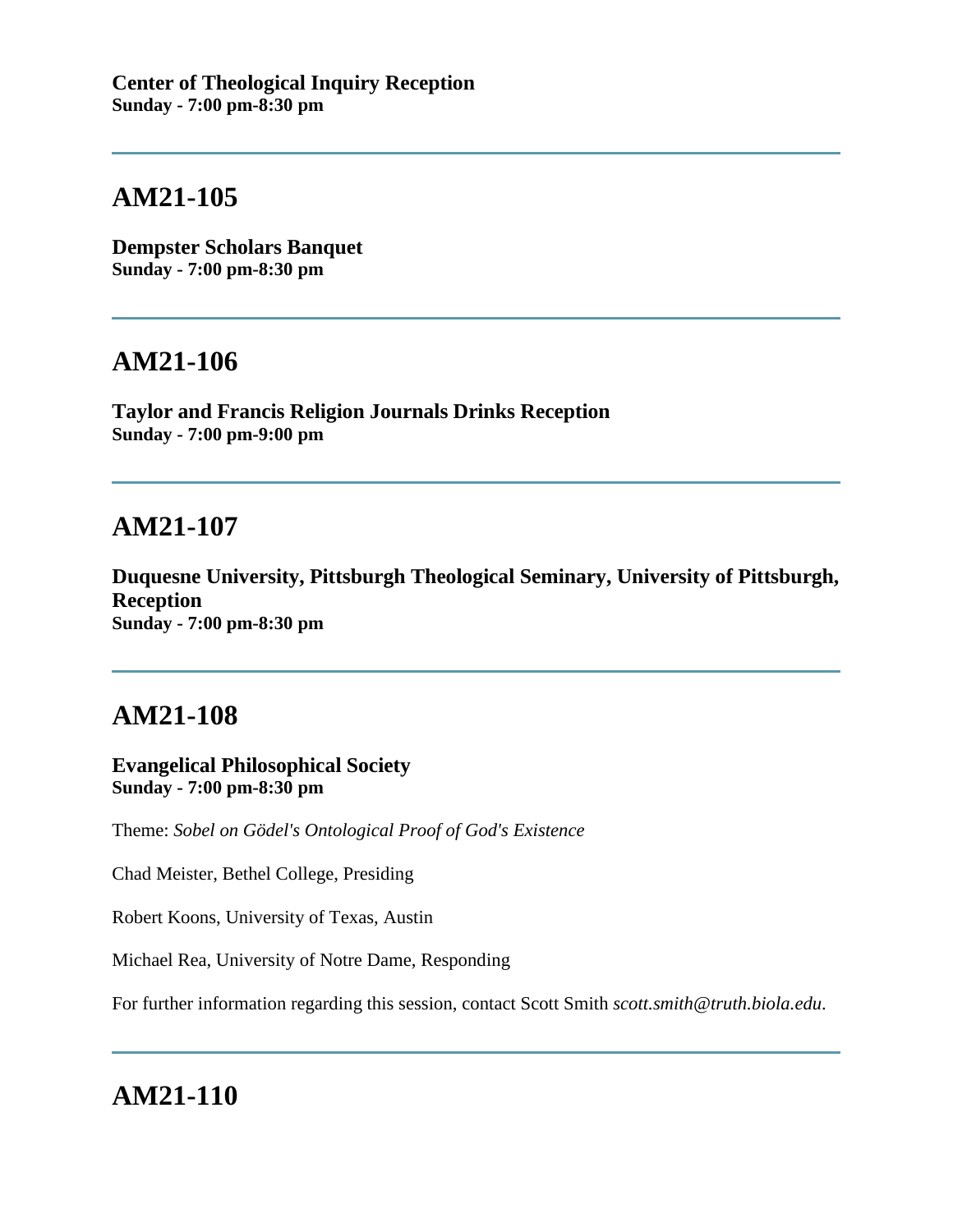#### **Muktabodha Indological Research Institute Reception Sunday - 7:00 pm-8:30 pm**

We invite to you drop by for conversation with our faculty and refreshments including authentic ladoos. New footage of our Vedashala in Maharashtra and of a yajna performed in Kerala will be on display, along with information regarding the next phase of our digital library, details of our Kashmir Shaivism seminars in India, and copies of our newest book, *Isvara Pratyabhijna-Karika of Utpaladeva*, translated with commentary by B. N. Pandit. For more information see *www.muktabodha.org*.

# **AM21-112**

*New Living Translation* **Dinner Sunday - 7:00 pm-8:30 pm**

# **AM21-114**

**Princeton University Department of Religion Reception Sunday - 7:00 pm-8:30 pm**

# **AM21-115**

**Indiana University Religious Studies Alumni/ae Reception Sunday - 7:00 pm-8:30 pm**

# **AM21-118**

**University of North Carolina, Chapel Hill Department of Religious Studies Sunday - 7:00 pm-8:30 pm**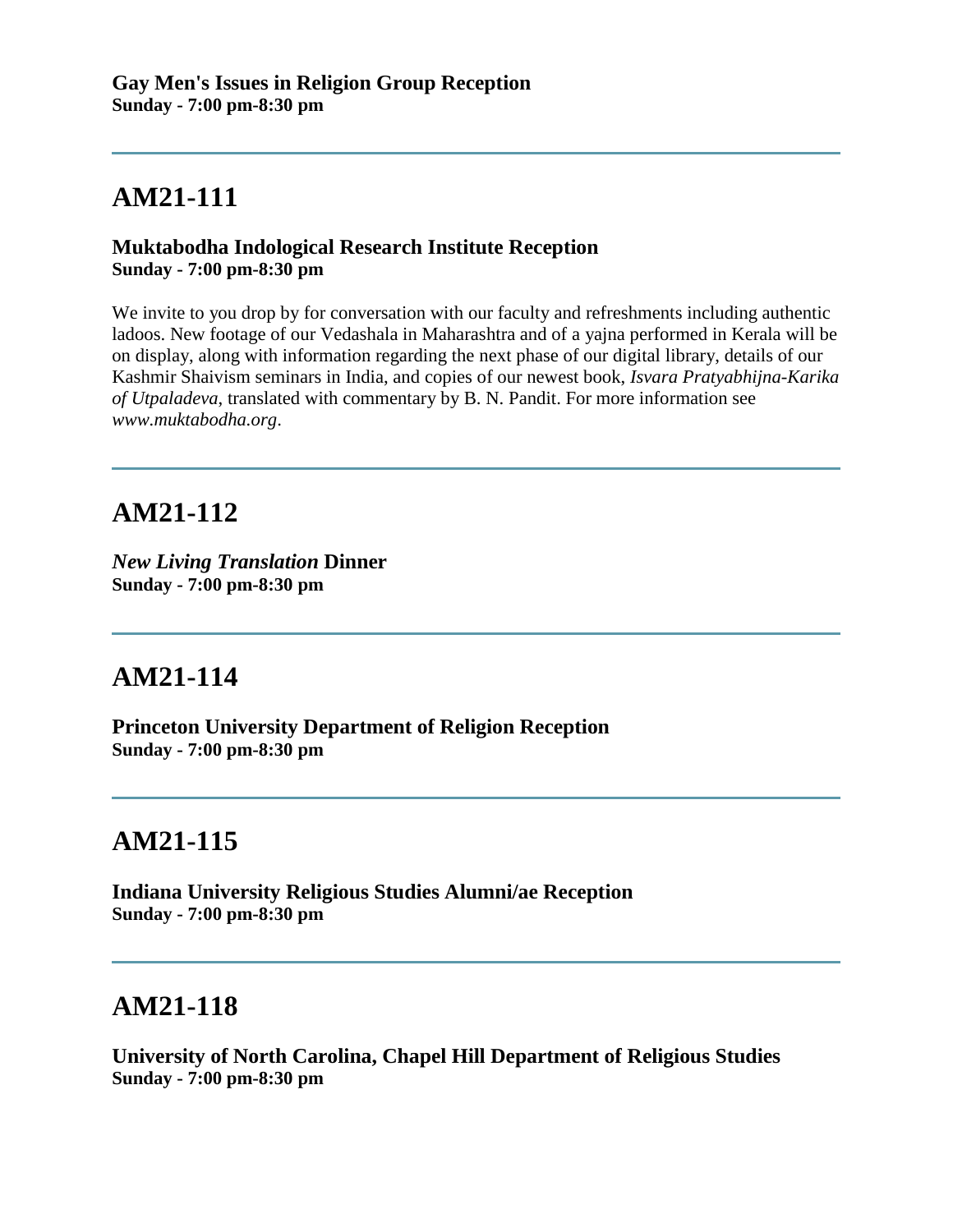**University of Notre Dame Theology Department Reception Sunday - 7:00 pm-8:30 pm**

## **AM21-121**

**Hendrickson Publishers Reception Sunday - 7:00 pm-11:00 pm**

# **AM21-122**

**Princeton Theological Seminary Alumni/ae Reception Sunday - 7:00 pm-11:00 pm**

# **AM21-141**

**Society for Scriptural Reasoning Sunday - 7:00 pm-11:00 pm**

Theme: *Poverty and Debt-Release: Scriptural and Social Scientific Reasonings*

This session will be an exercise in the practice of "scriptural reasoning" -- in depth, small group study of scriptural passages. The topic of discussion will be the relation between religious ethics/identity and the religious teachings about poverty and debt-release. The passages will include: a) Leviticus 25:35-43, b) Mathew 18:21-35, 20:1-16, and c) Qur'an

2:255-86. It is recommended that participants in this session atttend the earlier AAR Scriptural Reasoning Group session where papers on this topic will be presented by Robert Gibbs, University of Toronto; Dan Hardy, Cambridge University; and Basit Koshul, Concordia College. One month prior to the meeting the papers will be posted on the SSR/Drew University website:

*www.depts.drew.edu/ssr/nationalssr*.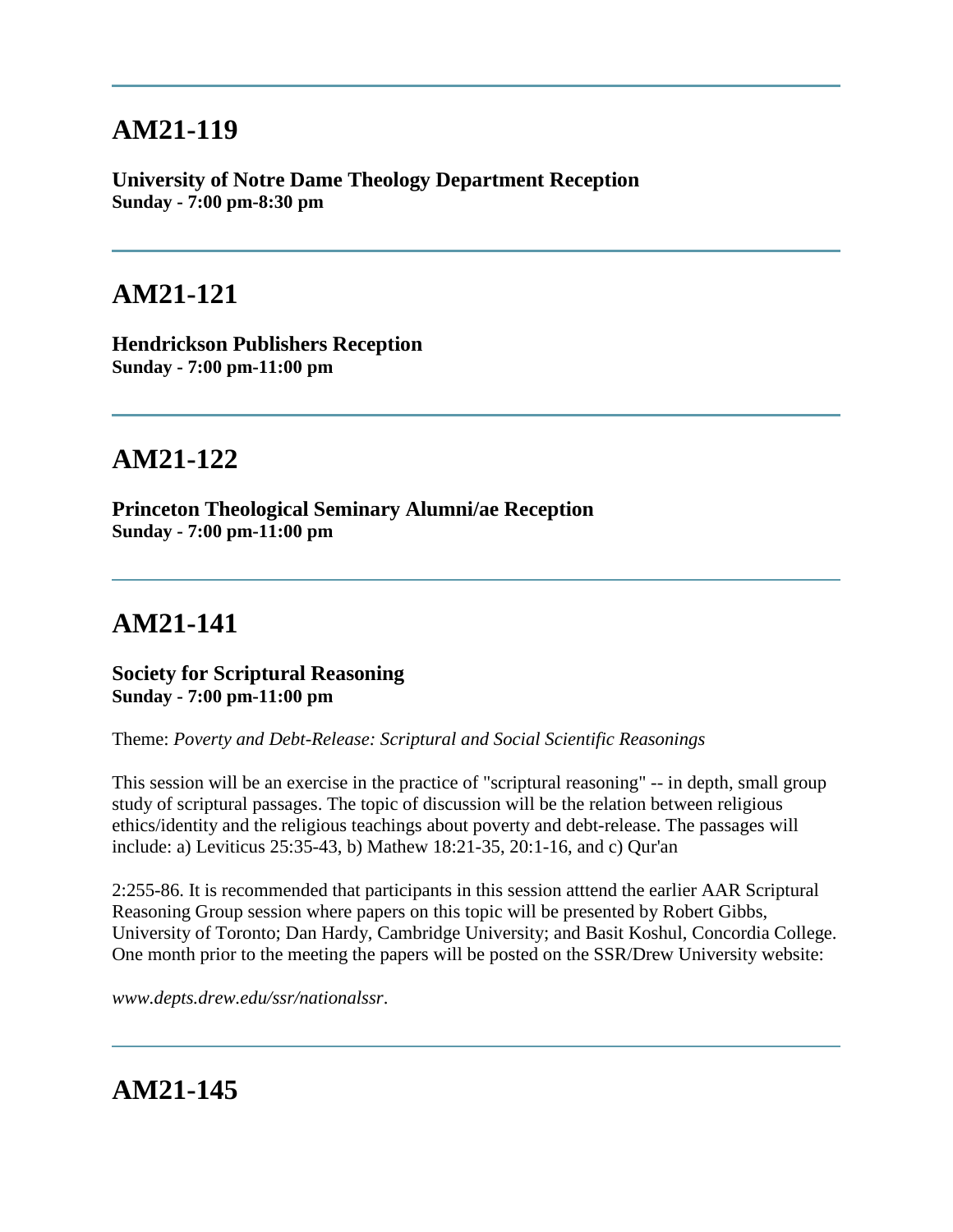**University of Iowa Reception Sunday - 7:30 pm-9:30 pm**

#### **AM21-124**

**Westminister John Knox Press Reception Sunday - 7:30 pm-9:00 pm**

### **AM21-125**

**InterVarsity Press Reception: The Missionary Context of the New Testament and Early Christianity - A Conversation Sunday - 8:00 pm-10:00 pm**

## **AM21-113**

**Perkins School of Theology - Southern Methodist University Sunday - 9:00 pm-11:00 pm**

### **AM21-116**

**Science and Religion Reception Sunday - 9:00 pm-11:00 pm**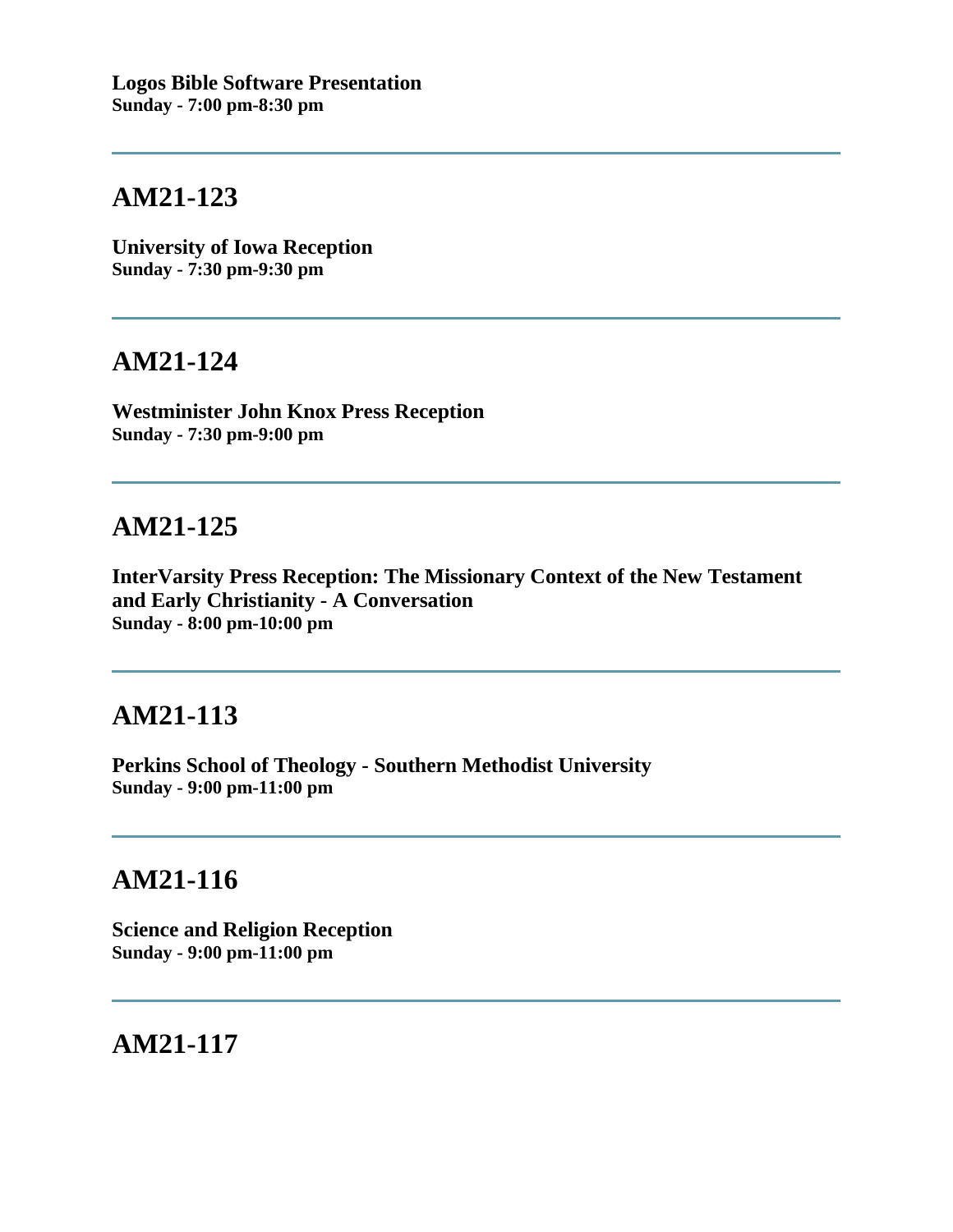**Yale University Sunday - 9:00 pm-11:00 pm**

#### **AM21-126**

**Boston University Reception Sunday - 9:00 pm-11:00 pm**

### **AM21-127**

**Brown University Reception Sunday - 9:00 pm-11:00 pm**

### **AM21-128**

**Calvin Institute of Christian Worship, Western Seminary, Calvin Seminary, Calvin Seminars in Christian Scholarship, Calvin College, and Hope College Religion Departments Reception Sunday - 9:00 pm-11:00 pm**

This wine and cheese reception is open to alumni and interested persons, hosted by John Witvliet, Director, Calvin Insititute of Christian Worship; Dennis Voskuil, President, Western Seminary; Cornelius Plantinga, Jr., President, Calvin Seminary; James K. A. Smith, Director, Seminars in Christian Scholarship; Kenneth Pomykala, Religion Chair, Calvin College; and Barry Bandstra, Religion Chair, Hope College.

# **AM21-129**

**Center for Process Studies Reception Sunday - 9:00 pm-11:00 pm**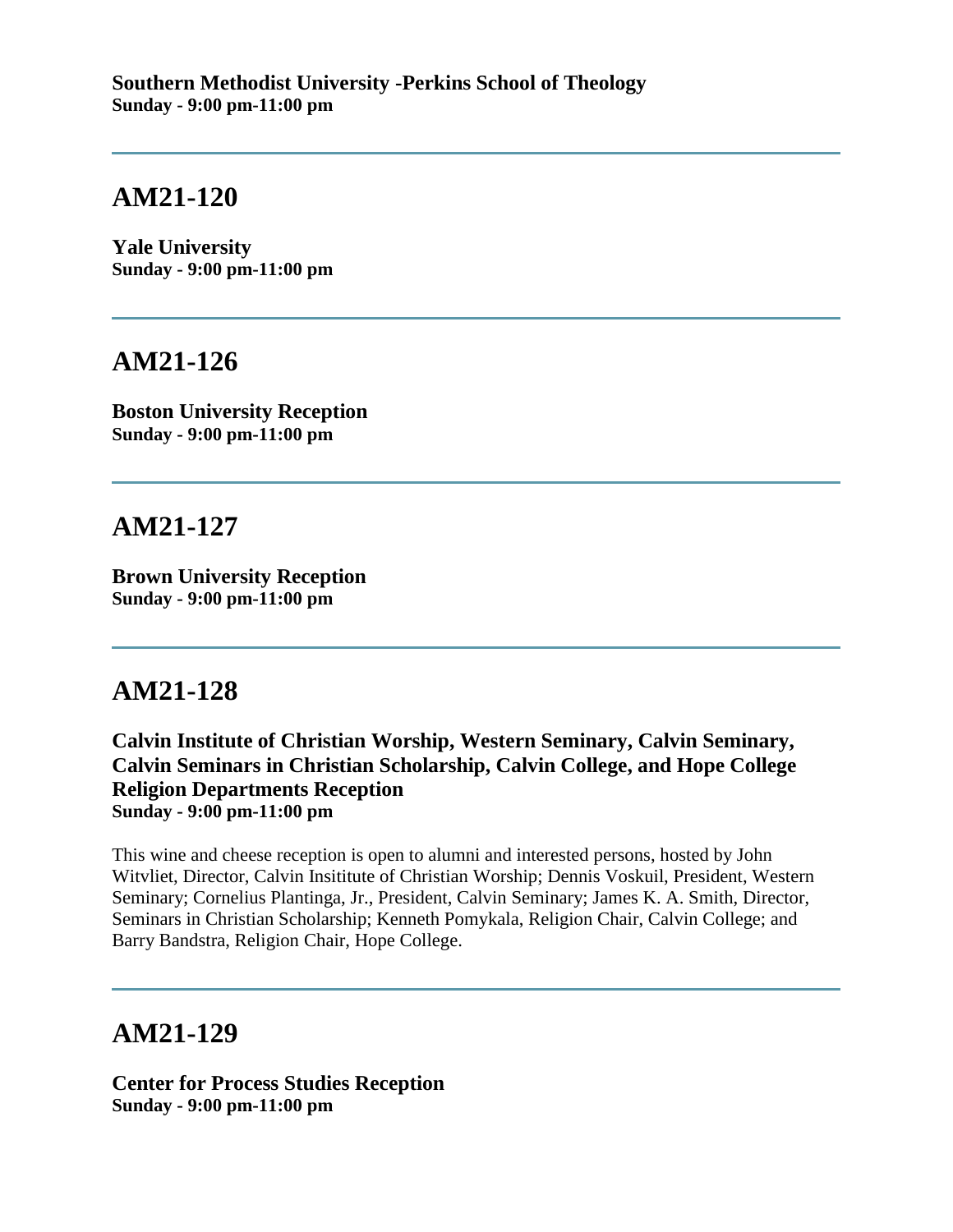Join us for wine, cheese, and conversation. Friends and members of CPS and anyone interested in process-relational approaches to religious studies, theology, biblical hermeneutics, and philosophy of religion are invited. Greet John Cobb, network, discuss, and schmooze. Informal, fun!

#### **AM21-130**

**Concordia Reception (Concordia Theological Seminary, Concordia Academic Press) Sunday - 9:00 pm-11:00 pm**

#### **AM21-131**

**Drew University Reception for Alumni/ae Sunday - 9:00 pm-11:00 pm**

# **AM21-132**

**Duke University Graduate Reception Sunday - 9:00 pm-11:00 pm**

### **AM21-133**

**Emory University Reception Sunday - 9:00 pm-11:00 pm**

# **AM21-134**

**Florida State University Department of Religion Reception Sunday - 9:00 pm-11:00 pm**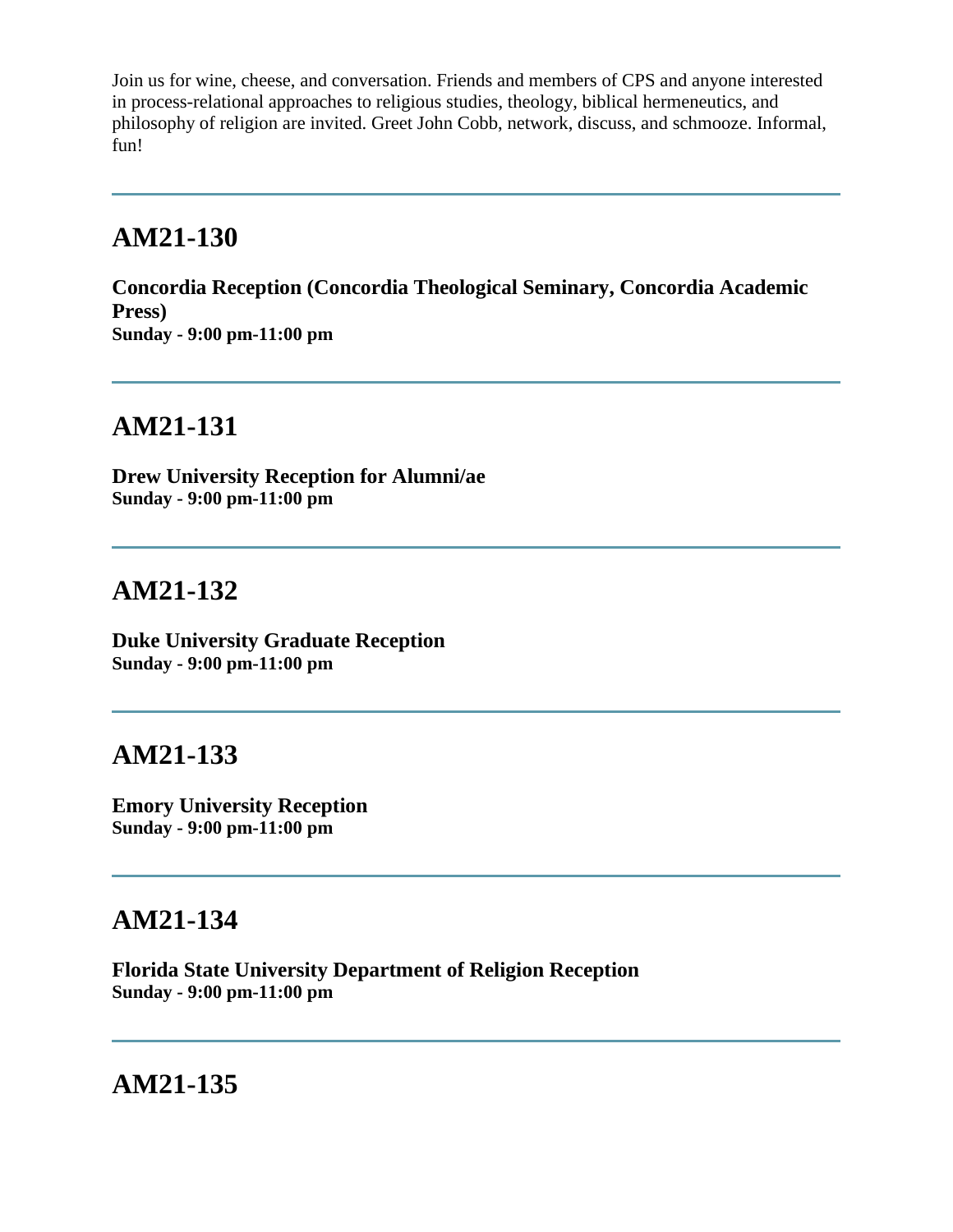**International Greek New Testament Project North American Committee Sunday - 9:00 pm-11:00 pm**

#### **AM21-137**

**Johns Hopkins University Reception Sunday - 9:00 pm-11:00 pm**

# **AM21-138**

**Marquette University Department of Theology, Reception Sunday - 9:00 pm-11:00 pm**

## **AM21-139**

**Nazarene Theological Seminary Alumni/ae and Friends Reception Sunday - 9:00 pm-11:00 pm**

# **AM21-140**

**Society for Asian and Comparative Philosophy Sunday - 9:00 pm-11:00 pm**

Session 2

Theme: *Virtues, Meditation, and Identity in Indian and Islamic Thought*

J. N. Mohanty, Temple University, Presiding

Bina Gupta, University of Missouri-Columbia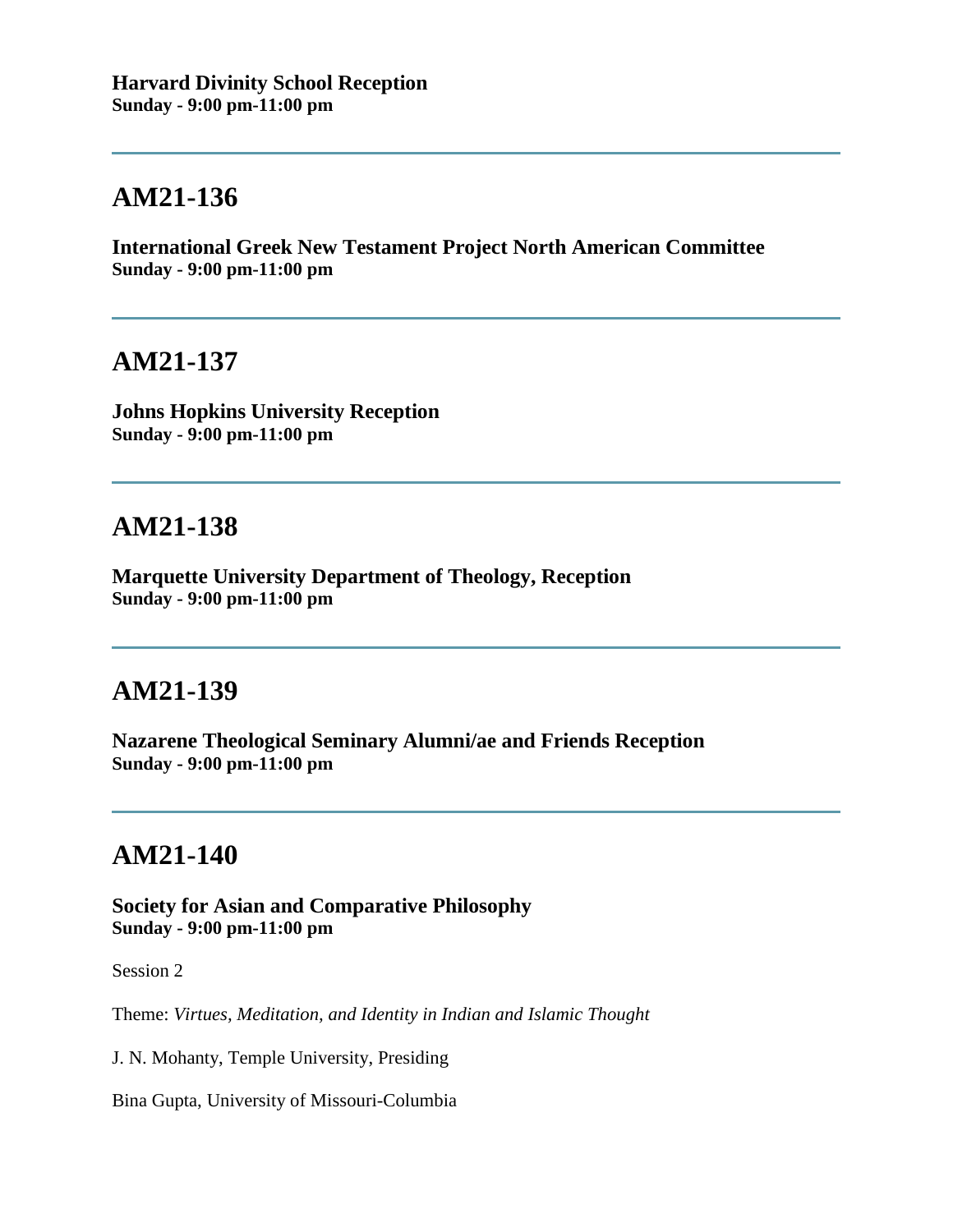*Virtue Ethics in the Bhagavad Gita*

Marc Applebaum, Saybrook Graduate School and Research Center

*Revelation In Meditative Practice: A Phenomenological Analysis*

David Peter Lawrence, University of Manitoba

*Empowered Identity in Monistic Kashmiri Saiva Philosophy*

Responding:

J. N. Mohanty, Temple University

# **AM21-142**

**Union/Columbia Reception Sunday - 9:00 pm-11:00 pm**

#### **AM21-143**

**University of Virginia Reception for Faculty, Alumni/ae, and Friends Sunday - 9:00 pm-11:00 pm**

#### **AM21-144**

**University of Chicago Divinity School Reception for Alumni/ae and Friends Sunday - 9:00 pm-11:00 pm**

#### **AM21-8**

**Lutheran Theological Society of North America Monday - 7:00 am-8:30 am**

7:00 Morning Prayer

7:15 Theme: *Ecclesiology: Lutheran Educators Reflect on Church and Ministry in Context*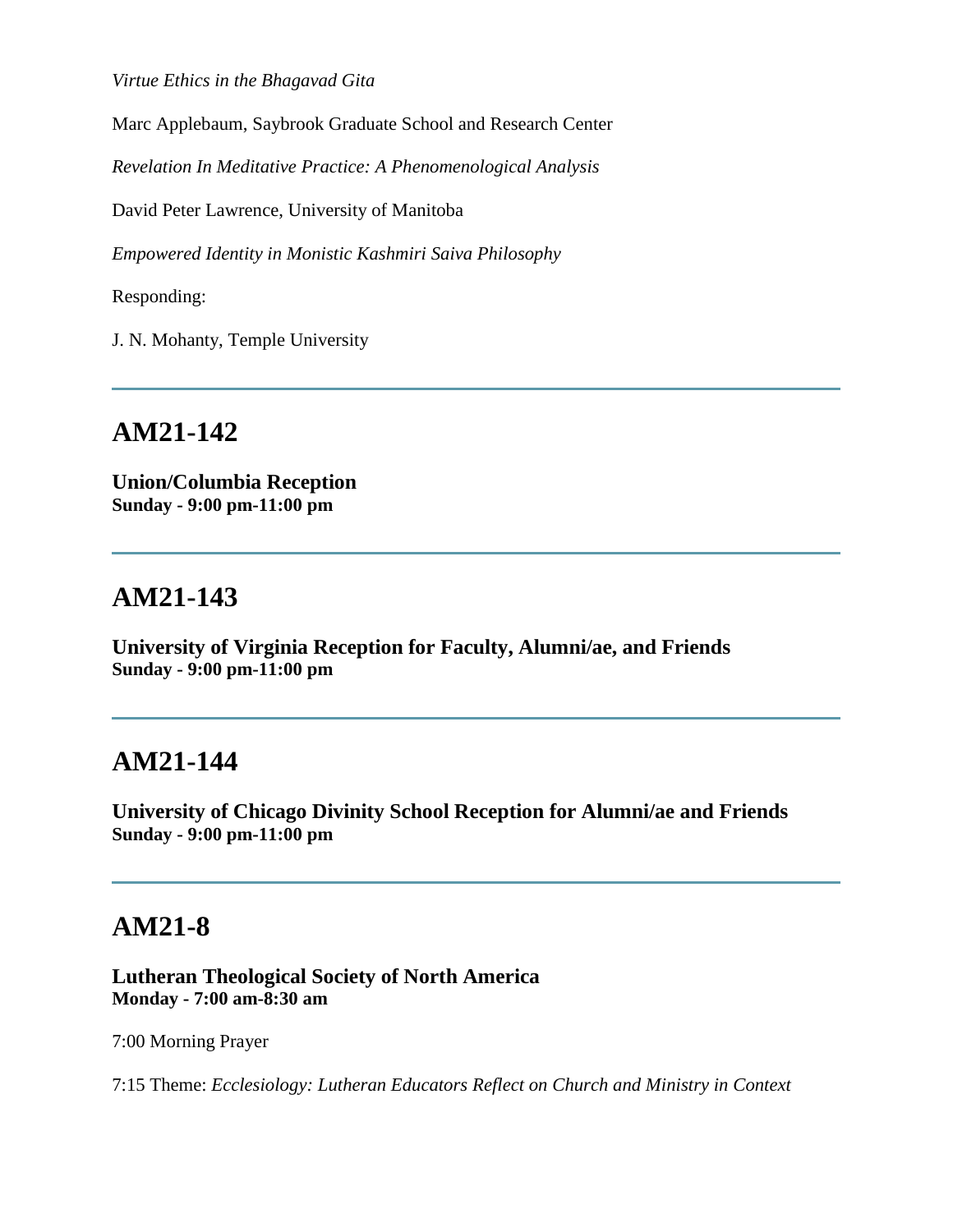Panelists: Oscar Cole Arnal, Waterloo Lutheran Seminary (ELCIC)

Andrew Bartelt, Concordia Seminary St. Louis (LCMS)

Kathryn Kleinhans, Wartburg College (ELCA)

No registration required. Questions? Please contact the Department for Theological Education at 1-773-380-2885.

#### **AM22-1**

**Friends of Regent College Monday - 7:00 am-8:30 am**

#### **AM22-2**

#### **Fuller Theological Seminary Breakfast Monday - 7:00 am-8:30 am**

Hosted by Richard J. Mouw, president and professor of Christian Philosophy and David M. Scholer, associate dean and professor of New Testament. Featured speaker: David Heim, executive editor of *Christian Century*. RSVP to Alumni/ae and Church Relations no later than November 18. Call 1-800-235-2222, ext. 5498 or 1-626-584-5498. E-mail: *alumalumni@dept.fuller.edu*. Cost: \$15.

### **AM22-3**

**Journal for the Study of Judaism Editorial Board Meeting Monday - 7:00 am-8:30 am**

#### **AM22-4**

**Restoration Quarterly Breakfast Monday - 7:00 am-8:30 am**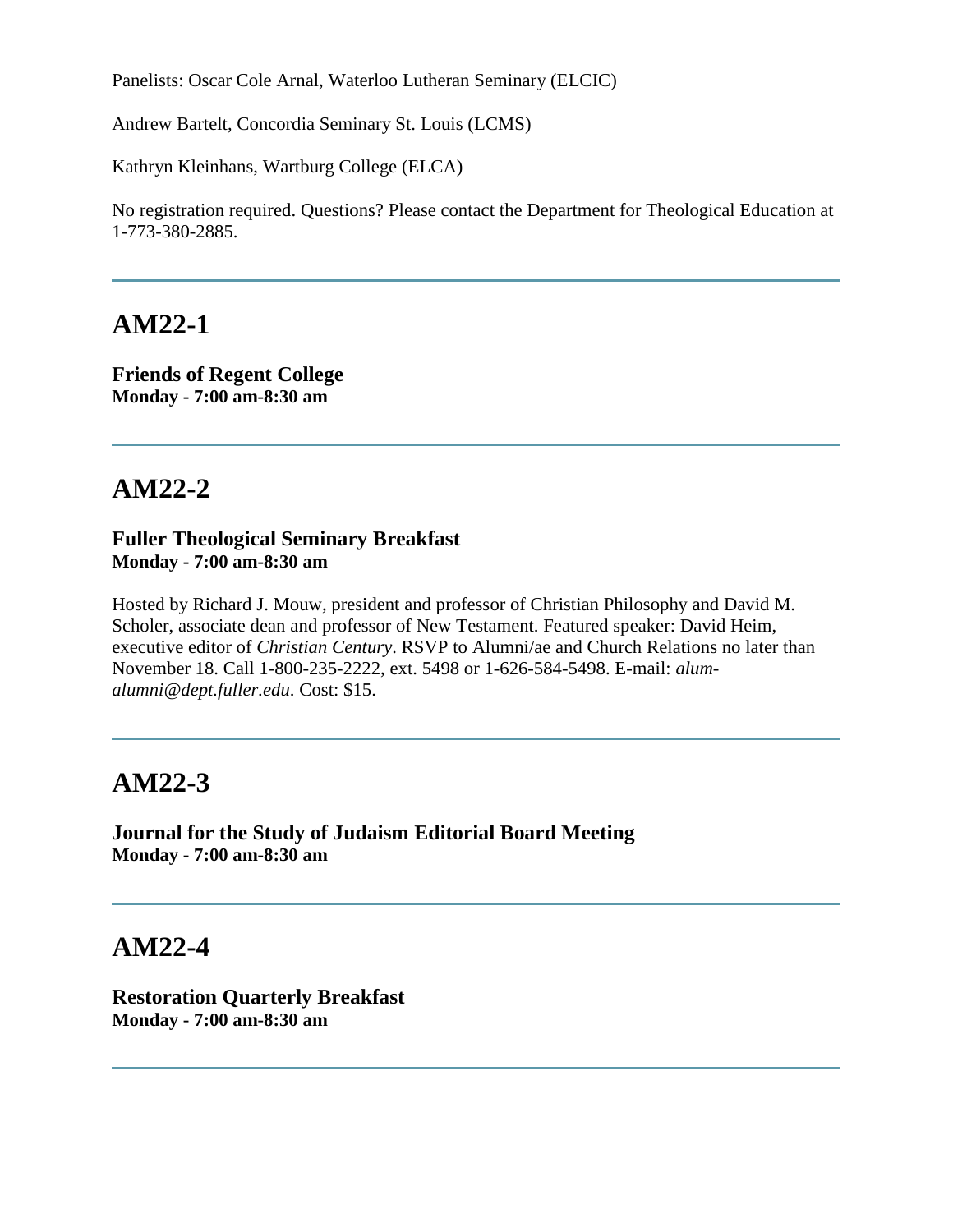# **AM22-5**

#### **Trinity Evangelical Divinity School Annual Alumni/ae Breakfast Monday - 7:00 am-8:30 am**

Friends and alumni/ae of Trinity Evangelical Divinity School are invited to join Dean Tite Tiénou and members of the faculty for breakfast and fellowship. Reservations may be made with Judy Tetour, Trinity Evangelical Divinity School, 2065 Half Day Road, Deerfield, IL 60015; Tel: 1-847-317-8086; Fax: 1-847-317-8141; *jtetour@tiu.edu*. Cost for the breakfast is \$10 and must be prepaid by November 5, 2004.

# **AM22-6**

**Union Seminary - PSCE Breakfast Monday - 7:00 am-8:30 am**

### **AM22-9**

**Dead Sea Scrolls Foundation, Board of Advisors Monday - 7:00 am-8:30 am**

### **AM22-10**

**Westminster Theological Alumni Breakfast Monday - 7:00 am-8:30 am**

### **AM22-11**

**Vanderbilt Divinity School Monday - 7:00 am-12:45 pm**

#### **AM22-7**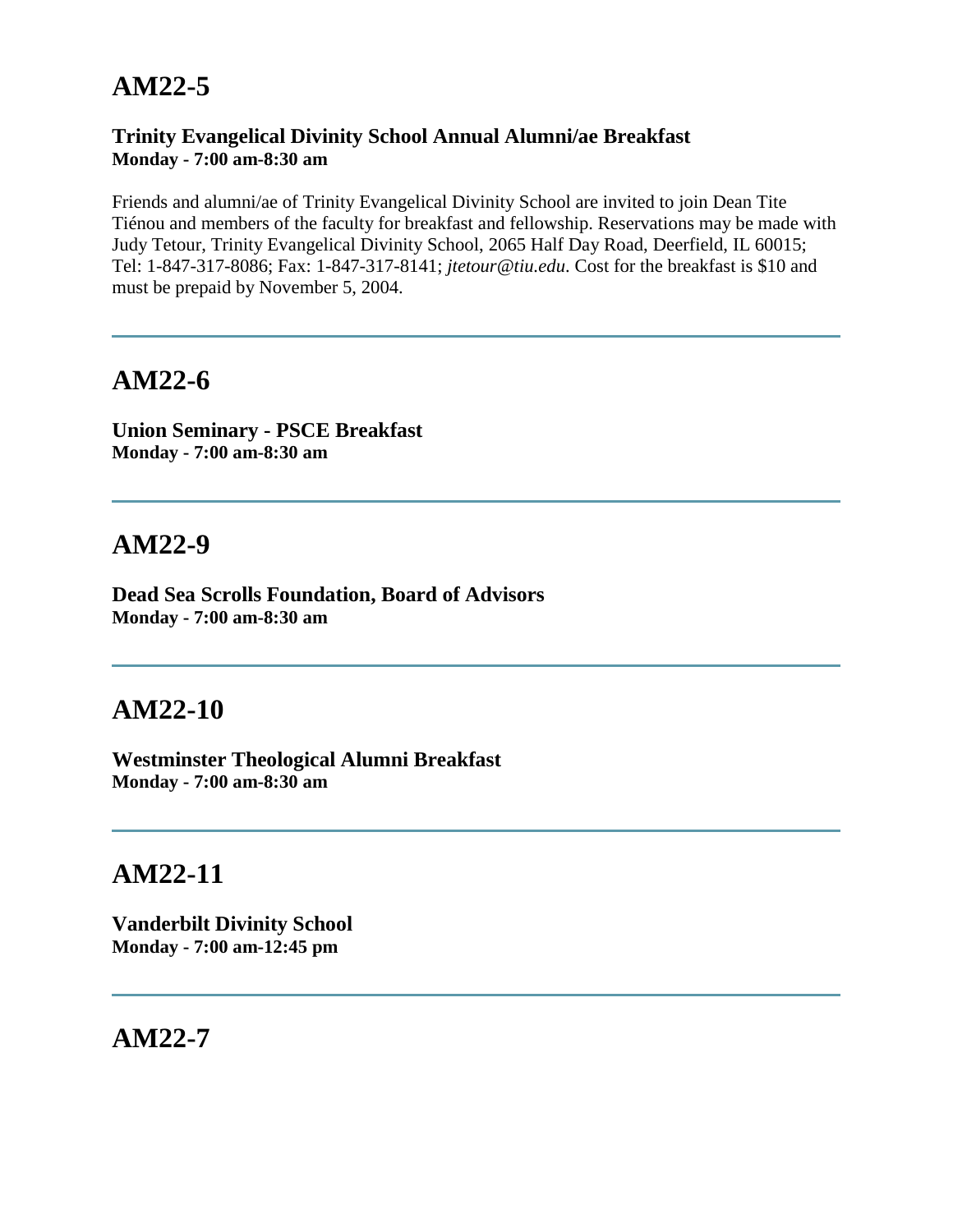# **AM22-8**

**Regensburg University Institute of Protestant Theology Alumni/ae Luncheon Monday - 11:45 am-1:00 pm**

#### **AM22-52**

**Journal for the Study of the New Testament Editorial Board Meeting Monday - 11:45 am-12:45 pm**

#### **AM22-53**

**Religious Publishing (Thomson Gale/ATLA) Monday - 1:00 pm-3:30 pm**

## **AM22-50**

*Sages, Scribes, and Seers* **Editor's Meeting Monday - 4:00 pm-6:30 pm**

# **AM22-51**

**Reception in Honor of Anthony C. Yu Monday - 4:00 pm-6:30 pm**

### **AM22-100**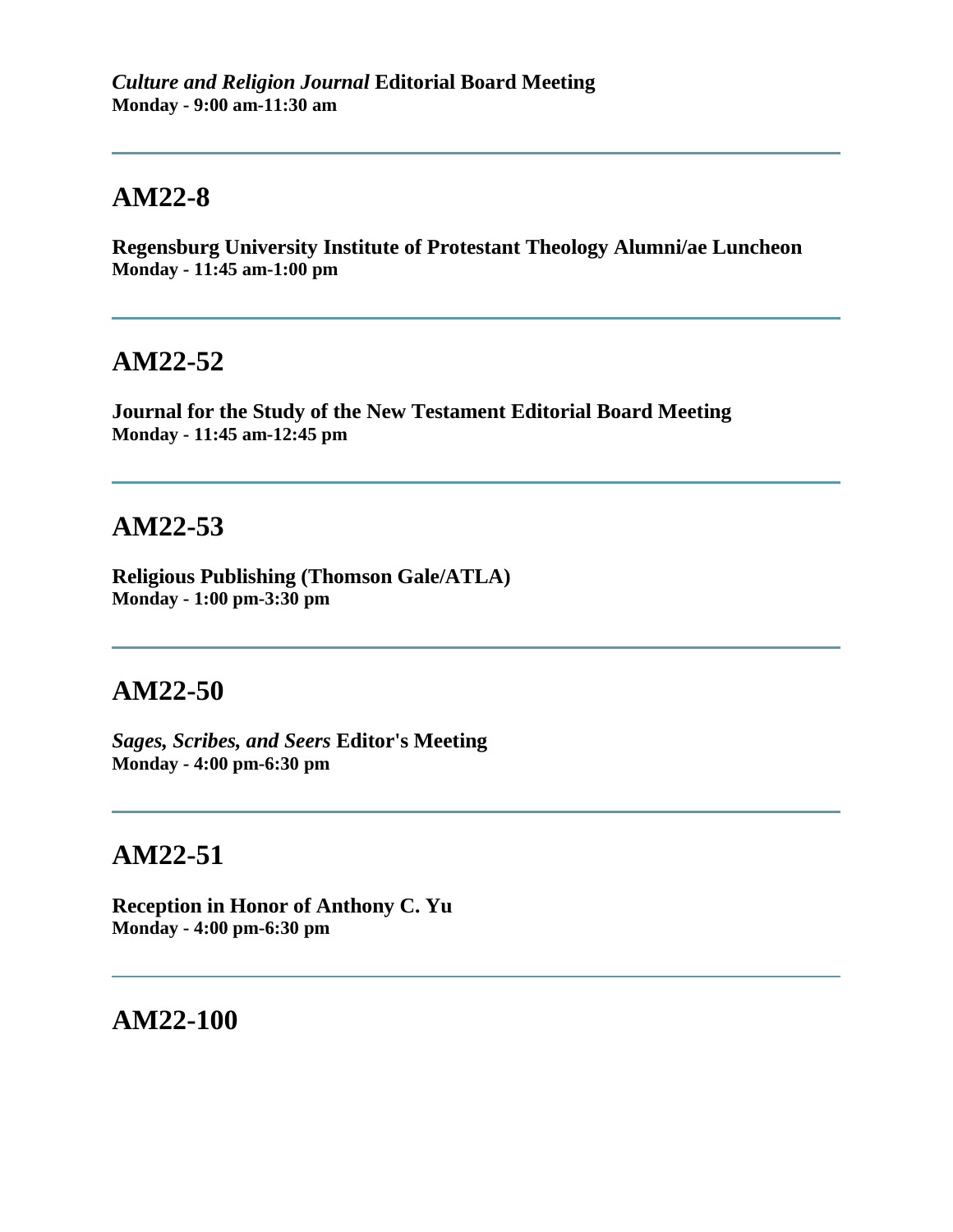# **AM22-101**

*American Journal of Theology and Philosophy* **Monday - 6:30 pm-8:00 pm**

Jennifer G. Jesse, Truman State University, Presiding

Michael L. Raposa, Lehigh University

*Phenomenology as Phaneroscopy: Theology in a New Key*

Responding:

Tom Byrnes, Benedictine University

Everyone is welcome! For additional information, contact Jennifer Jesse at *jgjesse@truman.edu*

### **AM22-102**

#### **Ethnic Chinese Biblical Colloquium Monday - 6:30 pm-9:30 pm**

6:30 Business Session: ECBC members only

7:30 Review of *Daniel, Westminster Bible Companion*, C. L. Seow (Westminster John Knox Press, 2003)

Sze-kar Wan, Andover Newton Theological School, Presiding

Reviewers:

Carol A. Newsom, Emory University

Andrew Lee, New Brunswick Theological Seminary

Responding

Choon-Leong Seow, Princeton Theological Seminary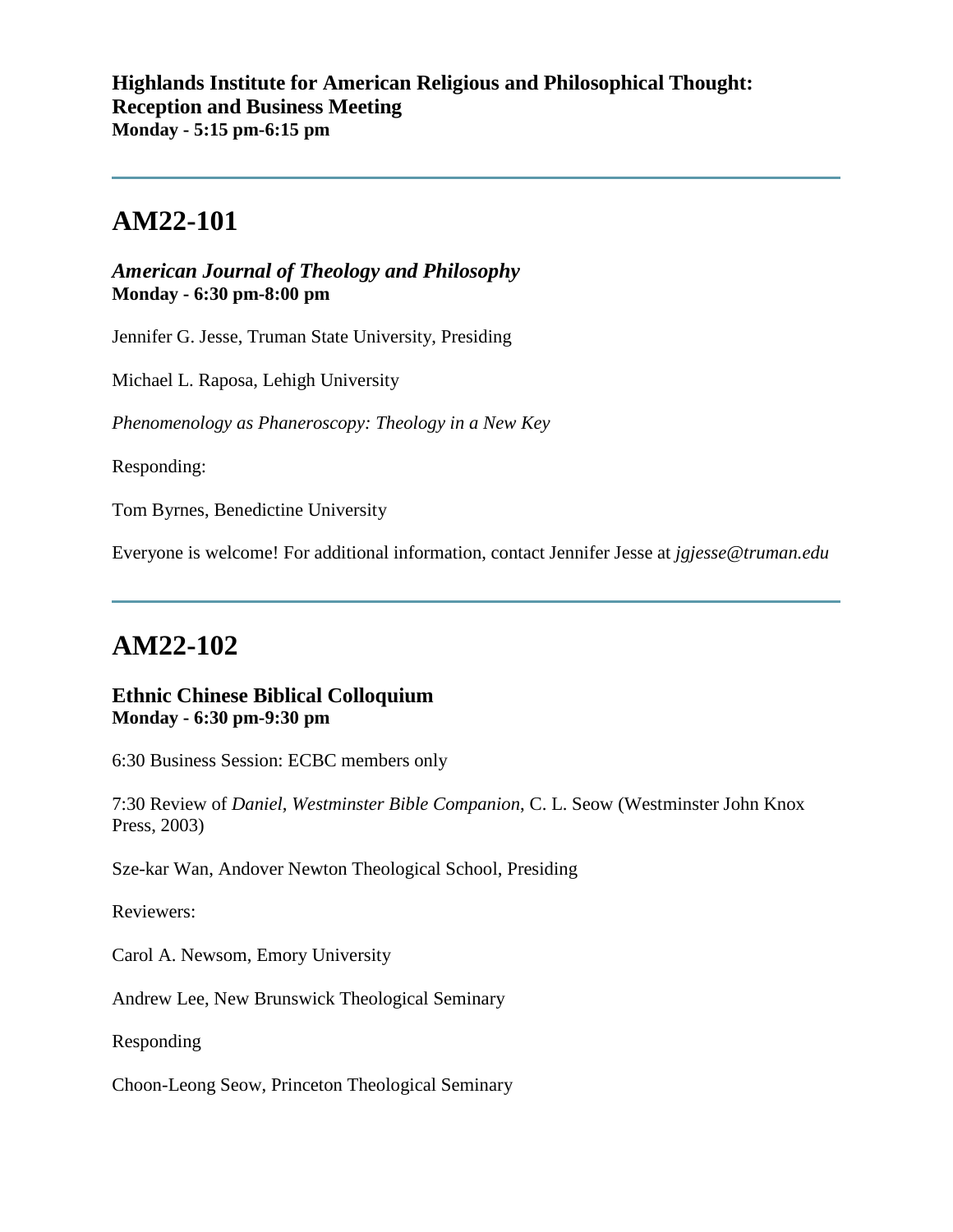## **AM22-116**

**Parish/Synagogue-Based Biblical Scholarship Reception Monday - 6:30 pm-7:30 pm**

### **AM22-103**

**Iliff School of Theology and University of Denver Joint PhD Program Reception Monday - 7:00 pm-8:30 pm**

#### **AM22-104**

**Mercer University Press and McAfee School of Theology, Mercer University Monday - 7:00 pm-8:30 pm**

## **AM22-105**

**Society for the Study of Christian Spirituality Governing Board Meeting Monday - 7:00 pm-8:30 pm**

## **AM22-106**

**Society of Christians Philosophers Monday - 7:00 pm-8:30 pm**

Theme: *Evolution as a Failed Search Strategy*

William Wainwright, University of Wisconsin, Milwaukee, Presiding

William Dembski, Baylor University

Sahotra Sarkar, University of Texas, Austin, Responding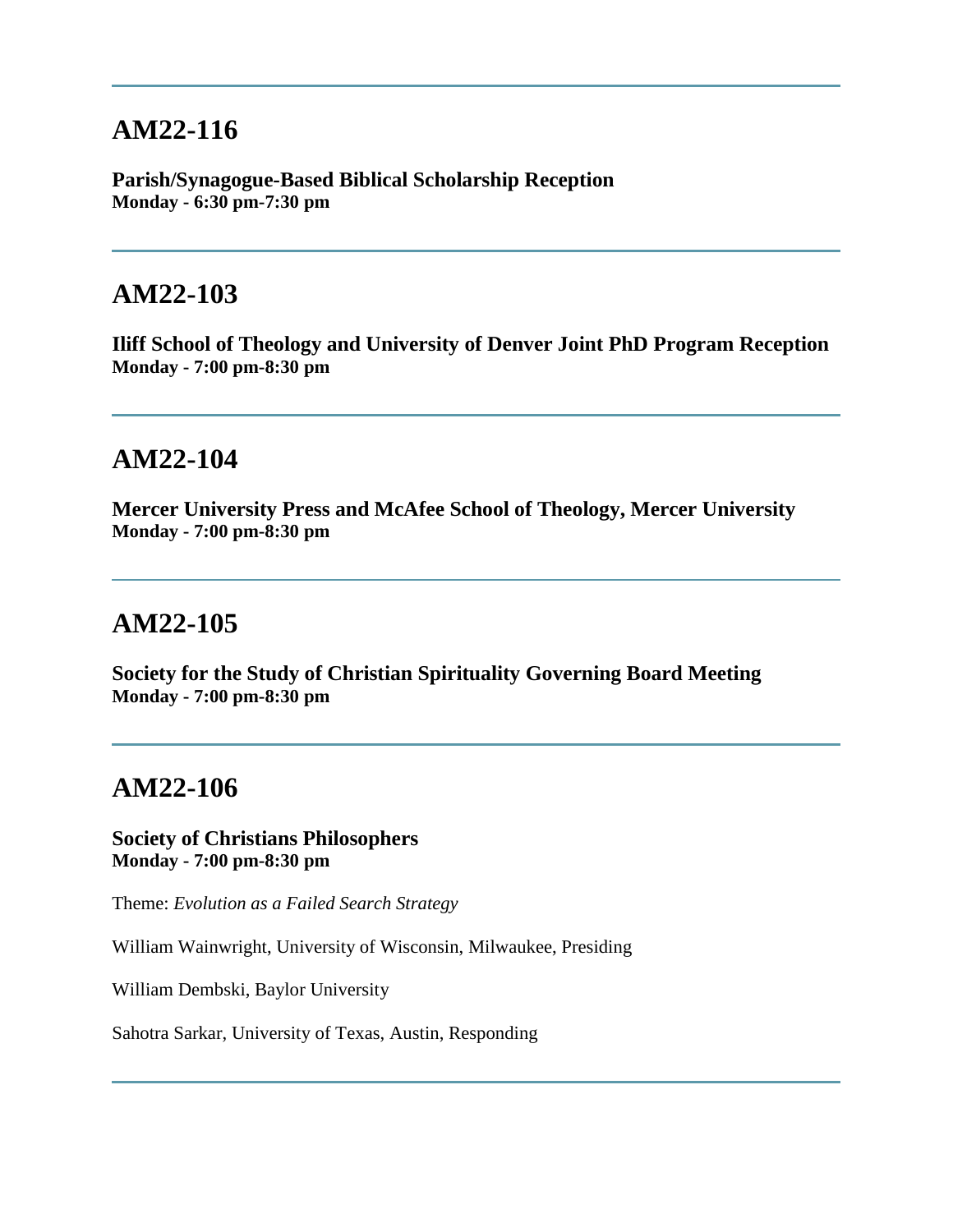## **AM22-107**

#### **Textual Reasoning: Study Session Monday - 7:00 pm-8:30 pm**

Theme: *The Land of Israel in the Talmud: Gitten 8a and Hullin 91b*

Shaul Magid will be joined by Peter Ochs, Laurie Zoloth, Robert Gibbs, Zak Braiterman, Steven Kepnes and others in group study. All Invited!

#### **AM22-108**

**Wabash Center Dinner for New Teachers Monday - 7:00 pm-8:30 pm**

#### **AM22-109**

*Abingdon New Testament Commentaries* **Editorial Board Monday - 7:00 pm-11:00 pm**

## **AM22-115**

**Women in the Academy: A Discussion and Dessert Reception Monday - 7:00 pm-11:00 pm**

## **AM22-117**

**Institute for the Study of Religion and Culture in Africa and the African Diaspora, University of Notre Dame Reception Monday - 7:00 pm-8:30 pm**

**AM22-118**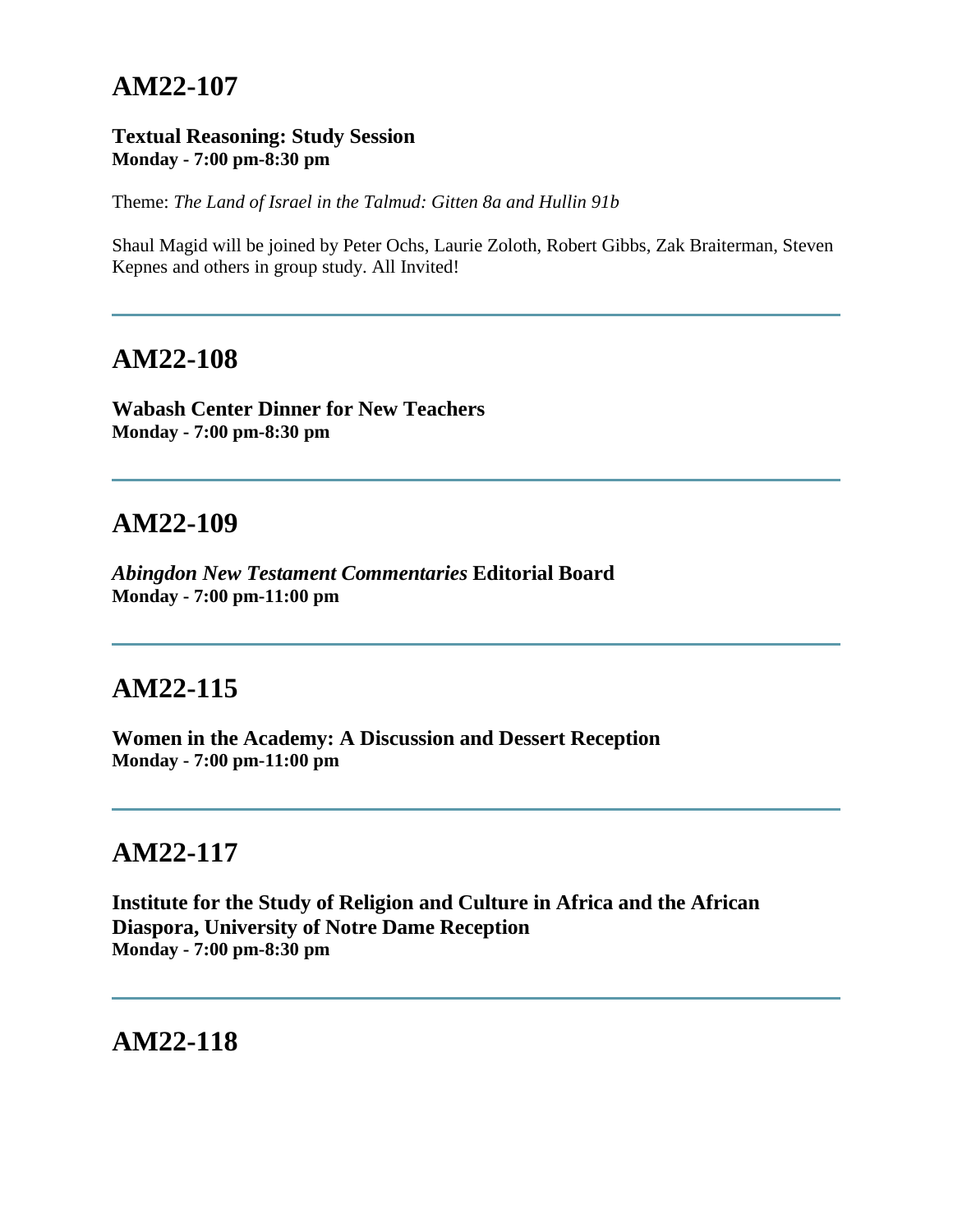## **AM22-110**

**Brite Divinity School Reception Monday - 9:00 pm-11:00 pm**

## **AM22-111**

**Claremont Reception Monday - 9:00 pm-11:00 pm**

# **AM22-112**

**Pro Ecclesia Reception Monday - 9:00 pm-11:00 pm**

## **AM22-113**

**Syracuse University - Department of Religion - Reception Monday - 9:00 pm-11:00 pm**

## **AM22-114**

**University of Sheffield and Sheffield Phoenix Press Reception Monday - 9:00 pm-11:00 pm**

## **AM23-1**

*Dead Sea Discoveries* **Editorial Board Meeting Tuesday - 7:00 am-8:30 am**